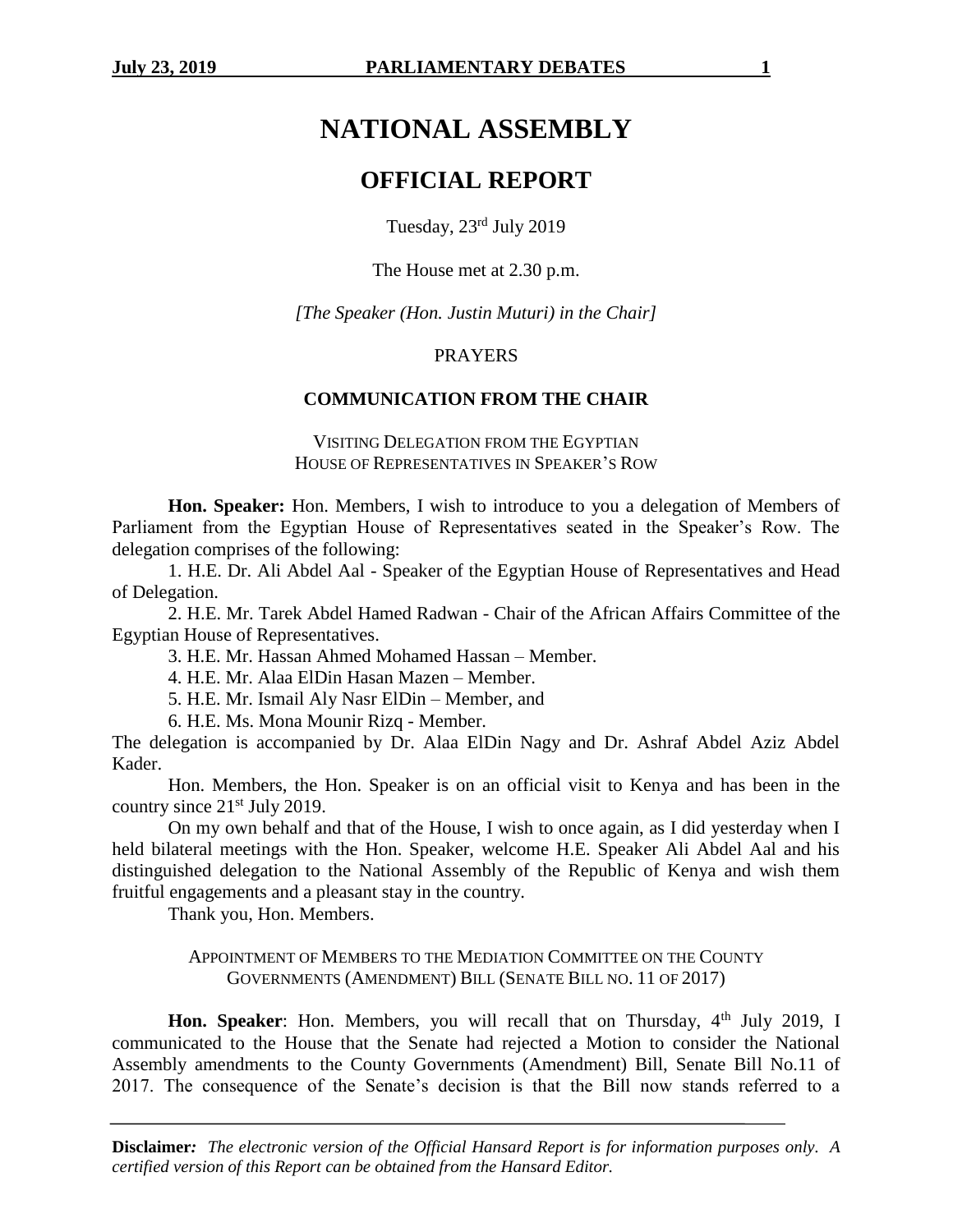mediation process as contemplated under Article 112 and 113 of the Constitution and Standing Order No.149 of the National Assembly Standing Orders.

Hon. Members, in accordance to the provisions of Article 113 of the Constitution, I wish to notify the House that I have appointed the following Members to represent the National Assembly in the Mediation Committee on the said Bill:

- (i) The Hon. Amos Kimunya, EGH, MP.
- (ii) The Hon. George Peter Kaluma, MP.
- (iii) The Hon. Didmus Barasa, MP.
- (iv) The Hon. Edward Oku Kaunya, MP, and
- (v) The Hon. Halima Mucheke, MP.

Hon. Members, the Members are advised to liaise with their Senate counterparts so as to expeditiously embark on the process of developing a version of the Bill that may be agreeable to the two Houses within the timelines set out in Article 113(4) of the Constitution.

Thank you, Hon. Members.

#### *(Several Hon. Members entered the Chamber)*

Let the Hon. Members making their way into the House, do so quickly and take seats.

#### GUIDANCE ON CONSIDERATION OF FIVE BILLS FROM THE SENATE

**Hon. Speaker**: Hon. Members, as you may recall, on 25<sup>th</sup> June 2019, I conveyed to the House a Message from the Senate regarding the passage of the Impeachment Procedure Bill (Senate Bill No. 15 of 2018); the Care and Protection of Older Members of Society Bill (Senate Bill No. 17 of 2018); the Prevention of Terrorism (Amendment) Bill (Senate Bill No. 20 of 2018); the Preservation of Human Dignity and Enforcement of Economic and Social Rights Bill (Senate Bill No. 27 of 2018), and the Tea Bill (Senate Bill No. 36 of 2018).

Hon. Members, following First Reading of the five Bills on  $26<sup>th</sup>$  June 2019, I did undertake to pronounce my opinion with regard to the Money Bill-effects of the Bills pursuant to Standing Order 143(2) which provides:

"Following First Reading, the Speaker shall, within reasonable time, pronounce his or her opinion contemplated under Article 114(2) of the Constitution."

Now, therefore, I have made the following determination on the said Senate Bills:

(i) The Impeachment Procedure Bill (Senate Bill No. 15 of 2018); the Care and Protection of Older Members of Society Bill (Senate Bill No. 17 of 2018); the Preservation of Human Dignity and Enforcement of Economic and Social Rights Bill (Senate Bill No. 27 of 2018); and, the Tea Bill (Senate Bill No. 36 0f 2018), do not fall within the meaning of a "Money Bill". As such, they may proceed for Second Reading in the same manner as a Bill originating in the National Assembly as provided for under Standing Order 143(3).

Consequently, the Impeachment Procedure Bill (Senate Bill No. 15 of 2018) and the Preservation of Human Dignity and Enforcement of Economic and Social Rights Bill stand referred to the Departmental Committee on Justice and Legal Affairs; the Care and Protection of Older Members of Society Bill (Senate Bill No. 17 of 2018) stands referred to the Departmental Committee on Labour and Social Welfare; and the Tea Bill (Senate Bill No. 36 of 2018) stands committed to the Departmental Committee on Agriculture and Livestock for consideration.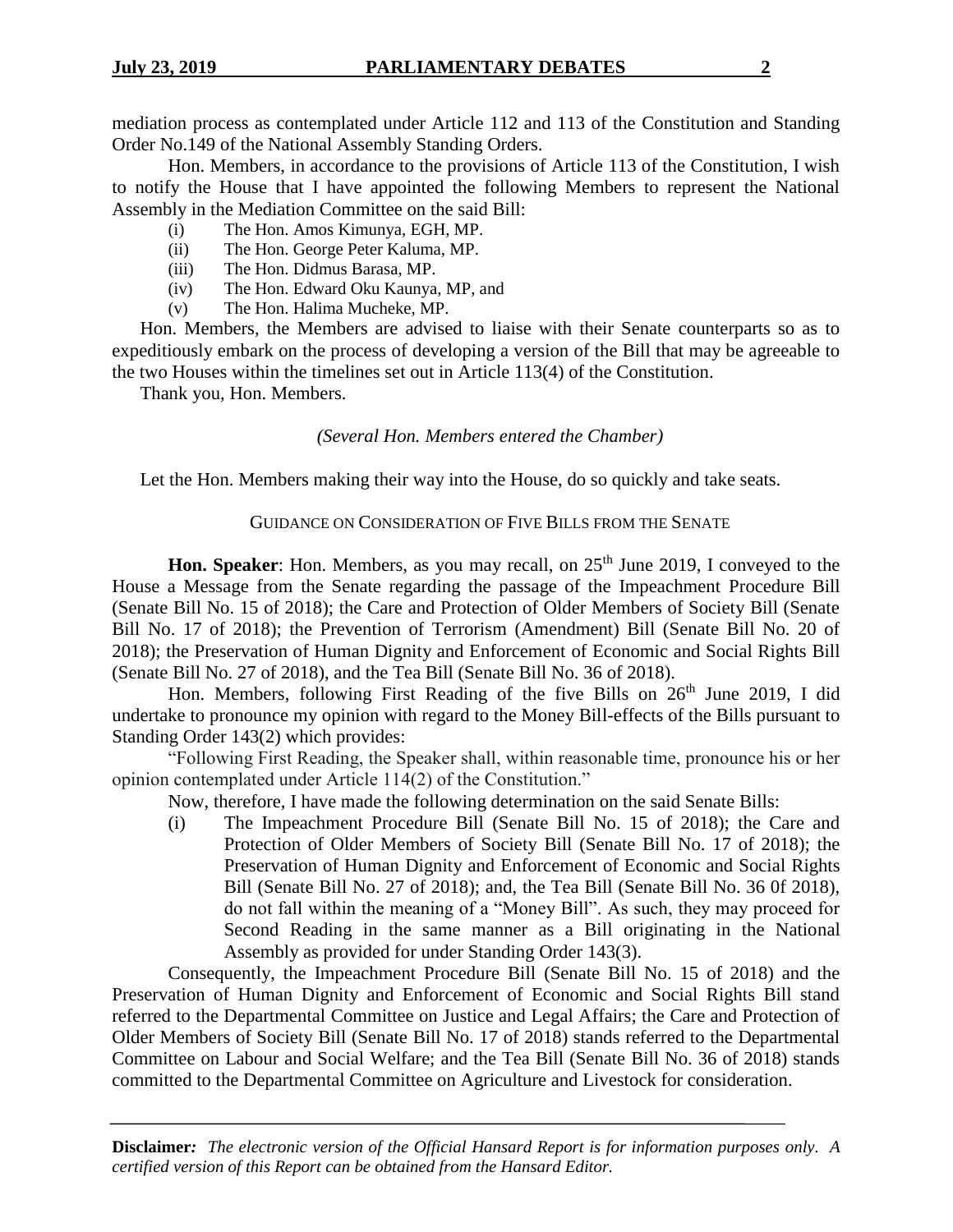(ii) The Prevention of Terrorism (Amendment) Bill (Senate Bill No. 20 of 2018) is a Money Bill within the meaning of Article 114 of the Constitution. The Bill, therefore, stands referred to the Budget and Appropriations Committee for consideration and advice on the manner in which the House ought to proceed with it, pursuant to the provisions of Articles 109(5) and 114 of the Constitution, read together with Standing Order 143.

Hon. Members, the House is thus accordingly guided. I thank you, Hon. Members. Next Order.

Hon. Members, I have the following two Messages, one being a Message from the President. It is Message No. 10 of 2019.

## **MESSAGES**

## NOMINATION FOR APPOINTMENT AS CHAIRPERSON OF BOARD OF DIRECTORS KENYA FISH MARKETING AUTHORITY

**Hon. Speaker:** Hon. Members, pursuant to the provisions of Standing Order No. 42, I wish to convey a Message from His Excellency the President relating to nomination of a person for appointment as Chairperson of the Board of Directors of the Kenya Fish Marketing Authority.

In the Message, His Excellency the President conveys that, in exercise of powers conferred by Section 201(1)(a) and (2) of the Fisheries Management and Development Act (No.35 of 2016), as read together with Sections 3 and 5 of the Public Appointments (Parliamentary Approval) Act, 2011, he nominates Mr. Ochieng Mbeo for appointment as the Chairperson of the Board of Directors of the Kenya Fish Marketing Authority. In this regard, His Excellency the President seeks the approval of this House on the nominee for appointment to the aforementioned position.

Standing Order No. 45 requires that, upon receipt of notification of nomination for appointments, such nomination shall stand committed to the relevant Departmental Committee of the House for consideration. Pursuant to the provisions of the said Standing Order, and Paragraph (3) of Standing Order No.42 (Messages from the President), I hereby refer the Message to the Departmental Committee on Agriculture and Livestock to undertake the necessary approval hearings.

The Committee is required to table its Report in the House within 14 days from the date on which the notification was given. Consequently, I wish to guide the Committee and the House as follows:

- (i) That, the Committee should notify the nominee and the general public of the time and place for holding the approval hearings in good time. The notification should therefore be made on Wednesday,  $24<sup>th</sup>$  July 2019; and,
- (ii) The Committee should thereafter commence the necessary approval hearings and submit its Report to the House on or before Thursday,  $1<sup>st</sup>$  August 2019.

I thank you, Hon. Members.

**Hon. Jimmy Angwenyi** (Kitutu Chache North, JP): That is a product of the Handshake. **Hon. Speaker:** Hon. Members, that is noise.

*(Laughter)*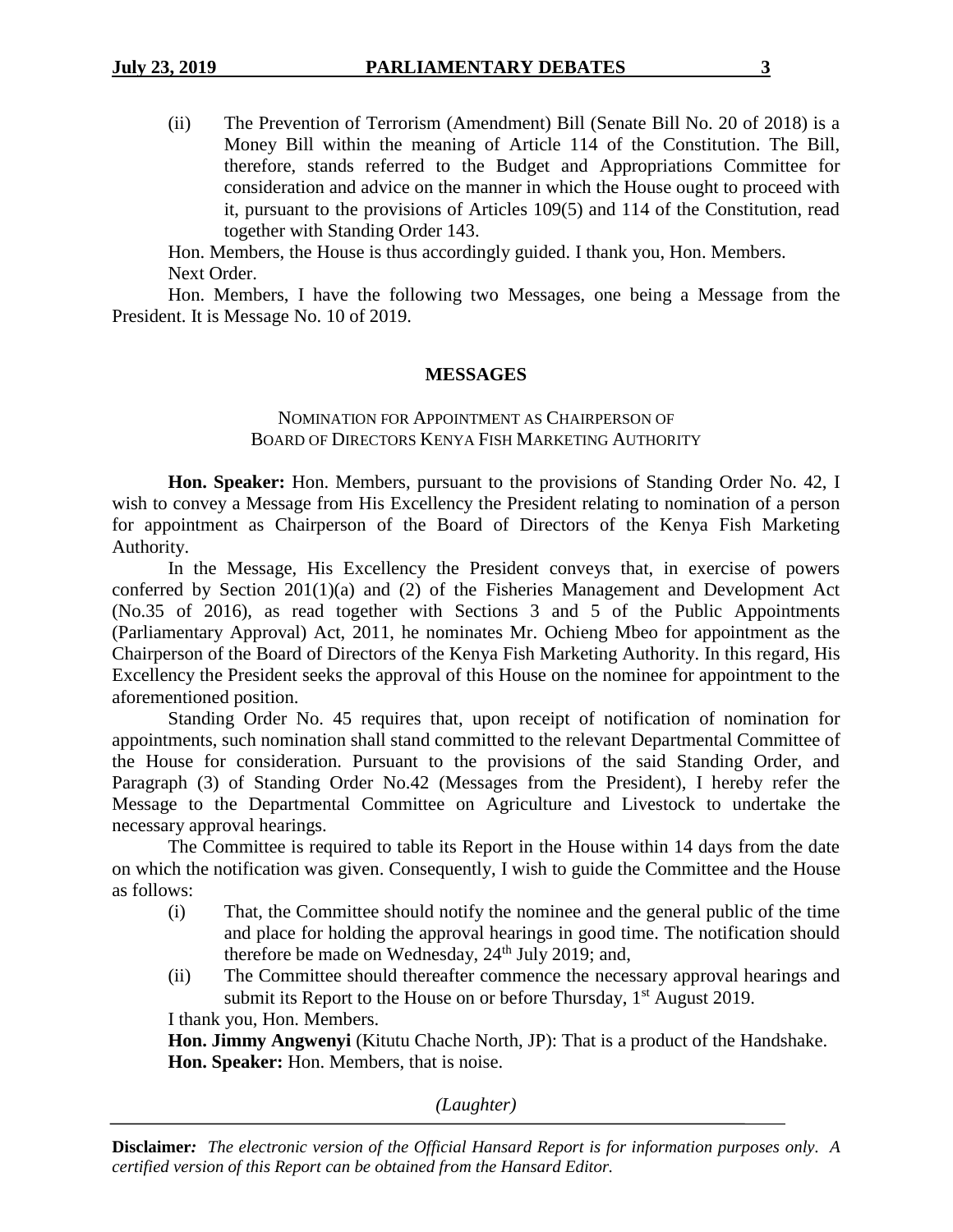The second Message is from the Senate.

## APPROVAL OF THE MEDIATED VERSIONS OF BILLS

**Hon. Speaker**: Pursuant to the provisions of Standing Order No. 41, I wish to report to the House that I have received two Messages from the Senate conveying its approval of the mediated versions of the Irrigation Bill (National Assembly Bill No. 46 of 2017) and the Land Value Index Laws (Amendment) Bill (National Assembly Bill No. 3 of 2018), respectively.

The first Message reads in part, and I quote:

"The Senate, by a resolution passed on Wednesday,  $10<sup>th</sup>$  July 2019, approved the mediated version of the Irrigation Bill (National Assembly Bill No. 46 of 2017)."

The second Message reads, and I quote:

"The Senate, by a resolution passed on Wednesday,  $17<sup>th</sup>$  July 2019, approved the mediated version of the Land Value Index Laws (Amendment) Bill (National Assembly Bill No. 3 of 2018) in the form developed by the Mediation Committee."

You will recall that this House had approved the mediated versions of the Irrigation Bill, 2017 and the Land Value Index Laws (Amendment) Bill, 2018 on Wednesday, 3rd July 2019. This, therefore, concludes the bicameral approval of the Bills and paves way for me to present them to the President for assent, in accordance with the provisions of Article 113(3) of the Constitution.

I thank you, Hon. Members.

What is your point of order, Hon. John Mbadi?

**Hon. John Mbadi** (Suba South, ODM): Thank you, Hon. Speaker.

My point of order is on your first Communication from the President on the appointment of Ochieng Mbeo as the Chair of the Board of Directors of the Kenya Fish Marketing Authority. Remember, this House passed a law called the National Cohesion and Integration Act.

*(Several Members walked into the Chamber)*

**Hon. Speaker:** Order, Members! Members making your way in, please, allow us to transact business in the House with minimal interruptions. Hon. Members, even the handshakes are too loud! Do not overemphasise. There is a Member who shook another's hand so loudly that it sounded like he was drumming.

**Hon. John Mbadi** (Suba South, ODM): I wonder whether that is a genuine handshake.

The issue I wanted to raise is that I remember we passed, as a House, the National Cohesion and Integration Act which gave Parliament the powers to, literally, recruit commissioners. The courts found that unconstitutional. It was brought back to this House and we made an amendment which set in motion the process.

On this Communication, I know there is an Act of Parliament which we passed that conditions the appointment of the Chairperson of this Board to parliamentary approval, but the practice in this country is that board chairpersons are never subjected to approval of Parliament, largely for State corporations.

I was wondering about that so that we do not discriminate this nominee, not that Mr. Ochieng Mbeo may not pass the vetting process… He has interest in fishing since birth. I know him as someone who is concerned about fishing and if the vetting is done objectively, I know he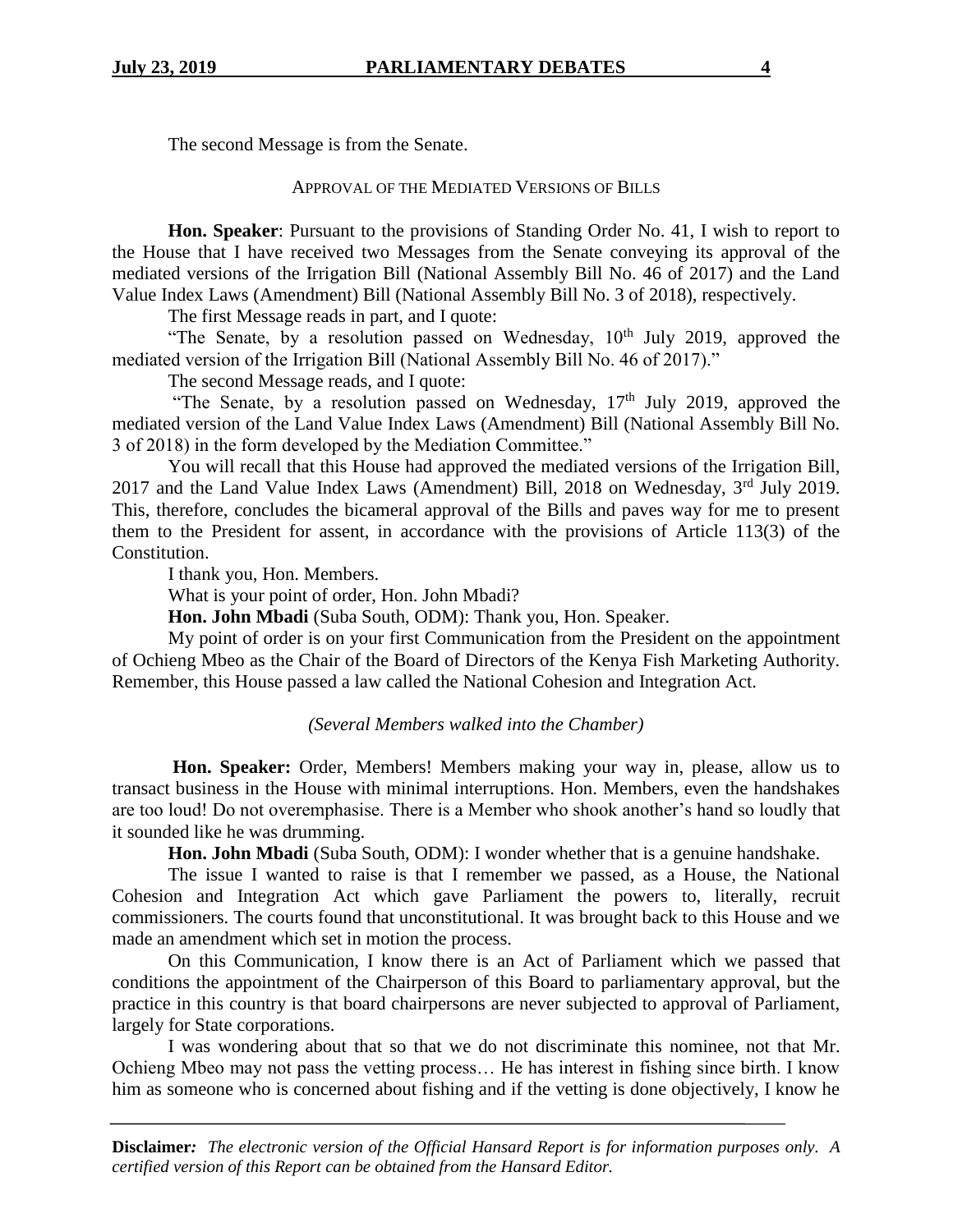will qualify and will be appointed. I was wondering why we should subject one board chairperson to vetting by Parliament yet other parastatal board chairpersons do not go through the same. It can be argued that this is discriminatory.

Hon. Speaker, if you can use your powers, you can ask for an exemption to be made and respond to the President that, probably, that was a mistake and we will correct it in law. If anything, the courts asked us not to follow our law but redo it. That is my concern that we are going to subject this great Kenyan, Ochieng Mbeo, to a process that no other board chairperson has ever gone through.

Thank you.

**Hon. Speaker:** Hon. Members, I know you have been a way for two weeks and you may not have refreshed your memories on the Standing Orders. Hon. John Mbadi rose in his place on a point of order. Therefore, while seated, you cannot claim to have points of information or points of order. I know that because of the two weeks recess, you may have had a lot of problems with the villagers. Please, just refresh yourselves.

Hon. John Mbadi, the law must be followed as it says. Indeed, this particular law was enacted by your good selves in the last Parliament, in 2016. More importantly, I recall that Hon. John Mbadi took active part in the confirmation of the Chairman of the Board of the National Authority for the Campaign against Alcohol and Drug Abuse (NACADA) in the 11<sup>th</sup> Parliament. So, I am sure the two of them must apply *mutatis mutandis.* So, since it is a law that we passed for ourselves, it will apply until such time that we will amend it. There is nothing to worry about the nominee for the time being. I cannot assume powers that I do not have. Under that law, you provided that it is only the President who will have the authority to nominate and appoint with the approval of the National Assembly. That is the specific provision in that Act. Since it is so fresh, we can still revisit it and a few others. For the time being, let us follow the law as it is.

Next Order!

#### **PAPERS LAID**

**Hon. Benjamin Washiali** (Mumias East, JP): Thank you, Hon. Speaker.

*(Hon. Jimmy Angwenyi shouted)*

**Hon. Vincent Kemosi** (West Mugirango, FORD-K): He is making noise.

**Hon. Speaker**: Hon Jimmy Angwenyi, you cannot be the oldest Member in the House and you are the one who shouts the loudest. In fact, the Member for West Mugirango, Hon. Kemosi, is saying that you are making noise.

Hon. Washiali, please proceed.

**Hon. Benjamin Washiali** (Mumias East, JP): Hon. Speaker, on behalf of the Leader of the Majority Party, I beg to lay the following Papers on the Table of the House today, Tuesday July 23rd July 2019:

Special Report of the Auditor General on Pending Bills of the 47 County Governments as at  $30<sup>th</sup>$  June 2018.

Legal Notice No. 102 of 2019 relating to the Crops Act (Coffee) (General) Regulations and the Explanatory Memorandum from the Ministry of Agriculture, Livestock, Fisheries and Irrigation.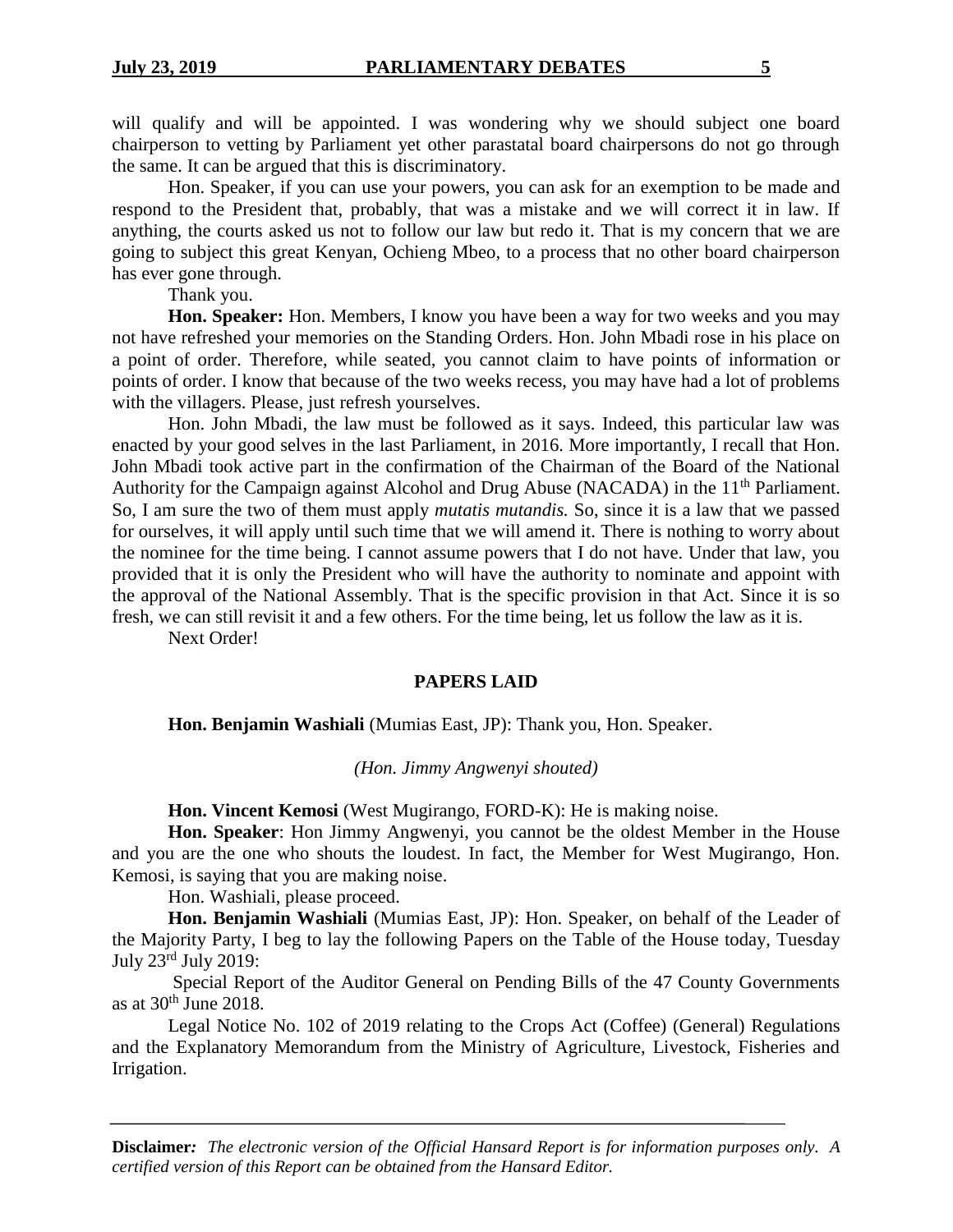Legal Notice No. 103 of 2019 relating to the Public Finance Management (Parliamentary Catering Fund) Regulations, 2019 from the Parliamentary Service Commission.

Legal Notice No. 108 of 2019 relating to the Private Security (General) Regulations and the Explanatory Memorandum from Ministry of Interior and Co-ordination of National Government.

Legal Notice No. 109 of 2019 relating to Adjustment of Excise Duty Rates and the Explanatory Memorandum from the Kenya Revenue Authority.

The Reports of the Auditor-General and the Financial Statements in respect of the following institutions for the year ended  $30<sup>th</sup>$  June 2018 and the certificates therein:

- a) Kenya Vision 2030 Delivery Secretariat.
- b) Kenya Leather Development Council;
- c) State Department for Interior.
- d) Local Authorities Provident Fund.
- e) National AIDS Control Council.
- f) Youth Enterprise Development Fund.
- g) Machakos University.
- h) Western Kenya Rice Mills Limited.
- i) Mwea Rice Mills Limited.
- j) Kipchabo Tea Factory.
- k) State Department of Early Learning and Basic Education Vote 1063.
- l) School Equipment Production Unit, and
- m) Equalisation Fund.

The Report of the Auditor-General and the Financial Statements of the Youth Enterprise Development Fund for the year ended 31<sup>st</sup> December 2017 and the certificates therein.

Thank you.

## **ORDINARY QUESTIONS**

**Hon. Speaker**: The first Question is by the Member for Kesses. Sorry, I have received a written request for deferment of the Question from the Member in writing just as I have received a request for deferment from the County Woman Representative for Kirinyaga County. So, those two Questions will not be called out.

## *Question No. 310/2019*

MEASURES TO ADDRESS DELAYS IN INSPECTION OF GOODS AT THE PORT OF MOMBASA

*(Question deferred)*

*Question No.328/2019*

STEPS TO END LAND CONFLICT IN SOUTH NGARIAMA

*(Question deferred)*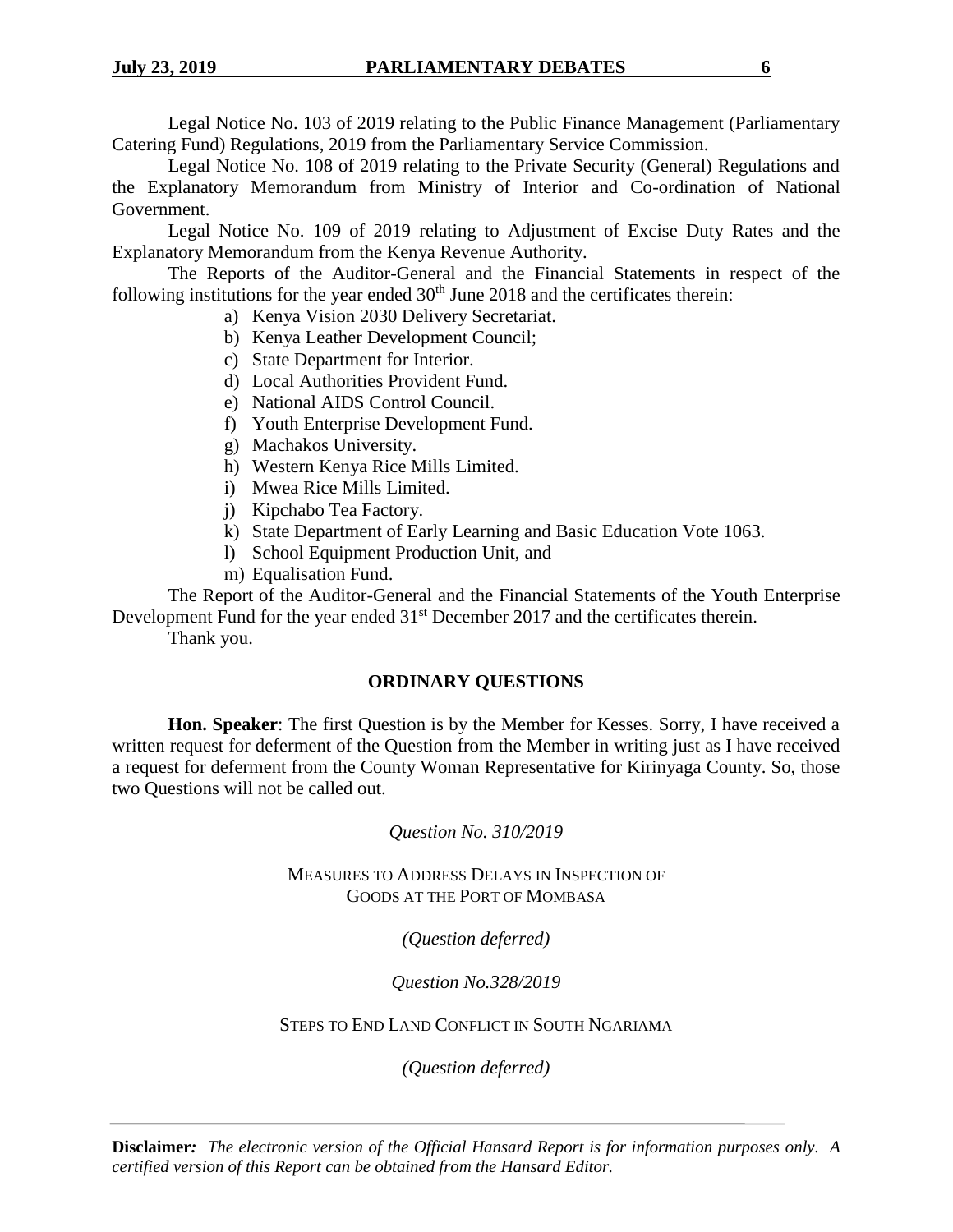**Hon. Speaker**: The first Question will be by the Member for Homa Bay Constituency.

*Question No. 324/2019*

CRITERIA FOR REMUNERATION AND RANKING OF STATE AND PUBLIC OFFICERS

**Hon. Peter Kaluma** (Homa Bay Town, ODM): Hon. Speaker, I beg to ask the Chair of the Salaries and Remuneration Commission the following Question:

Could the Salaries and Remuneration Commission (SRC) provide details and explain:

 (i) The criteria used to set and review remunerations and benefits for all categories of State and public officers?

(ii) The criteria used in the ranking of all categories of State and public officers?

 (iii) The remunerations and benefits such as housing benefits, accommodation or house allowances, mortgages, transport facilities or arrangements, car loans and sitting allowances, set and approved by the Commission and gazetted, accorded to or enjoyed by all categories of State officers and public officers in the country?

(iv)The remuneration and all benefits, set and approved by the Commission, gazetted or otherwise, accorded to or enjoyed by Chief Administration Secretaries, Board Members and Chief Executive Officers of State Corporations/Parastatals in the country?

I thank you.

**Hon. Speaker:** Hon. Kaluma, I am informed that you desire a written reply. Is that the indication?

**Hon. Peter Kaluma** (Homa Bay Town, ODM): Yes, Hon. Speaker. This is a matter which all Kenyans need to be informed of. That is why the Question asked, gazetted or otherwise. We want a written response preferably, so that Kenyans can know the truth on the matter called wage bill and the targeted debate of only a section of the public service. Getting mere transport facilitation for a Member of Parliament is a problem and it is being debated for eternity. This Parliament approves people who leave here with over three cars. So, I am saying gazetted or otherwise because if you go to the Gazette notice, they never capture everything that the SRC has allowed public servants and State officers to get across the country. While the law requires that all decisions of the SRC should be gazetted, a lot is being paid outside there which Kenyans may not know, and are the matters building to our wage bill which are not gazetted. For instance, you have not seen a Gazette notice setting the pay for the Chief Administrative Secretaries, but we all see them in better terms than us. We want the Commission to come out using the benefit of the publicity of the institution of the representatives of the people here, to not just set out in detail what all categories of State officers and public servants are paid, so that we can provide a solution which is objective on this matter, but also to justify, so that when you say a nurse is earning this against a teacher, SRC must tell us what their justification is. When you say people in the commissions take Kshs40,000 and their chairs take Kshs50,000 per sitting, they must justify why the Kshs5,000 given to the Members of Parliament becomes an issue, so that the nation can know and objectively at the end, helping the country as their representatives, we can provide a solution about this thing we call wage bill and other issues as we help SRC to save on wastage and rationalise and harmonise pay which is their core objective.

I thank you, Hon. Speaker and request for a written response.

**Hon. Speaker:** Very well. I think both; a transcribed copy of what Hon. Kaluma has said in addition to the request is to be transmitted to the SRC, who are directed to provide a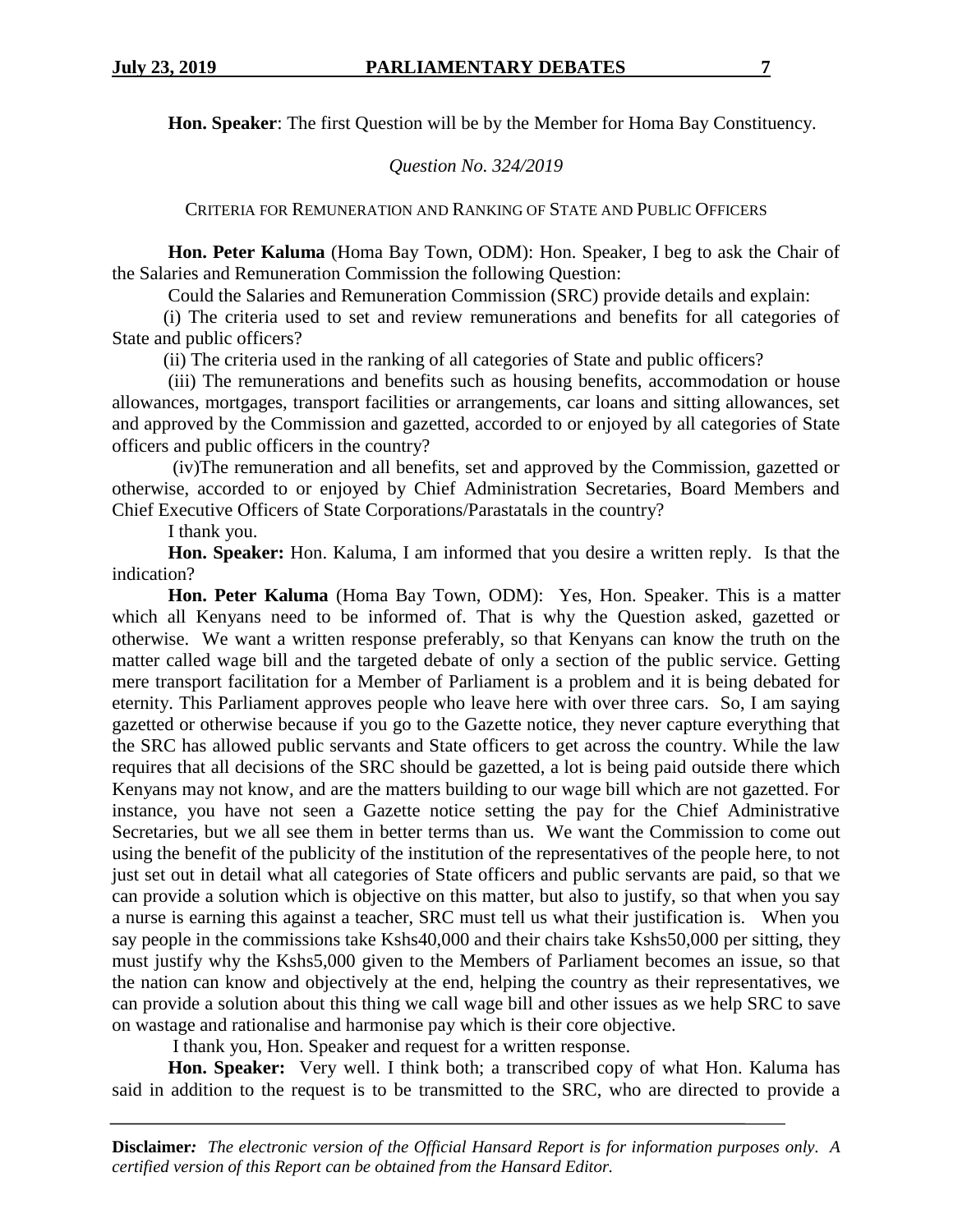written response to Parliament and specifically to Hon. Kaluma within 14 days from the date of today.

The next Question is by the Member for Kasipul, Hon. Were.

## *Question No. 326/2019*

#### DELAY IN CONSTRUCTION OF RACHUONYO TECHNICAL TRAINING INSTITUTE

**Hon. Charles Ong'ondo** (Kasipul, ODM): Thank you, Hon. Speaker. I hereby rise to ask Question No. 326 of 2019 to the Cabinet Secretary in the Ministry of Education.

(i) What has caused delays in the construction of Rachuonyo Technical Training Institute in Kasipul Constituency?

(ii) Are there any measures in place to ensure that the said institute is completed on time for the benefit of the people of Kasipul Constituency and Kenya as a whole?

I thank you.

Hon. Speaker: Very well. Question to be responded to before the Committee on Education and Research. Next Question is by the Member for Kangema, Hon. Muturi Kigano.

## *Question No. 327/2019*

## ACTION TAKEN TO RECLAIM WET AND RIPARIAN LANDS

**Hon. Clement Kigano** (Kangema, JP): Hon. Speaker, I rise to ask Question No. 327 of 2019 directed to the Cabinet Secretary in charge of Environment and Forestry.

(i) What steps has the Ministry taken to implement environmental policies as outlined in the Ramsar Convention on Wetlands and Waterfowl Habitats, ratified by Kenya in 1990, to promote the conservation of wetlands?

(ii) Why has the National Environment Management Authority (NEMA) continued to allow the intrusion and destruction of wetlands in the country through indiscriminate infills, construction and establishments of structures on water springs and riparian lands, such as land between Kanyagia and Kiambu Roads, land in Embulbul-Ngong Township area, Kigwa Springs, land near the Northern Bypass flyover, as well as the wetlands at Mjini Stream that runs parallel to Murang'a Road in Murang'a Town?

(iii) What action is the Ministry taking to reclaim wet and riparian lands and protect them from further encroachments?

**Hon. Speaker:** Very well. The Question is to be responded to before the Committee on Environment and Natural Resources. Last Question by the Member for North Horr, Hon. Chachu Ganya.

## *Question No. 327/2019*

## PLANS TO SUPPLY ELECTRICITY TO MARSABIT COUNTY

**Hon. Chachu Ganya** (North Horr, FAP): Thank you. Hon. Speaker. I rise to ask Question No. 327 of 2019 to the Cabinet Secretary for Energy.

(i) What plans the Ministry has to supply power to Marsabit County, in line with the Government policy to promote industrialisation and the other Big Four agendas?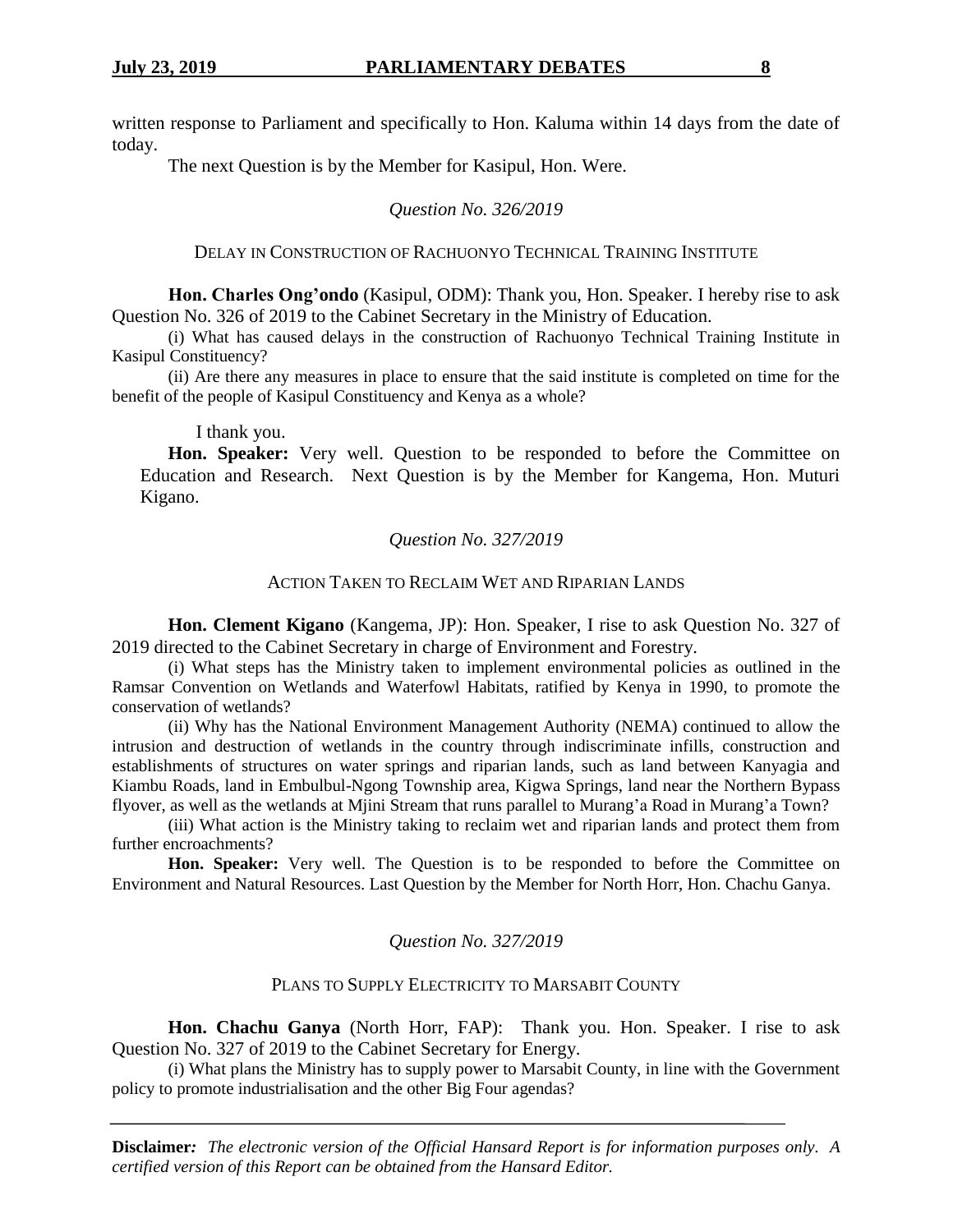(ii) When will the Ministry construct a power substation and transmission lines from Isiolo to Marsabit County?

(iii) What budgetary measures has the Ministry put in place to ensure the above projects are started and completed in timely manner?

I thank you, Hon. Speaker.

**Hon. Speaker**: The Question is to be replied before the Committee on Energy.

Hon. Members, before we move to the next point allow me to recognise the presence of, in the Speaker's Gallery and in the public gallery, pupils and students from the following institutions: Dayspring Academy, Juja Constituency, Kiambu County; St. Joseph Freinademetz, Kasarani Constituency, Nairobi County; Kibichoi Primary School, Githunguri Constituency, Kiambu County; Victoria Primary School, Kisumu Central, Kisumu County; Sir Dixons High School, Embakasi West, Nairobi County; and Kiwaiguru Primary School, Githunguri Constituency, Kiambu County. They are all welcome to observe the proceedings of the National Assembly, this afternoon.

The next point is to be raised by the Member for Trans Nzoia, Hon. (Ms.) Nangabo.

#### **NOTICE OF STATEMENT UNDER ZERO HOUR**

### PLIGHT OF PENSIONERS IN KENYA

**Hon. (Ms.) Janet Nangabo** (Trans Nzoia CWR, JP): Thank you, Hon. Speaker. Pursuant to Standing Order 43, I wish to raise a matter regarding the need to streamline the pension system in the country. A timely call for saving for retirement is to plan for your future expense. It is believed that approximately 11 per cent of Kenyans rely on pension schemes after retirement. Therefore, the remaining 89 per cent of the employees have no pension plan, placing pension savings in the country below the expected threshold. I am also concerned that many pensioners and their next of kin will not know how much was saved over a period. Furthermore, following up of the benefits, especially by the next of kin, is a big challenge and it takes a long period. Some cases even take more than 12 years to resolve, leading to loss of lives and property. I therefore urge the Government, through the Ministry of Labour and Social Protection, to address this matter so as to enable retirees to enjoy their time after serving the country in different capacities. It is against this background that I seek your indulgence to raise this matter during today's Zero Hour.

Thank you, Hon. Speaker.

**Hon. Speaker:** Hon. Members, the request by Hon. Janet Nangabo is for the House to debate the matter she has raised about pensions and pensioners and matters incidental thereto during the Zero Hour. Since she had persuaded me that it is a matter that can be debated at that time, I direct that the House shall adjourn at 6.30 p.m. to allow Hon. Janet Nangabo to move for debate of that matter at Zero Hour. Remember, it cannot be debated for more than 30 minutes. So, it will be at 6. 30 p.m. Hon. Janet Nangabo, today you have to be in the House at 6.30 p.m. If you will not be here then the matter will be spent. You have to be here to move debate on that issue. It is so ordered.

What is your point of order, Hon. Junet?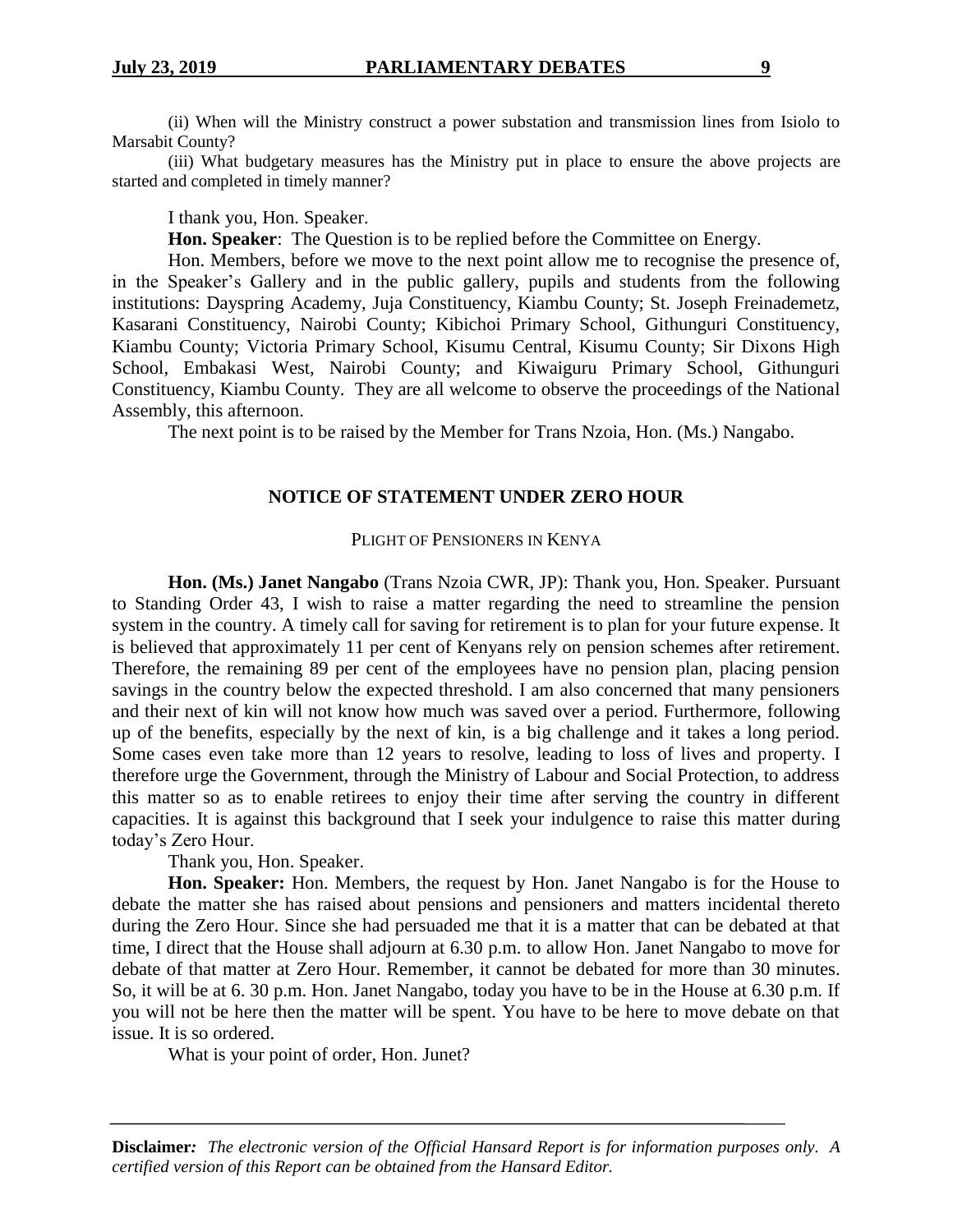#### **POINTS OF ORDER**

#### DISAPPROVAL OF PUBLIC DEMONSTRATION BY THE SENATE

**Hon. Junet Nuh** (Suna East, ODM): Thank you, Hon. Speaker. First, I am happy to come back from the recess. It was a bit long. I am grateful to God that I am back safely from the recess. While we were away, I came across a matter of national importance that I thought I should bring to your attention when the House resumes at the first sitting. While we were away, I saw a group of legislators demonstrating on the streets of Nairobi, especially Members of the Senate. When legislators who are elected by the people to legislate, play oversight role and represent them demonise their role and leave their Chamber of debating and decide to demonstrate on the road like the way Non-Governmental Organisations and civil society, who do not have a Chamber to debate, do; it is really worrying.

Yesterday I met a group of demonstrators who were demonstrating on issues of insurance: the Kenya Insurance Brokers Association. The other day it was the senators. Among the senators who were demonstrating were nominated ones who do not even vote. Even if you take the Division of Revenue Bill to the Floor of the House, they are not allowed to vote by the Constitution. What are you demonstrating about when you cannot even vote in your House?

This is a matter we must condemn as a House. As a legislator, I cannot entertain my colleagues in this House going out on the streets to demonstrate on a matter concerning a Bill. We have passed over 300 Bills here; you disagree with one and then you go to the streets to demonstrate. The only demonstrations that are allowed are those that relate to disputed presidential elections results. Other demonstrations cannot be allowed in this country.

#### *(Laughter)*

The Division of Revenue Bill is a legislative agenda. It is not a street matter. It is a matter that goes through a legislative process, including publication of the Bill, First Reading, Second Reading, public participation, Committee of the whole House after which it goes to the second House, which also goes through that process followed by mediation, if necessary. There is a process that is outlined in law on how that Bill is considered. Demonstration is not part of the process. In the Standing Orders of both the National Assembly and the Senate, as well as in the Constitution, there is no provision which says you can deal with a Bill through a demonstration. I have seen the first of its kind in the whole world. Is it out of idleness? Is it lack of proper counsel from the relevant departments of the Senate, like the Legal Department? To make matters worse, the Speaker – I do not want to mention names – was part of the demonstrations. That is demeaning the Office of the Speaker. I cannot expect you to do that. The day you do that, I will bring a Motion to discuss you in this House. I know you cannot do it. Given the way you handle this House, you cannot even entertain Members to demonstrate, leave alone you demonstrating.

In conclusion, we are now going to court again. I do not want to discuss a court matter because, even though I am not a lawyer, they normally say that it is *sub judice* to discuss a matter that is before court. But one thing I am sure of is that the court has no role to play in dividing revenue between the two levels of Government. That is a legislative agenda. Otherwise, the courts may one day say the Judiciary must also get Kshs50 billion. What will you do? If they take the responsibility of dividing money between county governments and the national Government and they rule that the Judiciary must get Kshs50 billion in the next financial year,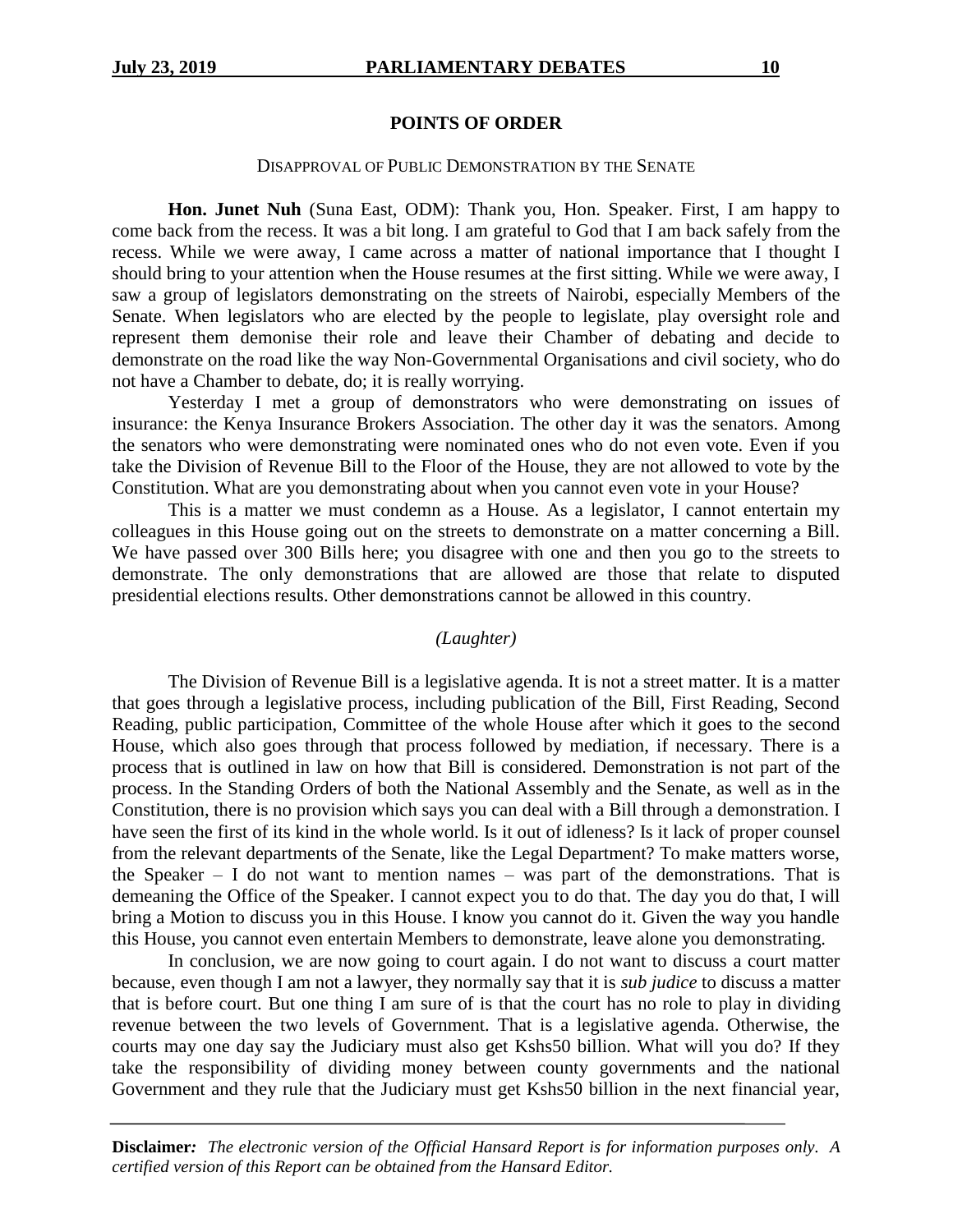how are you going to stop that from happening? Because you have allowed them to divide money between the two levels of Government, why can they also not divide between the three arms of government: Parliament, Executive and Judiciary? They can say Parliament should get only Kshs10 million. So, I stand here to condemn that act of demonstration. It is uncouth. It is unacceptable. It is lack of decorum. It is demeaning the status of the Senate, whose position in the Constitution is very low in the first place. Now they have taken it lower than it is in the Constitution.

With those few remarks, I condemn the action in the strongest term possible. I must go on record. Thank you, Hon. Speaker, for giving me this opportunity.

#### *(Applause)*

**Hon. Speaker:** Hon. Members, the point raised by Hon. Junet is one that very narrowly breaches our own Standing Orders. Two wrongs do not make a right. In this country, there is freedom of association, freedom to demonstrate, freedom to picket or even to lie on the roads or do anything. Let us not try to curtail the freedom of other Kenyans to walk around on the streets doing whatever they may desire to do, as long as it is not injurious to other Kenyans and other road users. The danger of this kind of discussion is that it is likely to touch on the conduct of Members of the other House without a substantive Motion. You can disagree. Indeed, Hon. Junet, you can condemn, but you may not deny Kenyans the right to do certain things if they decide. It is okay. Of course, at the end of the day common sense still ends up prevailing. Maybe these matters will be resolved amicably within the two Houses.

Chair of Budget and Appropriations Committee (BAC), do you want to weigh into this? Please, only with regard to the issues touching on the Budget.

> GUIDANCE SOUGHT ON INTRODUCTION OF DIVISION OF REVENUE BILL IN SENATE AND NATIONAL ASSEMBLY

**Hon. Kimani Ichung'wah** (Kikuyu, JP): Thank you, Hon. Speaker. Without seeming to in any way support those who are demonstrating, it is every Kenyan's right to demonstrate. If there are people who chose to legislate through demonstrations, we must give them the benefit of the doubt that maybe there is a process of legislating through demonstrations.

Hon. Speaker, I wanted your guidance because in line with the provisions of Article 119(5) of the Constitution, as I walked into the Chamber, I noticed from a television set along the corridors that in the other House, there was a Bill that was being debated that was titled: "The Division of Revenue Bill''.

To the best of my knowledge as Chairman of the BAC, we are not only its originator but we are its owners. We have the Bill published, but it is yet to be considered by the Committee. We are in the process of awaiting views from members of the public after which we will table a Report and have the Bill debated in this House. However, I have seen another Bill and have read in the media that there is a Bill purportedly published by the Senate that is also titled: "The Division of Revenue Bill."

Considering the provisions of Article 109 (5), and if you allow me, I will read it to the House, it states thus: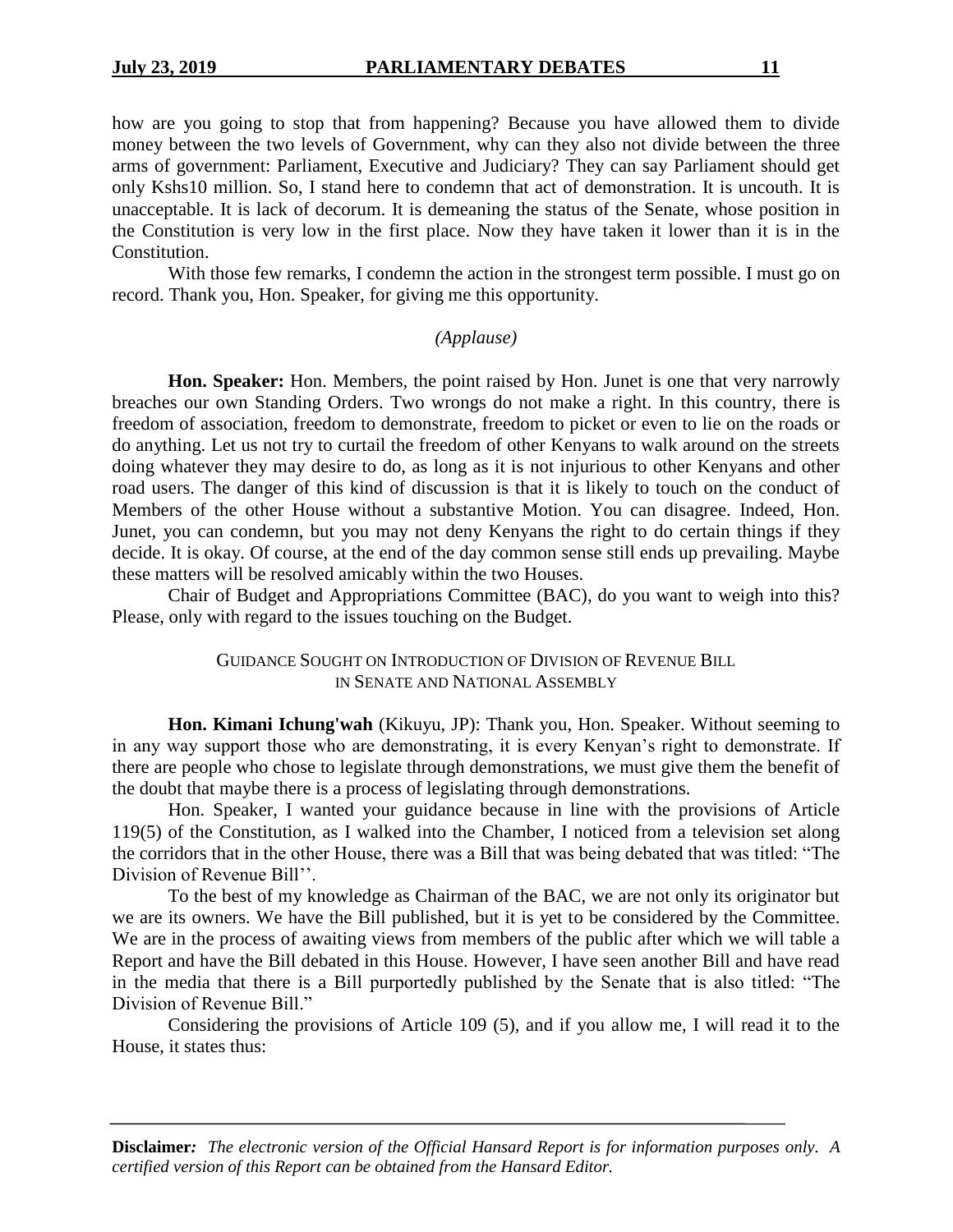"A Bill may be introduced by any member or committee of the relevant House of Parliament, but a money Bill may be introduced only in the National Assembly in accordance with Article 114."

Therefore, Hon. Speaker I would seek your guidance as to how, if the time comes, such a Bill coming from the Senate, with the provisions of Article 114 of the Constitution is in actual fact a money Bill that has not originated from this House.

So, I seek your guidance as to how we are likely to treat that matter even when the Bill is referred to this House. As I said, the only eligible Bill to be called the Division of Revenue Bill 2019 has been published by the National Assembly and hopefully if the House Business Committee (HBC) allows in the course of next week after we are done with getting views from the public and we table our Report, it should emanate from this House.

I, therefore, seek your guidance as to how we should treat any other piece of paper purported to be a Bill that is titled: "The Division of Revenue Bill'' but has not originated from this House. With that, I seek your guidance.

**Hon. Speaker:** Hon. Members, before we proceed, allow me to recognise students from St. Thomas Kabulwo High School from Keiyo North Constituency, Elgeyo Marakwet County. They are welcome to observe the proceedings.

Hon. Members, like I said earlier, I am sure you are all actively aware of our Standing Orders, particularly 87(5) and also Standing Order 89. Some of the comments will touch on matters which are active in courts and two wrongs do not make a right. If you look specifically at Standing Order 87(5) and for avoidance of doubt I need to read it out:

"It shall be out of order for a Member to criticise or call to question, the proceedings in the Senate or the Speaker's Ruling in the Senate but any debate may be allowed on the structures and roles of the Senate or Parliament."

So, Hon. Members, let us not call to question any proceedings that may be there. The issues that Hon. Junet referred to did not happen in the House. Those were proceedings on the streets and so Hon. Junet may be at liberty to go to court and call them to question. However, even if we were to look at the provisions of Article 109 (5) if you read it together with Article 114, you will realise that there is a specific exemption when you read Article 114. It also says, when you are defining money Bills: "Except any Bills referred to in Article 218" The Bills referred to in Article 218 are mainly the Division of Revenue Bill and the County Allocation of Revenue Bill, those two. So, for the time being, let us just wait. Let us not be anticipatory so that we deal with the matter when it finally lands before us. That is a better way to go as opposed to calling to question what is happening in the other House when our own Standing Orders specifically forbid it.

This is because, when we call to question what is there, what happens when the matter comes up here? So, let us not go that route. Also remember some of those issues are quite active in court. I have been informed that a few volunteers from the legal profession from this House are willing to go and canvas the various issues, some of which Hon. Junet alluded to particularly when it comes to county matters. There are Members of the other House who have no vote when it comes to matters concerning the county. They are there to relax. Hon. John, Mbadi, do you want to say something?

**Hon. John Mbadi** (Suba South, ODM): Hon. Speaker, before you gave us the wise counsel, I wanted to urge the Chair of BAC to hold his horses and not anticipate what is not before the Floor of this House.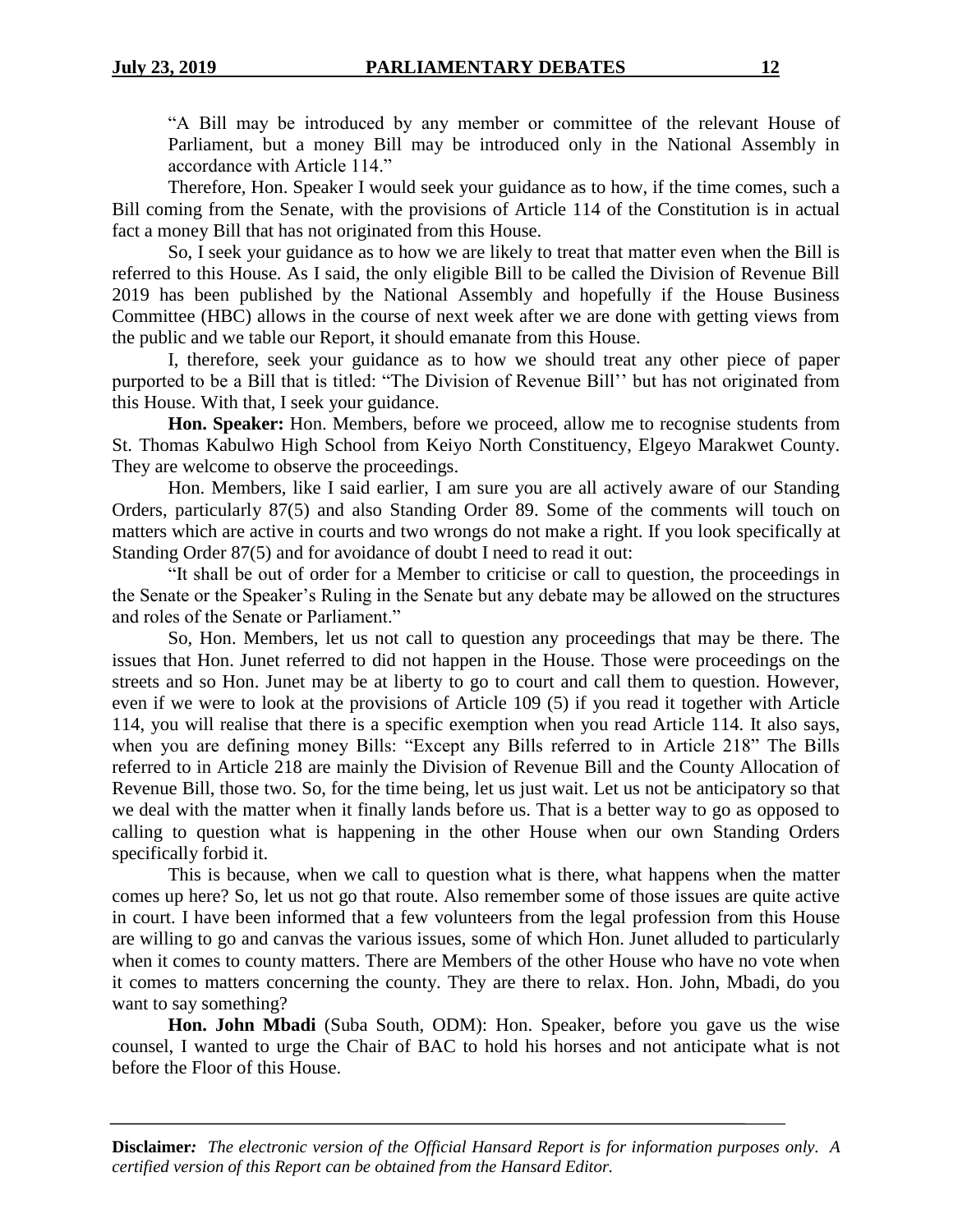I wanted to add as well that this matter is so sensitive and controversial that caution needs to be exercised at this point. This matter of dividing revenue is so contentious, political and has caught the attention of this country. As a House and leaders of this country, it is important that we approach it with some kind of sobriety otherwise we will lose it. So, let us be cautious, exercise our responsibility and powers according to the law and wait for the time to deal with it. If we start exchanging and throwing words at the Senate especially on the Division of Revenue Bill, we are going to lose it again. This country is not ready again to see a prolonged fight over the Division of Revenue Bill.

Finally, I support that there are exceptions to the definition of a money Bill if you read Article 109 of the Constitution. There is a reference to exception about a Bill mentioned in Chapter 12 or Part IV.

Hon. Speaker, my argument has always been and remains that, that particular provision refers to a Bill and there are two Bills in Article 218: The Division of Revenue Bill and County Allocation of Revenue Bill. If the reference is to a Bill, my understanding should be County Allocation of Revenue Bill. Since the Supreme Court had pronounced itself in form of the advisory opinion, we can treat it that both Bills are referred to and that either House can originate the Bill. However, let us deal with it when that time comes.

Thank you.

**Hon. Speaker:** Hon. Members, let us exercise restraint on this matter because there will be occasion. When I look at the Order Paper I can see Order No.9 refers to the Division of Revenue Bill. The issues which Hon. John Mbadi has raised as he concluded are obviously matters that can be canvassed. I am sure he knows I have sympathy to that particular line of thought. I think we may not be able to exhaustively deal with the matter now because it is not before us. With regard to the issue raised by Hon. Junet we have already settled it. We can only express our displeasure at seeing people exercise their right but, we can never deny them their right to do so. We must protect their right to do whatever it is they may want to.

Hon. Otiende Amollo you also wanted to weigh in on this.

**Hon. (Dr.) Otiende Amollo** (Rarieda, ODM): Thank you, Hon. Speaker. I wanted to intervene before you gave the clear directions as you have done. Perhaps, it bears mention on the matters in the Supreme Court which I watched the Chief Justice give his directions today. I think he suggested that the parties should come back and have an understanding. What this speaks to is that perhaps it suggested a process beyond the one initially contemplated in the Constitution and the Standing Orders. I believe the Chief Justice indicated that the matter will be mentioned again in two days.

Therefore, I want to urge that we leave it at this and we should take initiative. I think ultimately for the sanity of Parliament as a House it is better that the issues between the Senate and the National Assembly are solved away from the Judiciary. This is because if we establish a precedent of the Judiciary solving our issues then, we cede a significant portion of our own authority which is granted by the Constitution.

Thank you.

**Hon. Speaker**: Of course, recalling the power vested in each one of you to make and unmake laws. This is a power that has been given to you to legislate. So, I do not know whether we want to cede that power to some other arm of Government. I agree with you, Hon. Amollo. Hon. Kaluma.

**Hon. Peter Kaluma** (Homa Bay Town, ODM): Thank you, Hon. Speaker. We are one of the three arms of Government. I want to emphasis what Hon. Amollo has said. To me, we are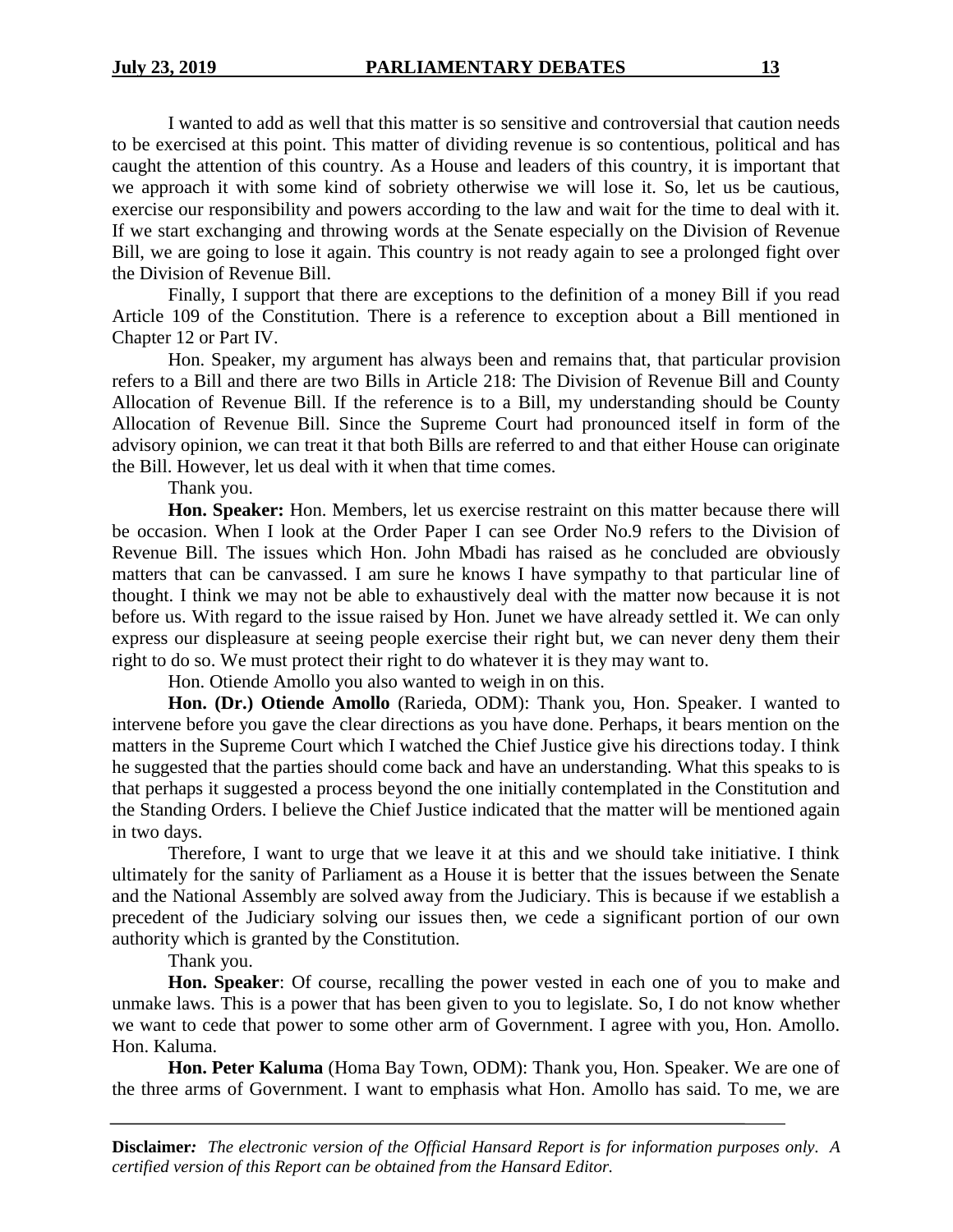behaving in a manner that over time we will fundamentally have a weakened Parliament. As an arm of Government we cannot appear to be running to another arm of Government to solve issues which are so clearly provided and prescribed in the Constitution.

My gratitude is that on our part we have not gone to court. I think we would only urge our brothers in the Senate to avoid rushing to court over issues which concern Parliament. The truth of the matter is that we have one Parliament with two Houses. Personally, I have never imagined a situation where either House of Parliament went to court against the other. What concerns me and the only issue which has not been addressed is that the Chair of the Budget and Appropriations Committee has indicated we have published another Division of Revenue Bill.

As I can remember we had transacted the matter of the Division of Revenue Bill and enacted it. Hon. Speaker, I am acutely aware of the provisions of Article 93(2) of the Constitution which states that in as much we are two separate Houses of one Parliament, those two Houses have respective roles. Those respective roles are then specified in Article 95 and 96 of the Constitution. I want to draw your attention as a matter over which you have given guidance to the provisions of Article 95(4) (a) read against the provisions of Article 96(3) of the Constitution. If you look at the provisions of Article 95(4) (a) the matter of division of revenue is expressly located in this House. If you look at Article 96(3) of the Constitution the matter of county allocation of revenue is located in the Senate.

Hon. Speaker, I want to thank you because under your leadership since we started this Parliament under the new Constitution, I have never seen this House on any single occasion other than in giving the approvals contemplated under the Constitution, seek to transact the matter of the County Allocation of Revenue Bill. When this House exercises its legislative mandate, the Constitution says the National Assembly enacts legislation in accordance with the Constitution. The Senate participates in the lawmaking function relating to Bills concerning counties. So far, we do not have a statute defining this participation whether by the Senate or the members of the public.

Are we redoing the Division of Revenue Bill because the Supreme Court another time said on an advisory opinion that this can be transacted between the two Houses against the clear stipulation of the Constitution? In my view we would be ceding much of the authority. I do not think the people of Kenya were fools. There is a reason as to why the Division of Revenue is the only law mentioned by name under Article 95 of the Constitution. My thinking is that this is such a serious Bill to expose to the possibility of disagreement between the two Houses.

Are we going to wait for the courts to promulgate a new Constitution for Kenyans in terms of what they have already made constitutional or how do we move? Is it that by approaching it in the manner I see suggested in Order No.9 we are transacting another one? It would be like we have ceded the authority which only the people of Kenya have and exercised in making this Constitution to the courts. Article 95(4)(a) of the Constitution is so clear that the Division of Revenue Bill is here.

Are we going to subject the country to the situation in which we are because one House of Parliament is extending its range of legislation beyond the limitations and restrictions which the people of Kenya put? I think in as much as some of these matters could be in court, there is a way in which as a House we must speak clearly. To me we have transacted the matter of Division of Revenue. In as much as I could be contemplating debate, I am personally opposed to redoing what we have done by enacting the Division of Revenue Bill. We are *functus officio*. As a House we should not bend to the encroachment of our constitutional mandate by all bodies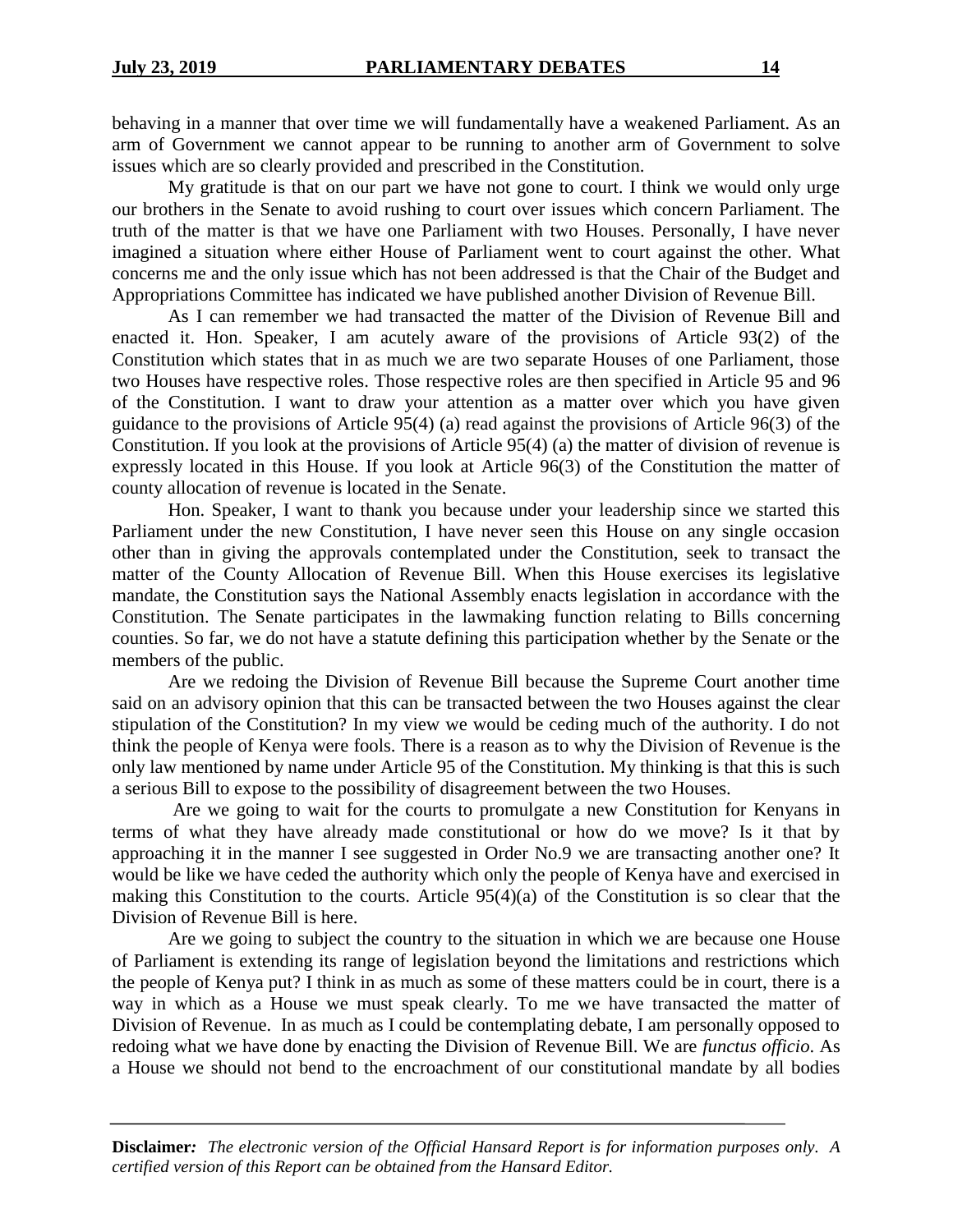because we will not be able to do much. I request for directions at that opportune moment when that second Bill is moved.

Thank you.

**Hon. Speaker**: Hon. Members, I think we may not be able to conclude this matter in this sitting. The Bill referred to by Hon. Kaluma as having being dealt with by this House was subjected to another process provided for in Article 112 and 113 of the Constitution which is the mediation process and it collapsed. Hon. Peter Kaluma if you recall even in the last Parliament I expressed my reservations about a situation in which the Division of Revenue Bill can be subjected to the uncertainties of mediation given its very pivotal role of vertical division of revenue between the two levels of Government. Indeed, this is provided for in Article 95(4) (a) of the Constitution.

Since the others have decided to take it to the Judiciary, maybe we should not address it here. Let us, perhaps, get a few of us to go and make those representations. This is because, indeed, in subjecting the Division of Revenue Bill to the vagaries of mediation with the possibility of a Mediation Committee not being able to agree, or not being able to develop a version that is agreeable to both Houses is also, in its very essence, killing devolution. The counties, under Article 224 of the Constitution, are required to prepare their budgets on the basis of a Division of Revenue Act. We would want to respect the advisory given, but as you have rightly stated, Hon. Kaluma, the advisory has that weakness. It is that advisory that has taken us to where we are now. It advised that the Division of Revenue Bill be considered by the two Houses with the potential for that kind of failure, which is where we are now. Some people have gone out there to cry that the National Assembly is killing devolution when it is merely saying, "We are dividing revenue". There is a recommendation from the Commission on Revenue Allocation under Article 206 of the Constitution. However, again under Article 208 of the Constitution, whoever it is that receives that recommendation is mandated to deviate. It is a recommendation and not a binding decision. It is a recommendation from which, given the circumstances of the whole economic situation, whoever makes the decision is mandated to deviate if the situation demands that there is that deviation.

I think these are matters that need to be canvassed at a different forum because we will be speaking to ourselves here. So, Hon. Members, I would suggest that we let the matter rest there and allow that other forum to present itself where these arguments can be advanced. Of course, I am always acutely aware that I have no vote. So, it is you Members who make the decision. Let us go to the next Order.

#### **MOTION**

## REPORT ON THE INQUIRY INTO THE PROPOSED KENYA AIRWAYS' PRIVATELY INITIATED INVESTMENT PROPOSAL TO KENYA AIRPORTS AUTHORITY

THAT, this House adopts the Report of the Departmental Committee on Transport, Public Works and Housing on the Inquiry into the proposed Kenya Airways' Privately Initiated Investment Proposal to Kenya Airports Authority, laid on the Table of the House on Tuesday, 18<sup>th</sup> June 2019.

*(Hon. David Pkosing on 3.7.2019)*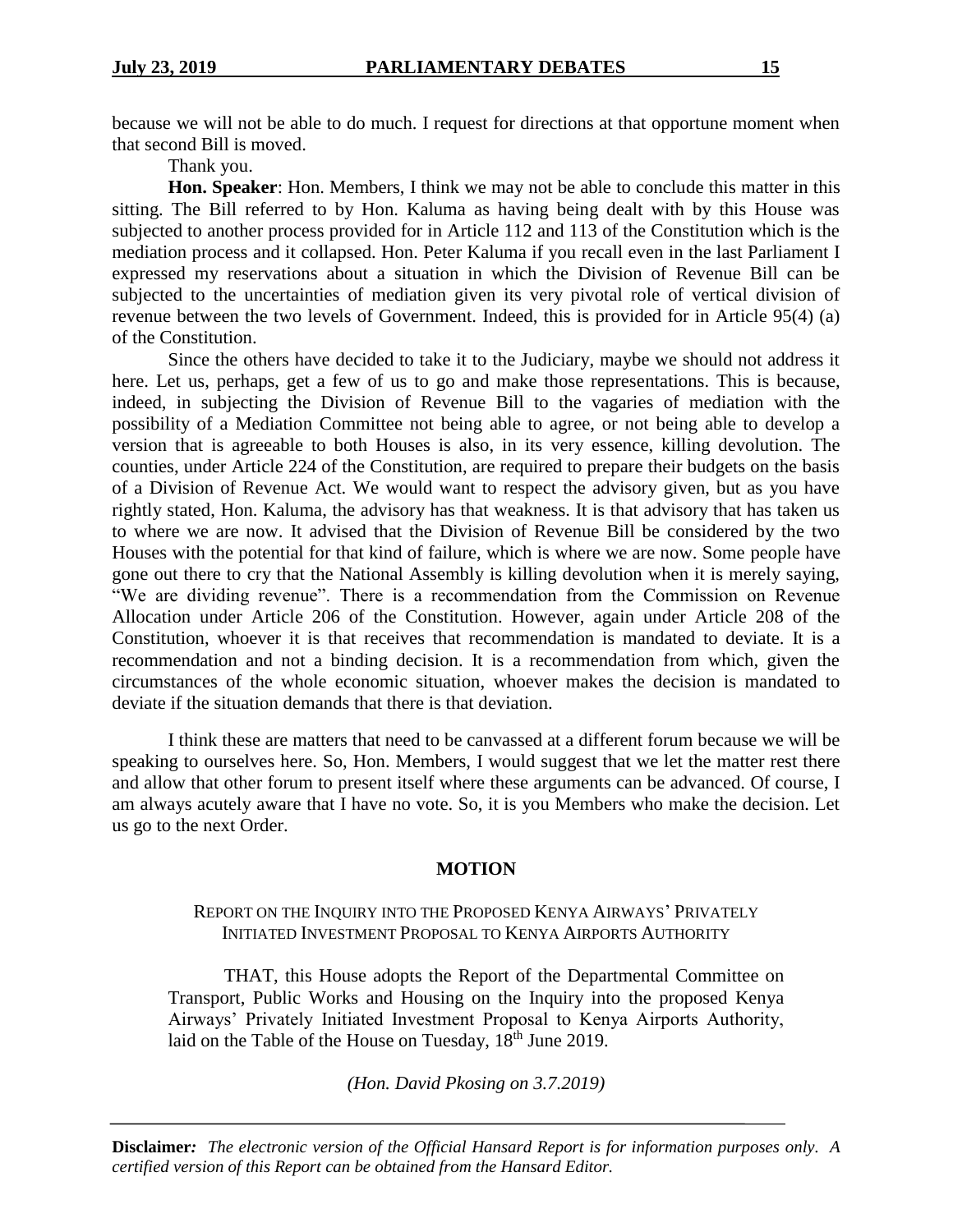*(Debate concluded on 4.7.2019)*

**Hon. Speaker:** Hon. Members, debate on this Motion was concluded and what remained was for the Question to be put, which I hereby do.

*(Question put and agreed to)*

Next Order!

## **BILLS**

## *First Readings*

THE DIVISION OF REVENUE (NO. 2) BILL

THE COMPETITION (AMENDMENT) BILL

THE INSURANCE (AMENDMENT) BILL

THE FINANCE BILL

*(Orders for First Readings read - Read the First Time and ordered to be referred to the relevant Departmental Committees)*

**Hon. Speaker:** Hon. Members, I wish to inform the House that the business appearing as Order Nos. 13 and 14 has been deferred on account that there has been an invitation from the public to present views to the Budget and Appropriations Committee between today and tomorrow. Therefore, that business may not be considered until Thursday. There is public information in the media for presentation of views on the Division of Revenue (No. 2) Bill. So, business appearing as Order Nos. 13 and 14 is deferred.

We move to the next Order.

## **MOTION**

INQUIRY INTO ALLOCATION OF LAND IN KAMITI ANMER FOREST

THAT, this House adopts the Report of the Departmental Committee on Lands on the Inquiry into a Complaint by Kamiti Anmer Forest Squatters Association regarding allocation of Land LR. No. 8390 in Kamiti Anmer Forest, laid on the Table of the House on Tuesday, 18<sup>th</sup> June 2019.

*(Hon. (Ms.) Rachael Nyamai on 27.6.2019)*

*(Resumption of Debate interrupted on 27.6.2019)*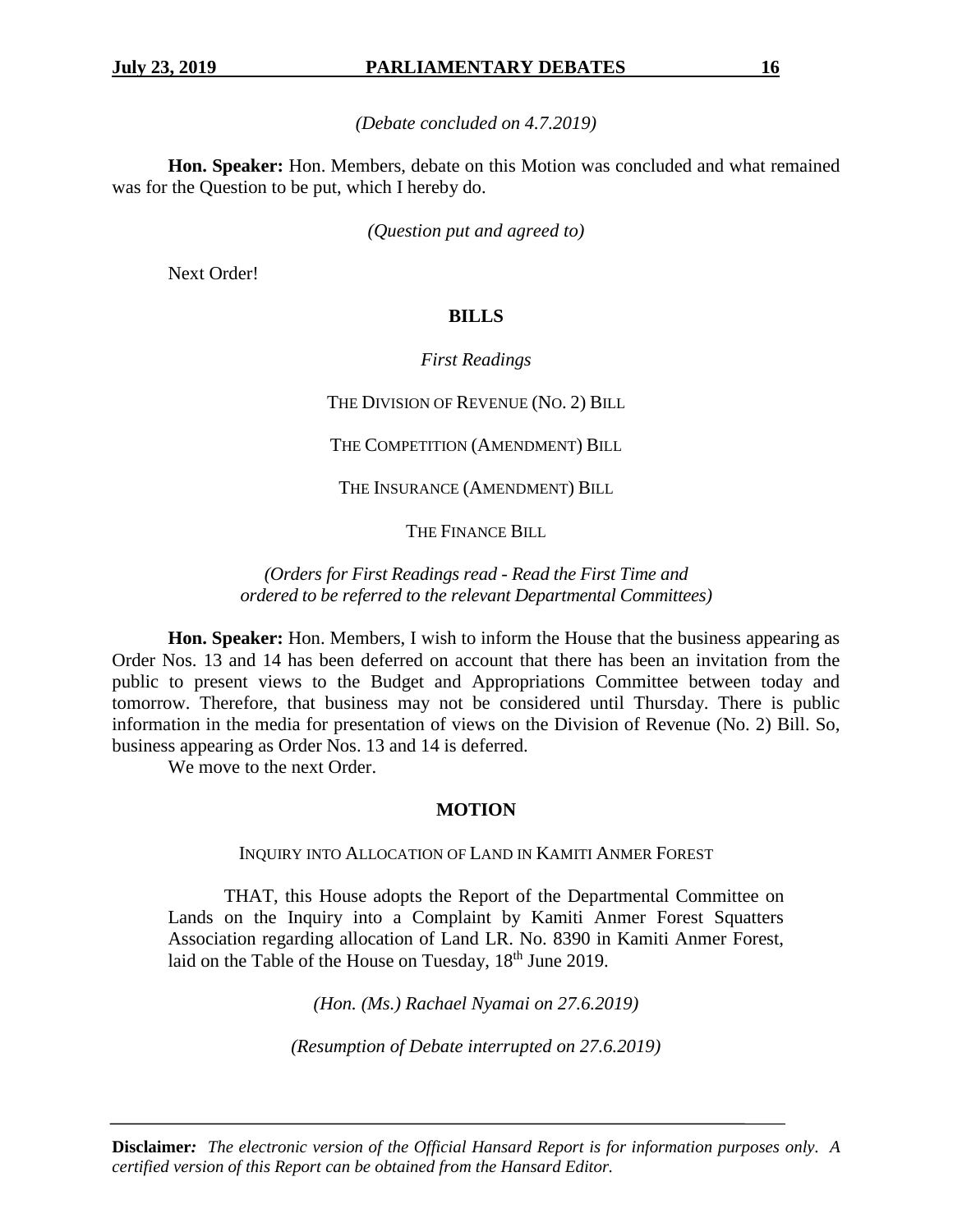**Hon. Speaker:** Hon. Members, including those who have finished their business for today and are taking off, this Motion had been moved. For the information of Members who may be desirous of contributing, this is the Report of the Departmental Committee on Lands on the Inquiry into a Complaint by Kamiti Anmer Forest Squatters Association regarding allocation of Land LR. No.8390 in Kamiti Anmer Forest, laid on the Table of the House on Tuesday, 18<sup>th</sup> June 2019.

The Motion was moved by the Chair of the Committee, Hon. (Ms.) Nyamai and seconded by Hon. Kimani Ngunjiri. Therefore, the Motion is available to any Member desirous of contributing. I hope everybody who has their cards is desirous to contribute. Let us start with Hon. Murugara.

**Hon. George Gitonga** (Tharaka, DP): Thank you, Hon. Speaker. I rise to support the Report of the Departmental Committee on Lands concerning the complaint by the associations that are listed in this Report. I have gone through this Report and I do confirm that in my own estimation and opinion the Departmental Committee on Lands has done a good job, first and foremost, in establishing the reasons behind the complaint.

While it is very clear that the persons who have complained were and some of them are squatters, there are valid reasons as to why they became squatters. This was not out of their own volition or out of desire to acquire land that belongs to the Government. It is borne out of reasons which were beyond their control and they found themselves occupying part of this forest and settling there including developing their own homes and facilities which they have continued to enjoy.

The Committee has come up with recommendations on how best to resolve the matter. I am in total support of the recommendations of this Committee. First and foremost, it is important that the process by which these citizens acquired this land is regularised under the law. This is why there is a recommendation that part of this forest has to be degazetted and then declared as land available for alienation by individuals forming these groups. There is also a recommendation that within a given period of time, the ministries of lands and physical planning and interior and coordination of National Government act speedily to ensure that any irregularities that are involved as regards the membership of these groups are resolved and the problem is brought to an end.

It is vitally important to note that land is a very emotive issue in this country. Matters touching on land are very sensitive and, in fact, are a matter of life and death. Therefore, it is important that when questions touching on land are brought before this House, the Executive arm of the Government or even before the Judiciary through the Environment and Land Court, they are expeditiously disposed of and the citizens are given their rights as enshrined in the law.

With regard to this particular complaint that was brought before the House, I have a complaint regarding citizens of my constituency, Tharaka. They came up with a petition and brought it before this House stating that they were displaced from their lands in the years between 1995 and 1998. To date, most of them are internally displaced persons (IDPs). They are squatters on available public land.

The Government, in spite of being persuaded through the Commission led by one Zachary Ogongo, has not settled the citizens of my constituency. It is a matter that I have constantly revisited. Even today, I was before the Departmental Committee on Lands. It is important that those members of the public from my constituency of Tharaka, who used to occupy a sub-location known as Macabini and who now live in public areas and have problems are considered by the Government. They should either be resettled in the lands they used to own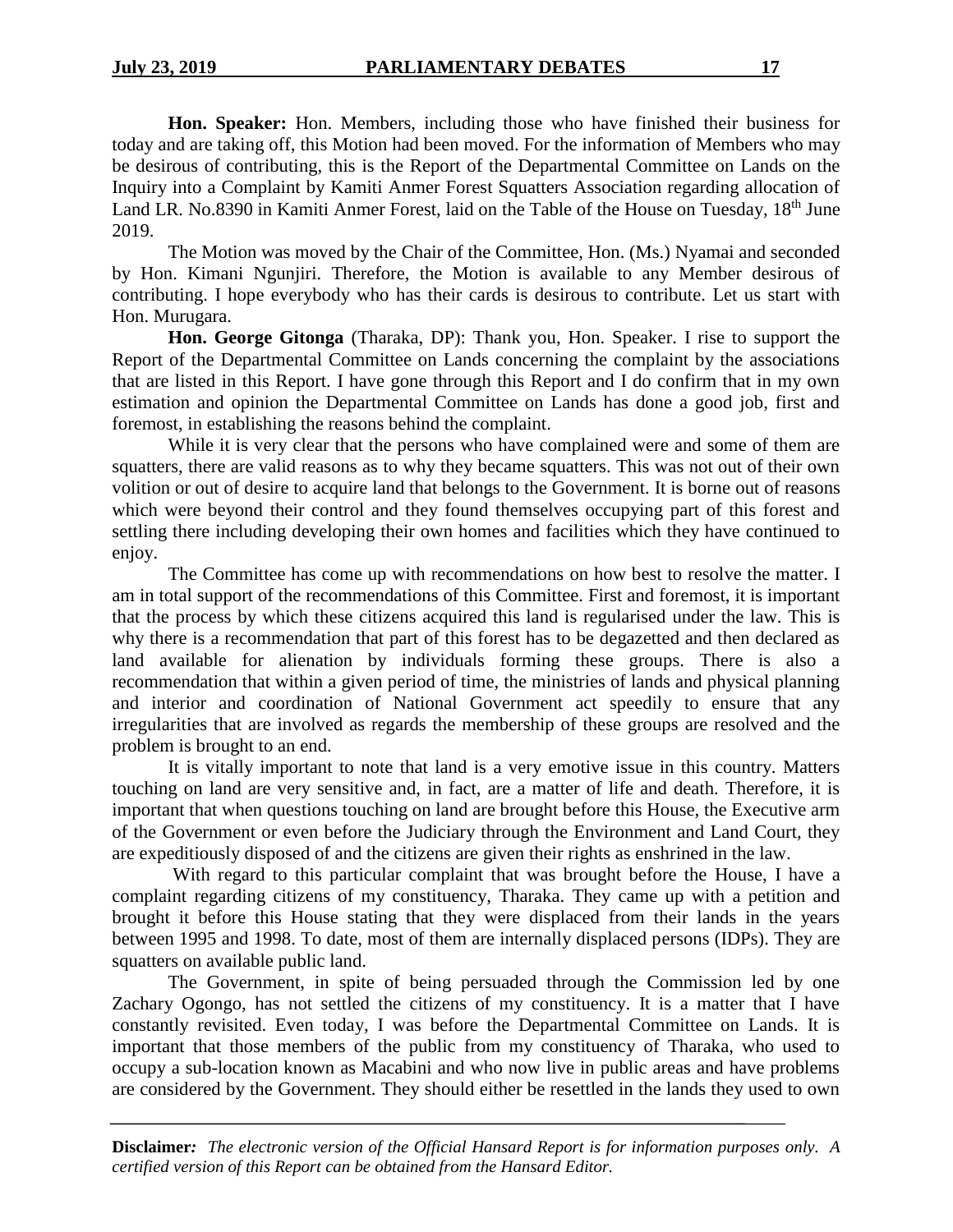or in any available public land. That is the only way their rights can be enforced especially today where Kenyans live as squatters in their own country. This should be dissuaded and discouraged. People should be accorded their fair rights.

As I support these recommendations, I urge the Committee and the Government to ensure that my constituents - who are affected by similar circumstances - are also resettled and their problem is resolved once and for all.

With those remarks, I support this Report and urge that it be adopted by this House.

**Hon. Speaker:** Member for Rarieda, do you want to contribute to this? I can see your name.

**Hon. (Dr.) Otiende Amollo** (Rarieda, ODM): Not on this one.

**Hon. Speaker:** Member for Ndhiwa, do you want to contribute to this? I am trying to look at the screen. Member for Baringo County, do you want to contribute to this? Very well.

Hon. (Ms.) Gladwell Cheruiyot (Baringo CWR, KANU): Thank you, Hon. Speaker. I concur with my colleague about the displacement of his constituents. This is something that is happening countrywide. When there are displaced people who are allocated land that is part of the forest cover, somehow it does not take long before they are asked to get out of the forest because degazettement of that land has not been done. It is important not to cheat the public. It is good if we have agreed to give land to people who have been internally displaced to follow the due process and allow them to legally have the land so that they do not face problems. When people are left in that manner and are not sure when they will be displaced again, they cannot develop economically. If you go to that area, you will realise that they are not even building permanent houses. These issues are all over.

There is an issue in Baringo County, and Baringo South specifically, in a place called Mochongoi. People there are always worried because they do not have title deeds. That area was previously Government land. They were given that land but they stay there with uncertainty. They are not sure of what will happen next. When they hear that the Government wants to reafforestate, they think that will happen sooner or later.

As my colleague has said, let us consider helping these people once and for all. From 1992 to date is quite a long time to leave somebody in uncertainty. A child who was born then is now an adult and does not even know where their home is and does not have a permanent home. The National Land Commission (NLC) is soon being constituted. When they get into office, they should consider settling our people once and for all. When the resettlement is effected in Kiambu, it should also be done for the people of Baringo County.

**Hon. Speaker:** Let us have the Member for Ganze.

**Hon. Teddy Mwambire** (Ganze, ODM): Thank you very much, Hon. Speaker. I stand to demonstrate my support of this Report.

Even though people have been complaining of the nature of doing business during the KANU regime, this Report has very clear information showing that the then Government followed the due process in making sure that all the residents and complainants got land from the forest. In this Report, I went through how the then Provincial Commissioner handled this issue by taking it to the County Council of Kiambu and how the leases were registered then. This is a clear illustration that the landless were being considered so as to solve this problem.

The House should adopt this Report so that these residents get somewhere they can call home, settle and be productive.

With those few remarks, I support the Report and call upon my colleagues to make the same considerations so as to solve the challenges we have had.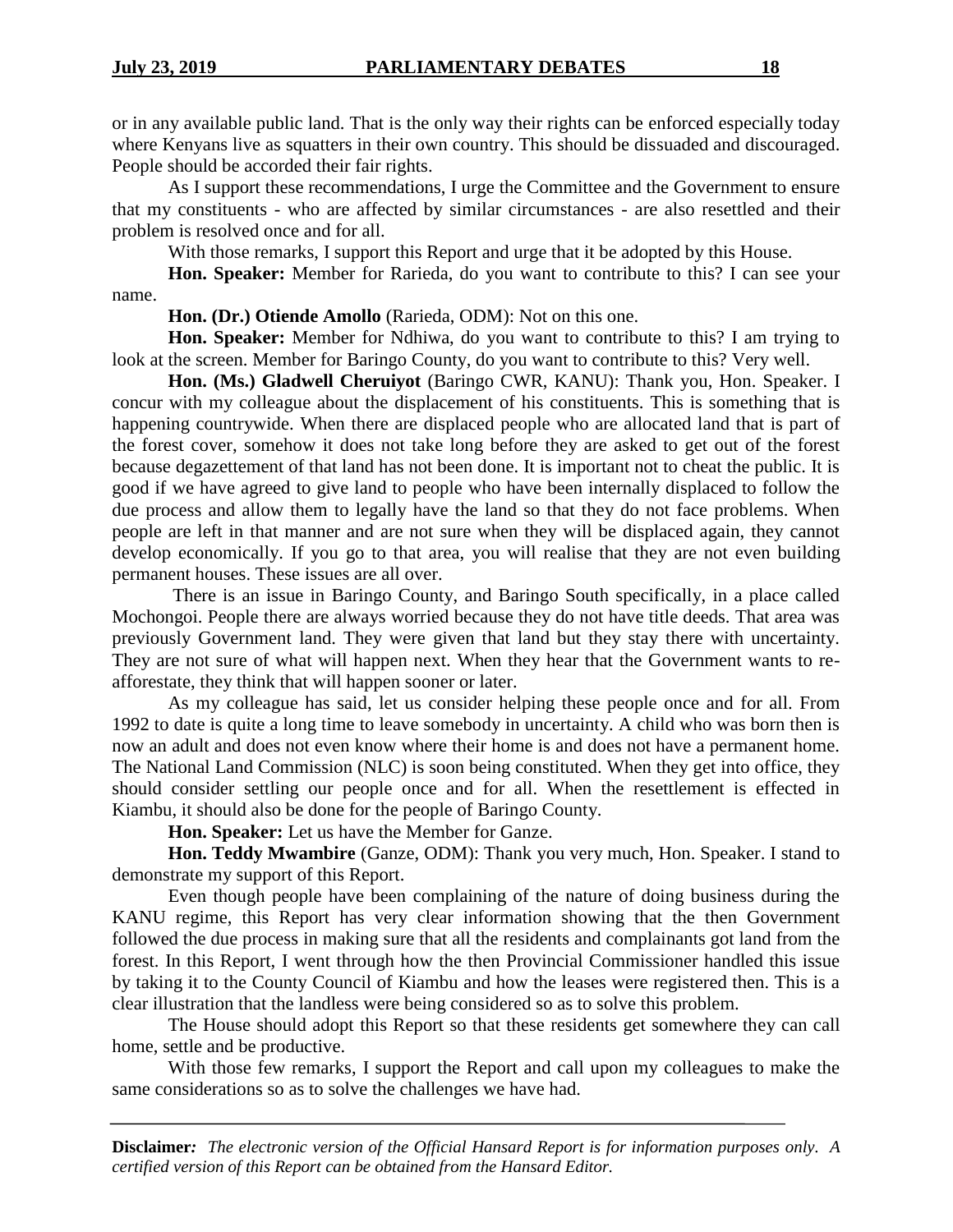**Hon. Speaker:** Let us have the Member for Kiambu.

**Hon. Jude Njomo** (Kiambu, JP): Thank you, Hon. Speaker. I rise to support this Report by the Departmental Committee on Lands. First, I would like to thank them for how they have handled this case. I remember when it came to this House and was forwarded to the Committee. They took their work very seriously. I even remember that I joined them when they went to collect views from the public in Kamiti Anmer.

Kamiti Anmer is in my constituency. This is a piece of land that has really caused headaches for the residents of Kiambu for a long time. Before this land was given out to the squatters, it was a forest known as *Kamiitu*. It was the destination where thugs would take their stolen property, including vehicles stolen in Nairobi, for dismembering. It was a centre for activities of thugs and thieves who were stealing from Nairobi. They were causing a lot of insecurity in the area. When former President Moi decided to give out this land to the squatters in Kiambu in the 1980s, he was solving two problems: First, getting rid of the "workshop" that was being used by thugs to dismember vehicles, thus causing anguish to people in Nairobi and Kiambu. Second, resolving the squatter problem in Kiambu. It was a cause of celebration for Kiambu and Nairobi people.

The Kenya Forest Service (KFS) left the forest and the land was subdivided and given to the squatters. After a couple of years, the KFS went back and claimed that the land was theirs simply because when they were ordered to forfeit ownership of the land to the squatters, they did not follow the due process and the laid down procedures to hand it over to the people of Kiambu. They used the same loopholes to claim that the forest was not degazetted in the proper way. That is why I would like to thank the Departmental Committee on Lands because they traced these events and found out that the squatters had no problem and had done what they were supposed to do, but the KFS was on the wrong. They wanted to use the loophole they had created to claim back this piece of land.

Therefore, I would like to support this Report and urge other Members to support it because it will solve a serious problem that has been going on in Kamiti, Kiambu County. Squatters have already built houses on the pieces of land that were allocated to them. They have sunk boreholes and established a cemetery. The National Government Constituency Development Fund (NG-CDF) Committee of my constituency has built a school from class one to eight. How can we then say that this is a forest? How can we say that it does not belong to the people of Kiambu? I would like to urge Members to support this Report so that the squatters who were allocated this piece of land can enjoy what they were given by the Government of the day.

Thank you, Hon. Speaker. I support the Report.

## **Hon. Speaker**: Member for Makueni.

**Hon. Daniel Maanzo** (Makueni, WDM-K): Thank you, Hon. Speaker for giving me an opportunity to support this very important Report by the Departmental Committee on Lands. I had an opportunity to share with some of the members of this association when they came to Parliament. I learnt that these particular people were displaced from the Rift Valley following the tribal clashes of 1992 that related to the general election of that year. They lived at Kirigiti Stadium until 1995. After having stayed there with their families for three years, former President Moi issued an Executive order through the District Commissioner (DC), which was communicated to the Kiambu County Council. Subsequently, these people were moved to this new land, which was part of the forest.

There was no degazettement of the forest. That is why this Committee has said that this particular land should be degazetted as a forest for several reasons. One, there is adverse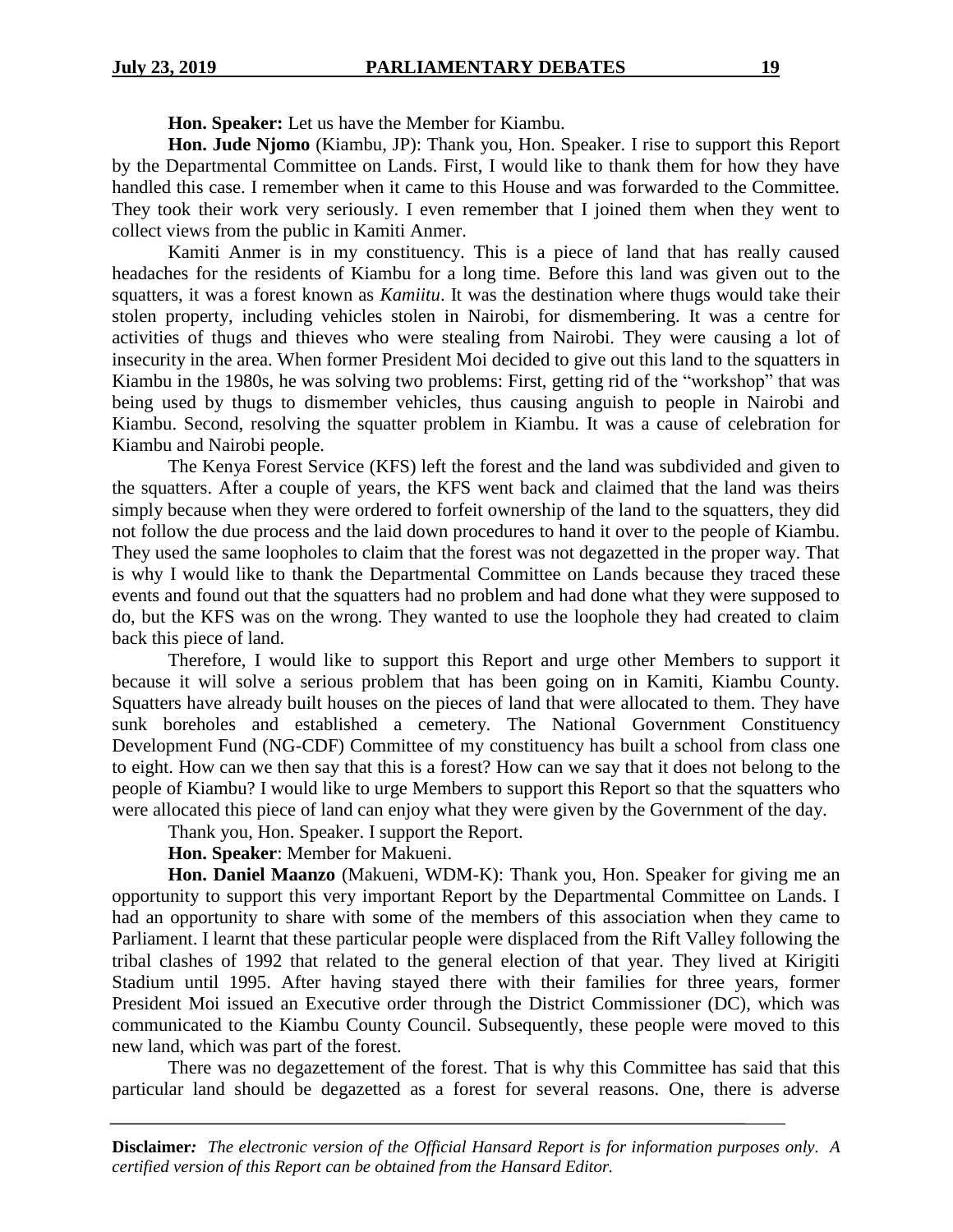possession of land. These people have lived there for over 12 years. Two, the Government has already developed that particular area. You have heard that the local Member of Parliament has constructed schools using money from the NG-CDF. Three, there are people who are already buried within their compounds, where they have settled for a long time. Four, it is no longer a forest. Therefore, the only honourable thing to do is to have it degazetted so that these people can be formally allocated their respective pieces of land. They have already been given title deeds, but they can only be valid when de-gazettement happens. Although they exist and they are in the names of the respective members of the association, we need to come up with an Act so that the title deeds can have no further queries in law and that their validity can be ascertained.

The Committee did a very good thing to consider this Petition, go into its details and think about the plight of Kenyans. We hope that this will never happen again in this country. For quite a number of years, there have been clashes after elections and people are displaced and they do not go back to their land.

Following the 2008 post-election violence, people have never gone back to land for which they have title deeds. I believe Kenyans are free to settle in any part of the country. An act of goodwill has happened. This House has no business reversing goodies which are already guaranteed by our Constitution for the benefit of Kenyans. We have seen one of the worst cases of election violence in this country. We have been to the Hague and back. Through this particular lesson, people should not be displaced again in this country. It has not just happened in the Rift Valley and Central regions of this country; it has also happened in the Coast region and many other parts of the country. People wait for an opportunity of election violence to displace others from lands they have settled on and farmed all their life.

I thank the Committee for the good proposals it has made. I believe their recommendations will be implemented with immediate effect, bearing in mind that we expect new persons to occupy offices of the National Land Commission (NLC), which has this mandate. The new Commission is the one which will de-gazette that particular forest. It is the one with the force of law right now. Having approached Parliament without taking the option of going to court, I believe Parliament will be perfectly in order to adopt these recommendations and make sure that affected Kenyans are settled and their rights are no longer violated. After the House settles this matter, if this human rights abuse continues, then they still have the option of filing a petition at the High Court for their rights to be enforced.

As Parliament, once we adopt this Report, I believe we will have done very well, so that these particular people can be assisted to live peacefully on the land for which they already have title deeds.

I thank you, Hon. Speaker. I beg to support the Motion.

**Hon. Speaker**: Hon. Members, indicate if your request is for contributing to this Motion or is with regard to other businesses so that I may not give you time. This is because I can see that you still have some hangovers from the constituencies.

Member for Mwea.

**Hon. Josphat Kabinga** (Mwea, JP): Thank you, Hon. Speaker. I rise to support this Report and commend the Departmental Committee on Lands for taking time to understand the situation in this particular settlement. I had a chance to visit this particular settlement, and a number of things are very clear.

One, there is no reverse to the settlement in that area. Two, a lot of public and private investments have already been made in that area. Therefore, it is good that the Committee recommends that quick action be taken to settle the people who are already there. If that is not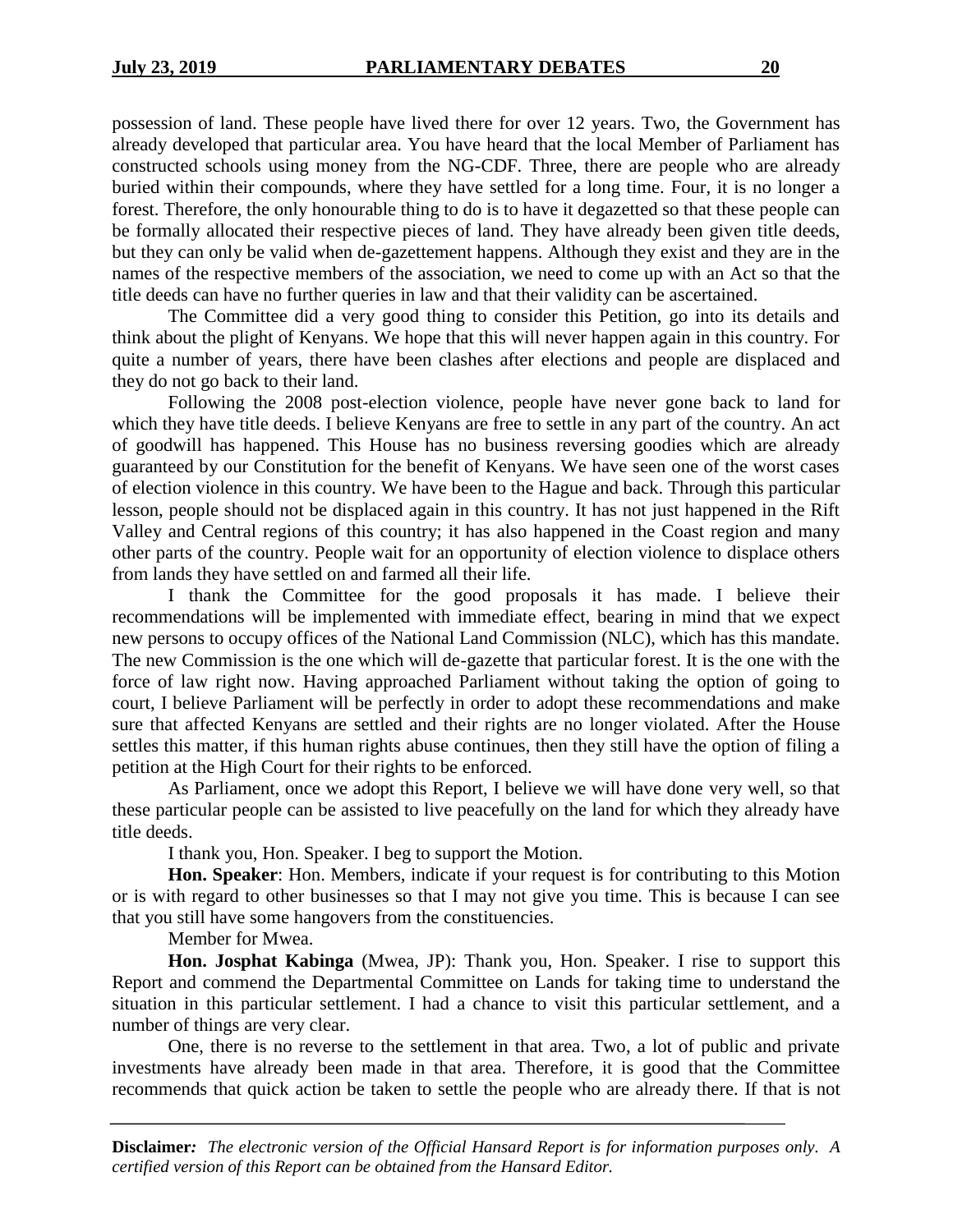done, we will definitely have conflicts in that particular settlement. This is an example of a delayed decision and action on the part of the Government. Things would have been done in an easier manner. If a quick decision would have been made when the settlement was started, we would not be in the situation we are in now of trying to know the owner of the land and trying to settle these people. The settlement will not be easy now because other people have come in. Therefore, to get the right people to settle will not be an easy exercise. We would have avoided that had we settled them in the past. This situation is similar to many other cases of land that we have in the country. Delayed decisions and actions that are not taken have resulted in a lot of complications.

In my constituency, we have the South Ngariama Settlement Scheme where many people have been settled for long, but action has not been taken. People are still waiting for legal occupancy documents, and in the process some other people have also come in to grab both private and public land, therefore, complicating the situation. It is evident that when we finally move in to issue title deeds to these people, there will be a lot of complications and the matter will move from being a land issue to security. I, therefore, urge that the speed with which the Committee moved with to come up with this Report, should be used to come to my constituency and come up with a report on the South Ngariama Settlement Scheme and look at Mwea Ranching Scheme.

For many years, there have been conflicts in that land relating to both Embu and Kirinyaga counties. This is an issue I have always believed we can easily settle or sort out and come up with a settlement formula that will avoid conflict. Any continued delay, as we move forward would see more occupancy of the land taking place and people from elsewhere have come in and settled there, therefore, making it hard to sort out the problem.

I hope and wish that our good Committee that has done a good job in coming up with this Report will move into similar schemes that show indicators of conflicts so that we can avoid loss of lives, resources and properties, both public and private investments of our Government using public resources.

I, therefore, urge that we all support this Report and ask the Departmental Committee on Lands to move onto the next case because there are many issues relating to land in the country which, if not sorted out will only result in loss of lives and property that can be prevented today.

I support the Report.

**Hon. Vincent Tuwei** (Mosop, JP): I wish to contribute to the next Order.

**Hon. Speaker:** Hon. Ngunjiri.

**Hon. Ngunjiri Wambugu** (Nyeri Town, JP): Thank you very much, Hon. Speaker. I rise to support the Report by the Departmental Committee on Lands. I especially want to congratulate them for the speed with which they have come up with the Report. It is quite commendable. I also want to congratulate them especially for the recommendations they have made, which I have looked at.

There is an issue that has been raised by some of my colleagues on the delays. This is a 1992 issue. It is a case that goes back over 25 years. Sometimes, one worries that even as allotment letters are being done, who is going to get the letters? Are we actually talking about the same people who were supposed to get the land in 1992? This should also serve as an indictment to Government. Sometimes delays in executing a decision from the time it is made ends up causing more harm than good. If this had been done immediately it was determined, we would not have the situation like we have now of four groups laying claim to the land. I am sure in each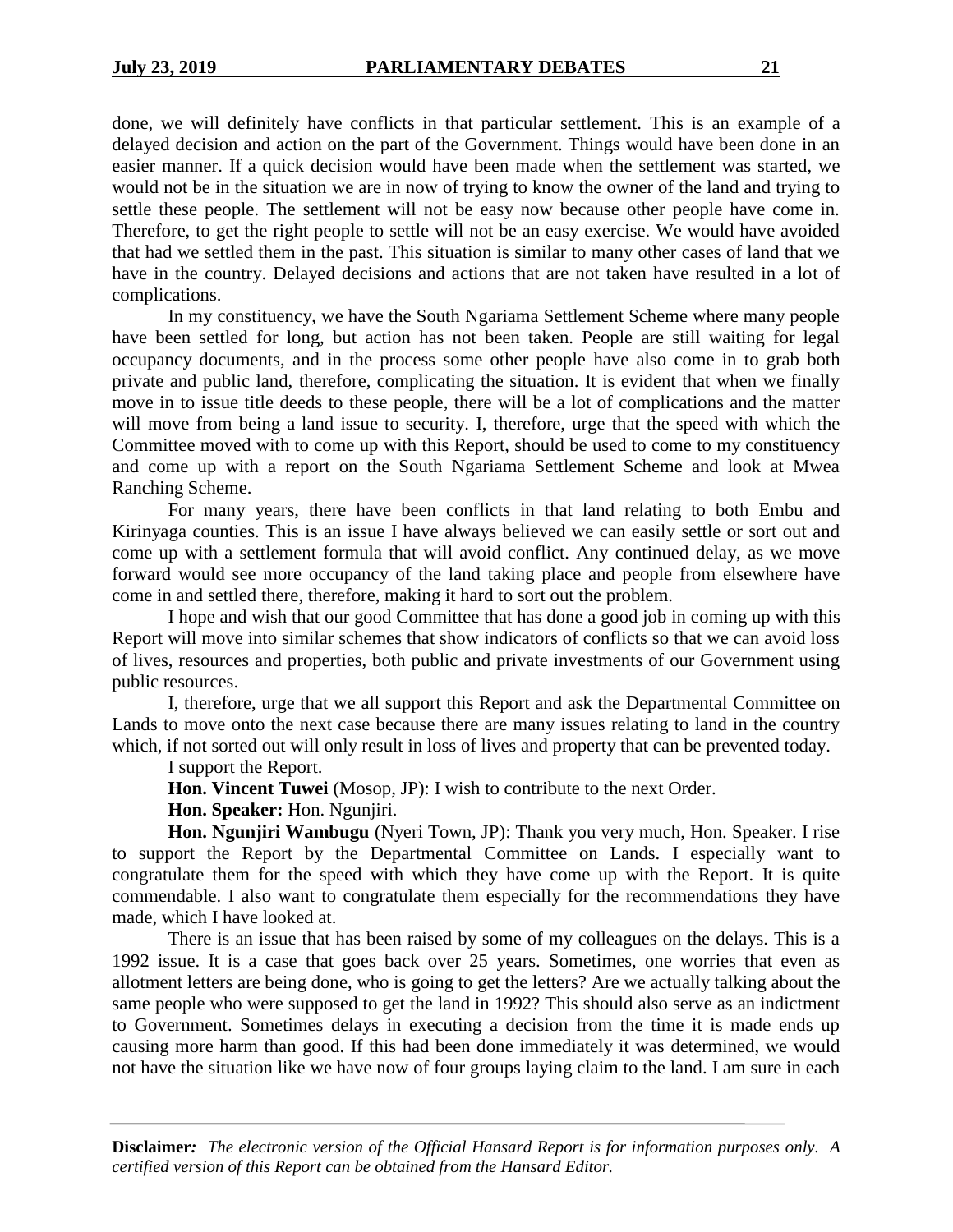of the groups there are some genuine people, but you would find that the group that was a focus of the decision in 1992 could have moved into something different.

It is also important for us to flag the issue of insecurity that the Committee has identified. If they continue delaying the process, they are creating an environment that could generally lead to a lot of insecurity within Kiambu County.

Finally, there is something we are not discussing. It is a fundamental issue we need to think about as a House, even as we adopt this Report. We have very many cases of IDPs being allocated land after issues related to political violence. At what point are we going to draw the line?

In Nyeri Town, we are still hosting IDPs of various post-election violence incidents up to this moment. The decision to allocate land to IDPs is something we need to think about because it looks like we are affirming the act of displacing people from their land. As a House, we need to think very seriously about the Government's decision that after every election, where people have been internally displaced, the Government then allocates land to them and moves them to somewhere else. What happens to the land that they occupied before? Are we affirming a crime? The people who displace people commit a crime. As a House, it is also important to discuss this issue. If we allocate land to people who did not have land before, then we need to ask ourselves why we are doing that. Why are we allocating land to people who did not have land before? If we allocate land to people who had land before, we have to ask ourselves what happened to their land. The Report introduces an issue we need to think about as Kenyans and as leaders who have been elected to represent people. We must look for an opportunity to discuss about how long or where we will draw a line that says you cannot displace people anymore because they will be moved by Government and allocated places to stay thereafter.

Thank you very much, Hon. Speaker.

**Hon. Speaker:** Member for Nandi, Dr. Tum Chebet.

**Hon. (Dr.) Tecla Tum** (Nandi CWR, JP): Hon. Speaker, I stand to support this Motion. In the said Kamiti land, there are homes and facilities we cannot disrupt because of school-going children. So, there is need to honour what the former Heads of State did. I am told that this land was given by former President Moi. There are many other lands like the Mau Forest. We need to settle people in that area so that children are not disrupted in school.

I support the Motion because people have used their money to develop that land. Kenyans should enjoy where they are staying and their children should go to school. The Government has to take care of the children. There is a rule which says that when one stays on any land for 12 years, the land belongs to him. Therefore, those people are entitled to the land. They need not be disrupted.

The issue of squatters in the country has to be looked into in the near future so that our people stay peacefully wherever they are.

Thank you, Hon. Speaker.

**Hon. Speaker:** Member for Igembe Central.

**Hon. Kubai Iringo** (Igembe Central, JP): Thank you, Hon. Speaker for giving me this opportunity to comment on this Report which I support.

As we have always said in this august House, land is an emotive issue which needs to be looked at critically. Let me thank the Committee for coming up with this Report. It came out boldly to ask the Government to degazette that piece of land so that the people who have been occupying it can enjoy living there without any problems. In as much as we say we want to improve the forest cover in our country and also have public land conserved, there are some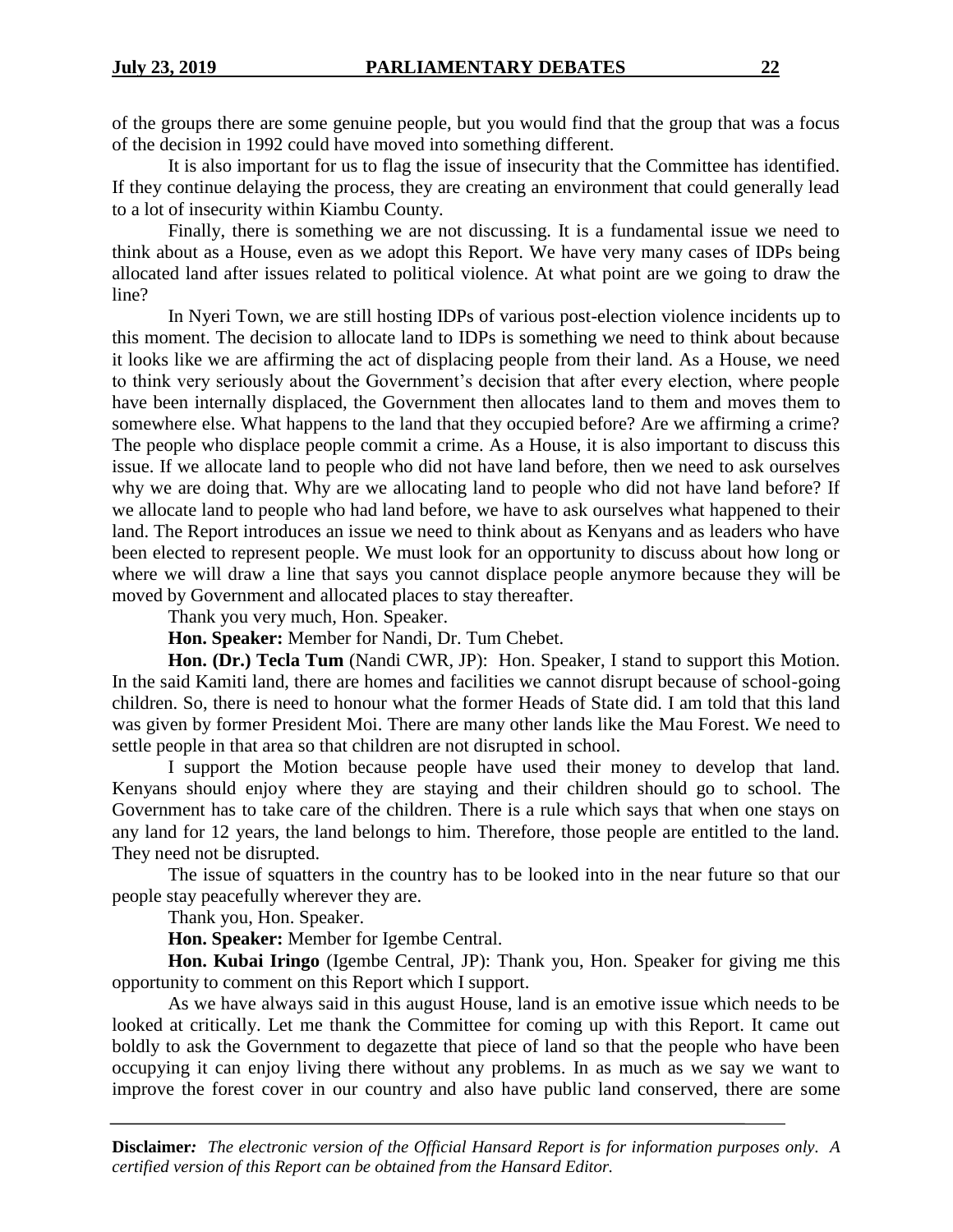areas where we have to look at the interest of the people who occupy the land. We need to look at the interests of the citizens of this country, who need to be accommodated in our country's land, so that they can live happily in their motherland.

If one has been given a piece of land and has developed it… We heard *Mheshimiwa* Njomo say something. I would say that it is very immoral for the KFS, or the Government to say that they want to evict these people. They were not evicting them from forests rather it was from the houses which they have put up. The people have been living there and have even buried their kin there.

These issues cut across the country and they often happen when somebody somewhere, in Government circles, sleeps on the job. They are supposed to do things firsthand. If, indeed, the land was allocated, all the necessary documentation should have been done from the word go and everybody ought to have got a title deed. We also expect degazettement to have been done and that officers at KFS are in a position to identify the boundaries. So, whoever was there at the time part of the forest was being hived off to the residents of Kamiti should have gone back to the drawing board. People need to enjoy their rights without any harassment.

As I said, this matter cuts across the country. There are many other lands with a similar problem. For example, we have a chunk of land in Meru County called Nyambene Conservancy part of which was hived off by the former county council. They needed to enlarge the game park. We have been arguing that we have the Meru National Park which is already so huge and diverse that even if you brought all the animals in Kenya there, you would never fill it. But somebody went out of his way to get another big chunk of land where people had already settled. The place is our main grazing area and yet they wanted to make it part of the national park. They should degazette that part of the forest so that people are allowed to graze their cows and farm the land because it is just next to the Ewaso Nyiro River - it is a very fertile land. Let the Ministry of Lands and Physical Planning go back to the books and act upon the recommendation of the Departmental Committee which did this good job. It should also address similar complaints arising from other parts of the country. We do not need to hear of such complaints in the future. That can only be done if we harmonise land documentation in this country.

I support.

**Hon. Speaker:** Hon. Mwashetani, the Vice-Chair of the Committee.

**Hon. Khatib Mwashetani** (Lungalunga, JP): Thank you, Hon. Speaker for giving me this opportunity. I rise to support this Report which has been tabled by the Departmental Committee on Lands.

This issue came before us as a complaint then we picked it as a Committee. We decided to go to the ground to interact with the affected people. We managed to interact with the squatters who were there. Basically, it is an association of squatters that brought the Petition before us. The complaints have been raised by four groups, that is, Kamiti Forest Squatters Association, Kamiti Anmer Development Association, Muungano Kamiti Group Association, and Kamiti Development Welfare Group.

When we went to the site, we realised that the area is very much populated. I think we are talking about just 15 per cent of the 300 acres that is not occupied. There are investments which have been done in the place. For instance, there are schools and hospitals on that land. If we do not act fast, we will affect so many people who are living there.

There is Executive order which was issued in 1994 by the President then. However, there has been delay in effecting it until today. So, there is need for the Ministry to move very fast to degazette the land so that the IDPs can benefit.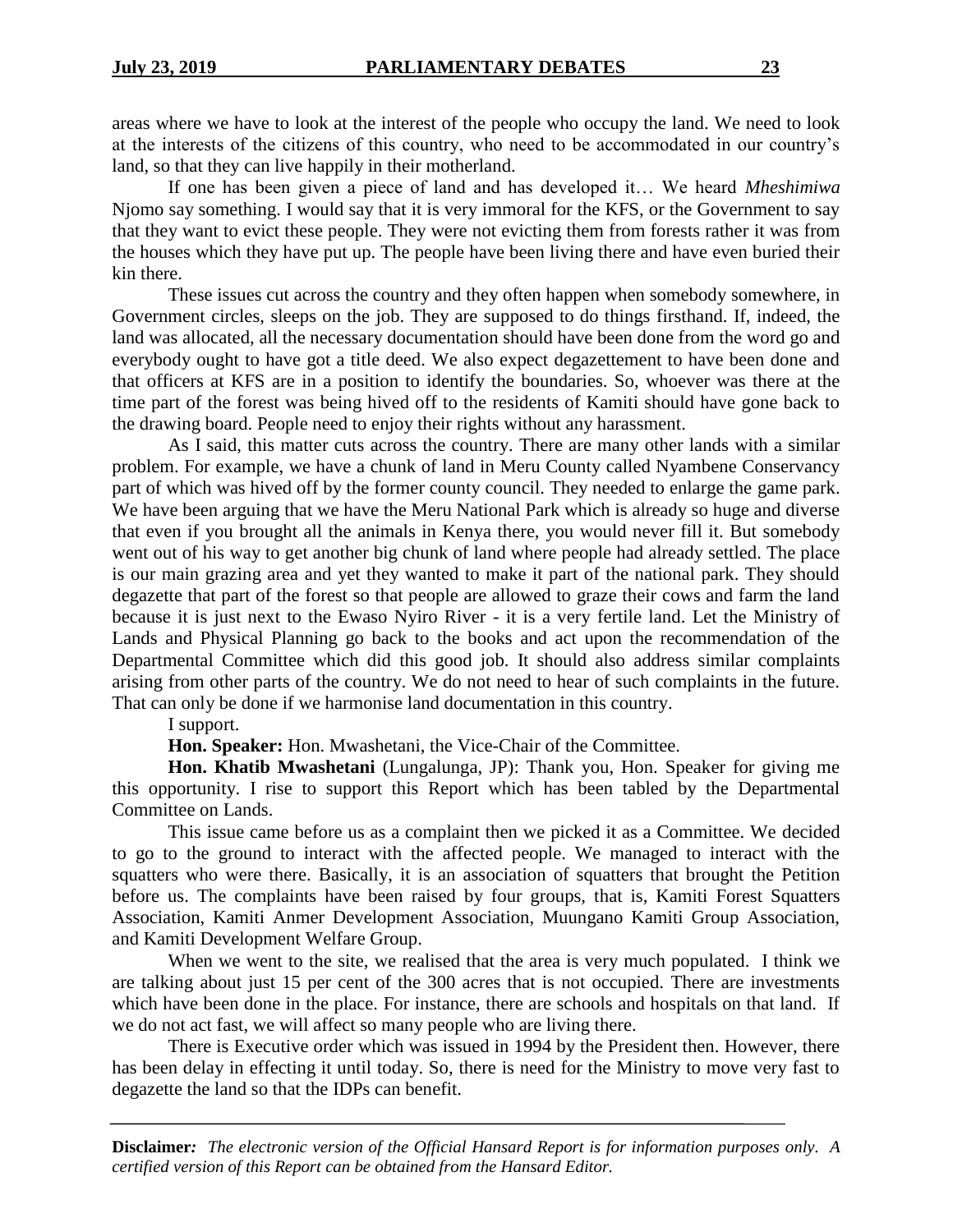As a Committee, we came up with a recommendation that the Ministry of Environment and Forestry should move very fast to degazette this land for the purpose of distributing it to the beneficiaries. I am sure the Report which has been compiled by the Ministry of Lands and Physical Planning has the list of all the beneficiaries. I believe the complainants are going to benefit.

I support.

**Hon. Speaker:** Member for Suna West.

**Hon. Peter Masara** (Suna West, Independent): Thank you, Hon. Speaker. I rise to support the Motion because issues about land are very emotive in Kenya. As you know, land is very scarce. The population increase in this country, but land remains the same size. Therefore, Kenyans who were given land by the former President should be given an opportunity to enjoy their peace and investment in such land. Going forward, we need to strengthen the laws which exist concerning issuing of public land either to individuals or public institutions. That way, we will avoid future conflicts on issues of land.

In my area, you will find that there are lands which were earmarked for public utility, but they were taken by other people. There are also lands which were given to institutions which initially belonged to Government. That has brought a lot of issues in my area. To avoid more confusion and conflicts, we need to strengthen the institutions which were put in place to govern land.

Thank you, Hon. Speaker for giving me the opportunity.

**Hon. Speaker:** Sorry, Hon. Members. You know when you contribute for two minutes it is very difficult to know whether you were saying anything.

Hon. Member for Igembe South. Is it about this one?

**Hon. John Paul Mwirigi** (Igembe South, Independent): It is about this one, Hon. Speaker.

**Hon. Speaker:** Let me just tell you that you have up to 10 minutes. Do not be brief.

**Hon. John Paul Mwirigi** (Igembe South, Independent): I rise to support the Motion and the Report from the Departmental Committee on Lands.

The directives given by the President to Ministries are supposed to be implemented. It is unfortunate those directives are not implemented by the people who are supposed to implement them. There are many cases where the President has given directives to Ministries, but they fail to implement those directives.

From the findings of the Committee, His Excellency the former President, Hon. Daniel arap Moi directed that the land be degazetted so that squatters are settled there. That was not done as the former President had directed. Cartels, as we can see from this Report, colluded with the NLC and were given title deeds. So, the people the President intended to give land were left out. Therefore, it is good that when a directive is given by a president, it is taken seriously. If the former President's directive is not followed, we will lose a lot of money that was invested in construction of chief's camps, schools and churches on that land, because the Ministry of Lands failed to follow the directive. This is one example of what happened in this Republic. Many directives are given, but they are never implemented and that creates conflict among people. It is good that when we have such a Report, the concerned Ministry takes it seriously and implements the recommendations.

There are four outfits claiming ownership of this land. It is high time the NLC implemented the directive of the former President without favouring the people they colluded with. Investigations should be done and if found that they colluded with specific rich people who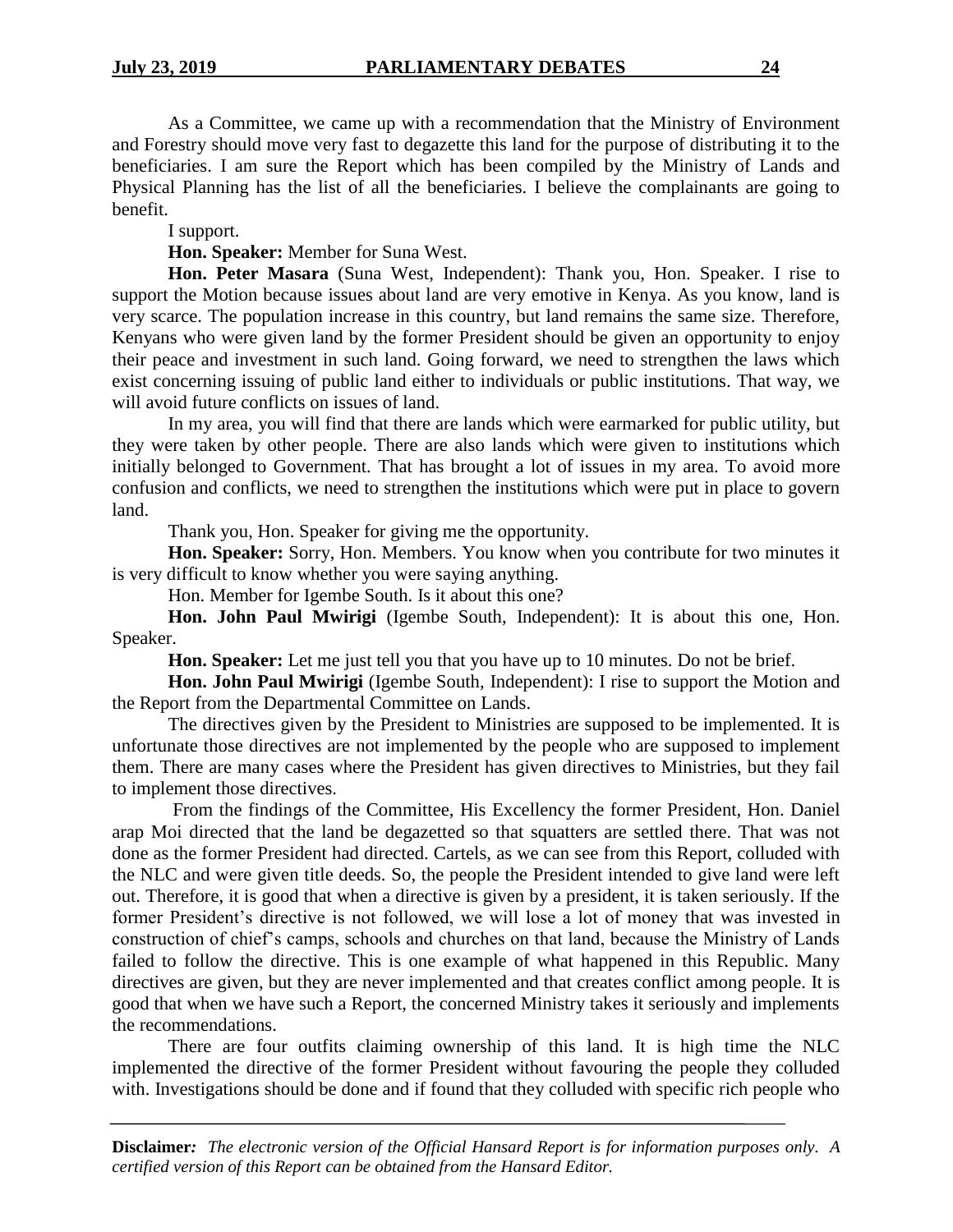intend to have this land, then they should be held responsible and accountable for mishandling a public resource. It will be good for the Ministry to move with speed and degazette that land so that the squatters are resettled there.

My constituency borders Meru National Park and there is a big land that is enclosed by the Kenya Wildlife Service (KWS), at a place called Athiru Gaiti. Since the year 1998, people from that area keep asking the Government and the KWS to give them back their land, but that has not happened. When you have something of this sort and the Ministry is supposed to give a certain directive, it is good, if they act accordingly so that people are served well. It is the people who gave them that mandate. If it was not for the citizens, they could not be serving in those positions. So, it is good to provide services to Kenyans so that they are in a good position to invest their resources.

With those few remarks, I beg to support the Committee's Report.

Thank you.

**Hon. Speaker:** Member for Luanda Constituency.

**Hon. Christopher Omulele** (Luanda, ODM): Thank you, Hon. Speaker, for giving me this opportunity to speak to this particular Report. I have noted that the majority of my colleagues here have spoken in support of the Report. But I have taken note that although it is good and prudent to provide land and settlement for our people, we must do that recognising that land use in this country is a problem. We have situations in this country where we had many wars and battles over land. People have been displaced from their places of residence during election times and the subsequent governments have made attempts to settle such people like the ones that are being settled in this particular case.

On the issue my brother, the Member for Nyeri, raised about people who were displaced, where they were displaced from is still part of this country known as Kenya whose Constitution says that every Kenyan is entitled to settle anywhere within the boundaries of the Republic of Kenya. If these people have been displaced from where they lived by other Kenyans, and that land still exists, what is so difficult for the Government and this Committee to follow up and find out where that land is and who is occupying it today? Why can we not restitute these people to their land that they were displaced from? These are the questions that we must ask ourselves.

We have a doctrine in law where you abet a crime after the crime has been committed. Displacing someone from his legitimate land is a crime in itself. If we let such criminals get away with land that they have dispossessed from people violently within the boundaries of a country known as Kenya, a country we all love and swore to protect, we shall be failing. The Committee has done a good job, but I expect, as Kenyans, to ask ourselves these questions. These people who carry *pangas* during elections in the pretense that they have lost or for whatever reasons, to displace others must be brought to book.

The Departmental Committee on Lands has the duty to follow that matter to the root of the displacement and restitute the affected people to where they belong. I am saying so because this country is becoming a desert. We are cutting down trees every day and yet in every international forum we go, we pretend that we are committed to reforestation. Here we are saying that we cut down forests and allow people who have invaded a forest to continue staying on that land because they were displaced from somewhere else. We are not answering the critical question of where these people were displaced from before. If these people were displaced, who are those who displaced them? Are we saying that there are some super Kenyans who can displace one, take their land and then the Government takes care of the displaced people without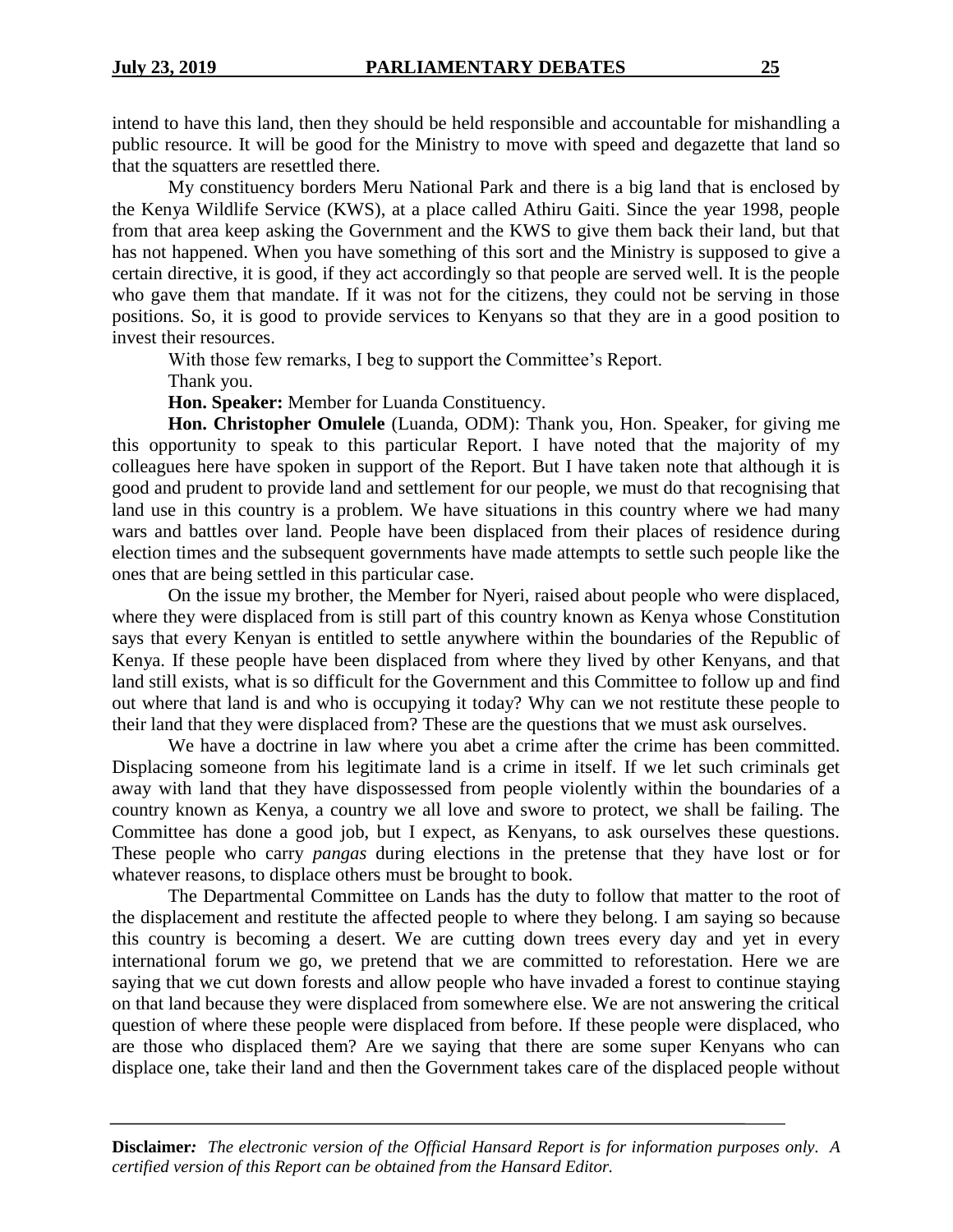dealing with the one who displaced them from their original land? That is a situation that we should not engender in this country.

Even as the Report suggests and recommends that these people who have been displaced should be settled, I expect this committee to have come up with a roadmap to say how we shall recoup the land for forests that these people have taken up. We should re-afforest another equivalent piece of land and as they occupy this land, find a way that they will use this land and ensure there is afforestation. Most of my brothers and sisters seem to believe that if one is a squatter on a piece of land and buries some of his relatives on it, then by virtue of burying people on that land, it should continue to be in their possession. I do not believe in that. We have put ourselves in a catch 22 situation. From the time human beings started existing on this earth, they have been buried all over. Even on this parliament grounds, we do not know which people were buried here a million or 100 years ago. If those people were to come and say, we buried our grandfathers here, it would mean that we will have to remove a whole city. This business of saying that we have buried our grandfathers and our children on this land and therefore we must take and continue staying on it, does not make any sense. We must move away from that kind of argument as fast as possible.

Hon. Speaker, I was speaking to my brother here and I was telling him that probably the former President recommended that these people should be resettled on this land. That recommendation was made and the people who carried out all those recommendations were Government officers. The question that this Committee should have asked itself, from the time the former President issued that directive is, how did the people who receive that directive carry out that mandate? Did they do a proper analysis and find out how they were going to carry out that resettlement and under which law did they do it? The law has always existed. The law on resettlement of people, de-gazettement of claiming land from forests, converting it into human settlement has always existed. The lands officers who settled these people on this land must be held to account. If they did not follow the law, I expect to see in this Report that so and so did not follow the law and that officer should be held to account. We must hold these people to account. The directives that were issued by the former President should be in this Report. That is why I do not agree that the committee has done a thorough job.

As a country, we must hold people to account. If you are given a directive, go and resettle, divide a certain piece of land and divide it and you fail to follow the law, the Committee must say, Omulele or Hon. Mboko who was the Registrar of Lands at this point in time, received this directive from the President who had authority, but did not follow the law. Therefore, the person to be held liable is this person. They have not done that in this Report. That is why, I am saying the Committee has not done a good job and we should not be afraid.

We must not be afraid to knock down buildings just because people have built on the wrong land. People are taking up forest land and we cry every day that we do not have sufficient water in this country or we do not have sufficient forest cover in this country and they tell us they have built a school, a beautiful house, a market or hospital on this land and, therefore, they cannot take it down. I do not think that is the kind of attitude we should have if we want to develop our country in an orderly way. There is an office within this land system that is called a planning office. There is a Physical Planning office within the lands system. I would have expected the committee to have called the Physical Planners for Kiambu to come and say how they have planned this land to be used. We cannot continue creating slums all over and justify by saying that since we have buried our ancestors and built houses on this land we should be allowed to continue staying on it.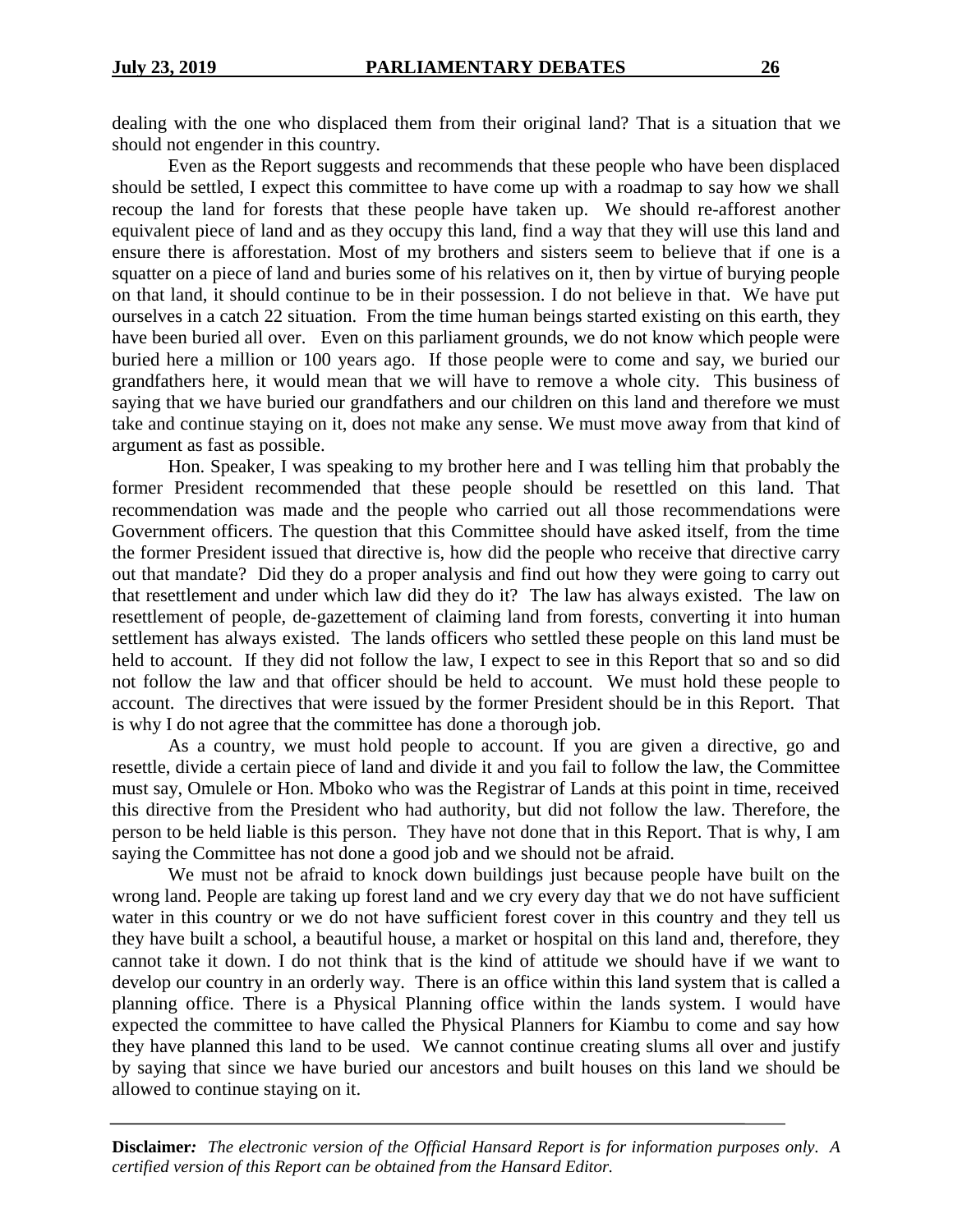With those remarks, I disagree.

**Hon. Speaker:** The Member for Laikipia, you have the Floor.

**Hon. (Ms.) Catherine Waruguru** (Laikipia CWR, JP): Thank you, Hon. Speaker. I take this opportunity to support the Report from the Departmental Committee on Lands on a complainant which was presented by the Kamiti Anmer Forest Squatters Association regarding allocation of land LR. No.8390 from Kiambu County. I am cognizant of the fact that this Committee tabled concrete evidence and that we invited all the relevant stakeholders starting with the Ministry of Lands which comprised the physical planners, the surveyors, the registrars and everybody who was concerned. We also took the petition and invited these petitioners starting with the Kamiti Squatters, the Kamiti Development Association, Muungano Kamiti Group and the Kamiti Anmer Development Welfare Group to come and present their petition and their pleas. This Committee went to Kiambu County to conduct public participation and listen to the pleas of the complainants.

## *[The Speaker (Hon. Justin Muturi) left the Chair]*

## *[The Temporary Deputy Speaker (Hon. (Ms.) Jessica Mbalu) took the Chair]*

Due to the Post-Election Violence (PEV) which occurred in 1992, the second President of the Republic of Kenya gave a verbal directive that he wanted these squatters to be resettled at the Kamiti Forest, which still stands as a forest as of today, because the official degazettement has not taken place. Therefore, as a Committee, we feel that we have a duty to conduct and as a House, we have a duty to conduct and as a House, we owe the people of Kiambu and the squatters of the Kamiti Anmer Forest a duty to make sure that this parcel of land is not taken away by cartels, but the people who deserve to be resettled as Internally Displaced Persons (IDPs) and the evictees from the 1992 PEV from the Rift Valley are resettled on the 300-acre parcel of land.

Like I have mentioned, this land still belongs to the Kenya Forest Service and is yet to be degazetted. The fact that there are unscrupulous business men who went ahead to obtain more than 149 title deeds irregularly and have taken over that parcel of land while these IDPs are struggling to make their ends meet and to call themselves Kenyans like His Excellency Daniel Toroitich Arap Moi would have desired. Now that this public pronouncement was made, this is a culture that has continued because anytime as a committee dug deeper into the issues of historical injustice, we realised, like in Laikipia, we have the issue of the Kwambori Squatters, where the first President of the Republic of Kenya gave a verbal directive that they should be resettled. Until recently, the National Lands Commission (NLC) handed over that parcel of land to the KDF and these people are still languishing in poverty in Nanyuki Town. For us to be in a position to make sure that we bring these problems to an end, we want to ask that if this parcel of land like we confirmed, has been developed by members of the public and government agencies who have continued to invest a lot of money in them by building public schools and hospitals... It is only right that the 300 acre parcel of land is degazetted from the Kenya Forest Service and released to the concerned persons so that we reduce poverty and encourage these people to continue living a decent life.

The four lobby groups which petitioned this House agreed to consolidate their list. They have come up with the allotment list and they are only waiting for the Government. Sixty days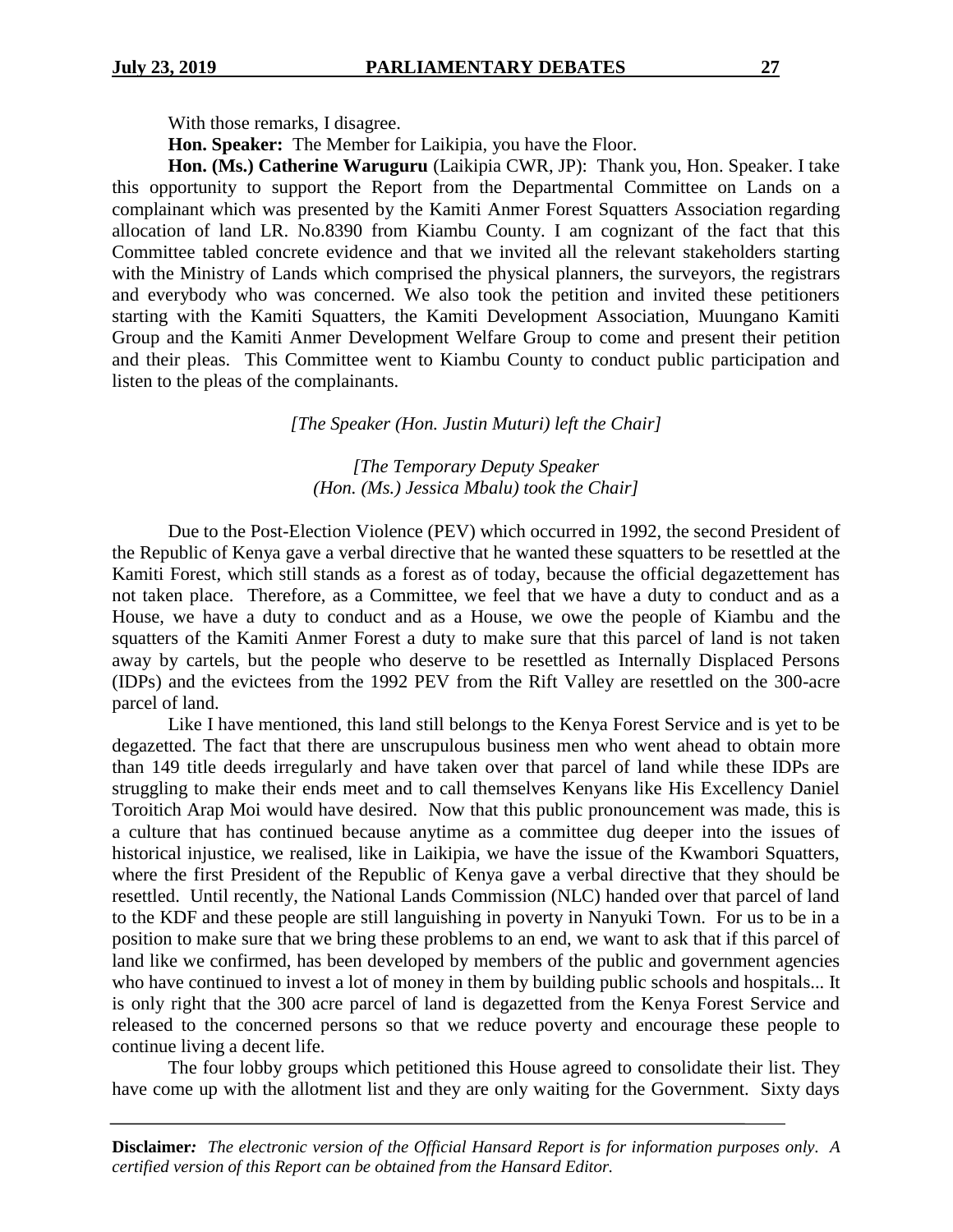after we adopt this Report, the Ministry of Lands, the NLC and the Ministry of Interior and Coordination of National Government will work in haste to ensure that these people receive their parcels of land. We have heard issues of Kihiu Mwiri in Kiambu County and other parts of Murang'a County where land matters and other emotive issues which are raised by land owners have been of security concern. People have been losing their lives through illicit groups and others going to the extent of killings their loved ones because of land.

Therefore, I want to urge every single Member of Parliament seated here  $-$  I know at some point they will continue bringing petitions to this committee – to agree so that we adopt this Report unanimously so that in the next 60 days, the people of Kiambu, the Kamiti land owners, the four lobby groups, can receive their title deeds once the KFS de-gazettes that parcel of land.

I thank the Committee Members for being very supportive. I would like to remind them that it is in the interest of the Committee to see that we resolve that all land issues are brought to our attention, starting with the historical land injustices. For purposes of people who may think that we have not done our duties with due diligence, we want to confirm to you that we have sat with the Ministry of Lands and the KFS. We cannot take over the role of the Executive. We must allow them to also do their job. The CS for the Ministry of Environment and his team appeared before this Committee and gave us their commitment that once this House adopts this Report, they will be kind enough to de-gazette this forest so that the people of Kiambu and the petitioner can start enjoying the decree which was made by the then President.

I will also be quick to mention that there are a number of times that public pronouncements made by our leaders make our people suffer. Unscrupulous traders and cartels, and people who sit at our land offices, always wait for statements to be made by us, legislators or people who sit in the Executive, without doing due diligence to see that the process is completed. For that reason, there is always a gap to benefit the cartels. If you want to say "No" to cartels in Kiambu and in the Republic of Kenya, we want to ask you: Return this parcel of land by adopting this Report to restore the confidence of Kenyans in this House so that they can appreciate that we are doing our job and that our sole job is to protect the interests of Kenyans.

Thank you.

**The Temporary Deputy Speaker** (Hon. Jessica Mbalu): Let me have the Member for Seme, Hon. Nyikal Wambura.

**Hon. (Dr.) James Nyikal** (Seme, ODM): Thank you, Hon. Temporary Deputy Speaker, for giving me opportunity to contribute to this debate. I start, like everybody else by congratulating the Committee for the work they have done, although there is an area where I think they fell short. Generally, they have done a good job. What is most important to me is that there seems to be laxity in our systems of governance, where things can hang on for years, nothing is done and eventually people just decide to sort it out because a big problem has arisen. People are fighting and others are going to court. Nobody looks at why things were not done before.

This land was given out by the President of the Republic of Kenya in 1994 to people who were displaced without finding out where they were displaced from. The Provincial Administration, under PC Musyoka then, gave the correct directives and informed the Ministries that should be involved – land and forestry – that these people should be settled on that land. Obviously, the people moved in to settle and when they were settling, the Ministry of Lands was aware; the physical planners were aware; the Provincial Administration then, whose roles have since been taken over by the Ministry of the Interior and Coordination of National Government,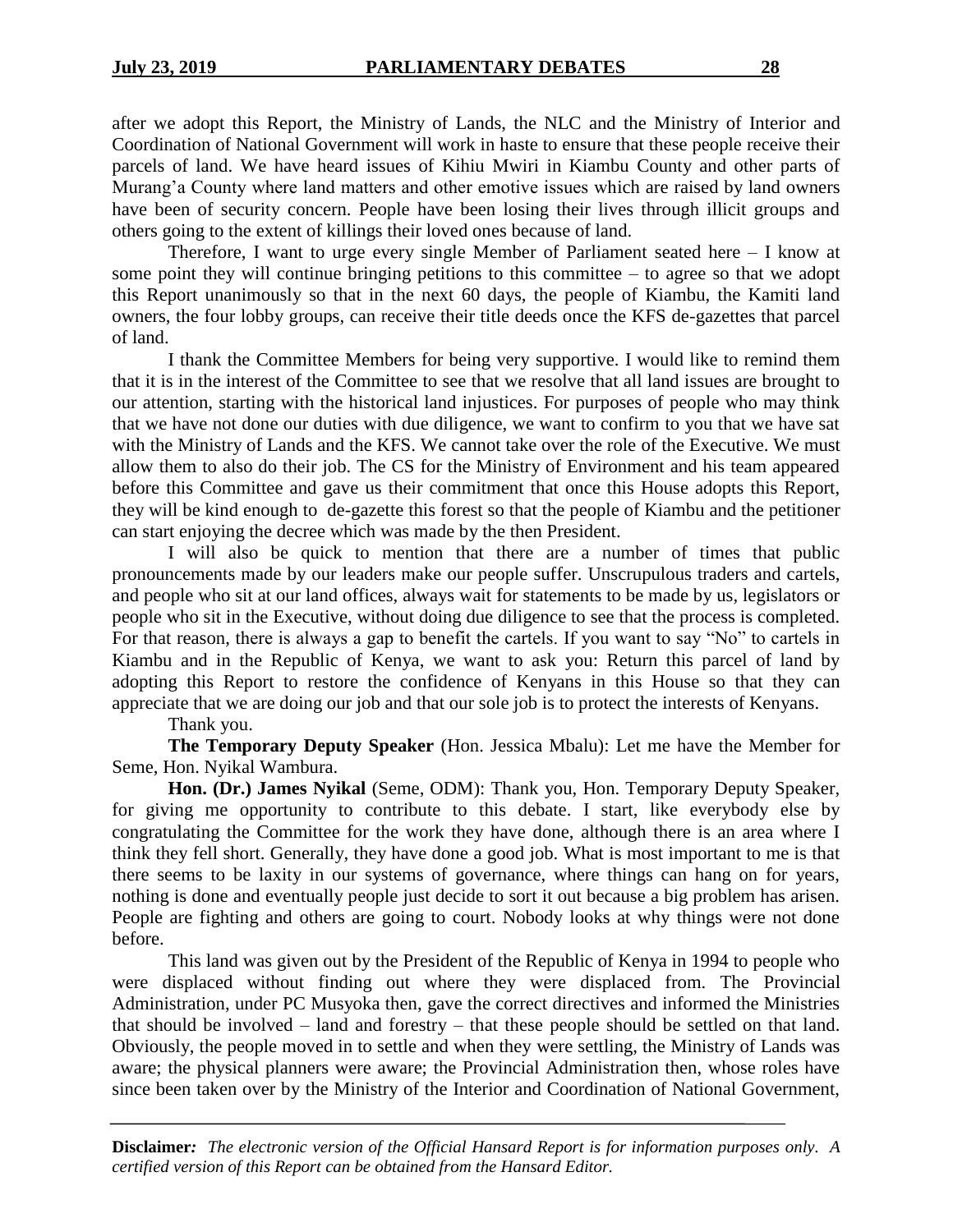were aware. Then schools and hospitals were built. These are institutions that are planned, registered and approved by Government officers. They are being built on this land and nobody looks at the legal status of the land and the people staying there. Because of that laxity, interest groups started to struggle. You started with one group of displaced people and now they go into three or four groups. I am sure when these groups were formed; they were definitely registered and assisted or advised by the then Provincial Administration. Nobody knows how all these groups, now in dispute over the land, have come into being. Again, they were registered by Government officers. Then the local registrar of lands issued title deeds to some 149 people. While this was being done, legally the land had not been alienated and had not been de-gazetted by the forest department. How does that happen? The forest officers and this officer himself were there. When titles were being given, what process was being followed?

Therefore, my point is simple. Although the Committee has made a good recommendation by saying that people should be given back the land and all the processes followed, which I support, I think there is some major recommendation that has not come, together with the other two recommendations. It is important to go down in history and find out, step by step, which officers neglected their duties and made this matter go to the stage at which it has now reached. Wherever these officers are, they still hold responsibility. I am sure that at the Land Registry in Kiambu, where this matter was going on, there were officers who had underhand dealings. The records are there and they can be found. There are always land committees that should meet. All this can be found. Therefore, even as we commend the Committee for doing a good job and giving us the two recommendations for resettlement, I think it should still follow up this matter. It should go deeper and identify individuals who should take responsibility for this mess. If we correct mistakes without finding out who made the mistakes and sanction them, we will have a lot of these cases. If we take serious action on one group – like taking people to court, if necessary, or dismissing them from their jobs – people will start to work seriously and we will have less of such cases.

With those remarks, I support the Report.

**The Temporary Deputy Speaker** (Hon. Jessica Mbalu): Hon. Kipkurui, the Member for Mosop, are you on intervention?

**Hon. Vincent Tuwei** (Mosop, JP): Yes. Hon. Temporary Deputy Speaker. Having seen the mood of the House and having discussed this matter for a while, I find that the House is in concurrence and I would wish to move that the Mover be called upon to reply, under Standing Order 95.

**The Temporary Deputy Speaker** (Hon. Jessica Mbalu): Hon. Members, the Member for Mosop is in order to move under Standing Order 95 for the Mover to be called upon to reply. So, I put the question.

> *(Question, that the Mover be now called upon to reply, put and agreed to)*

It is now time for the Mover to reply.

**Hon. Rachael Nyamai** (Kitui South, JP): Hon. Temporary Deputy Speaker, I would like to reply. First of all, I would like to thank the Members of the Departmental Committee on Lands for the dedication they normally accord to the work we do. It is one of the Committees that are receiving many petitions. I would like to thank them for being there when we visited Kamiti and for making themselves available for all the meetings where we interacted with various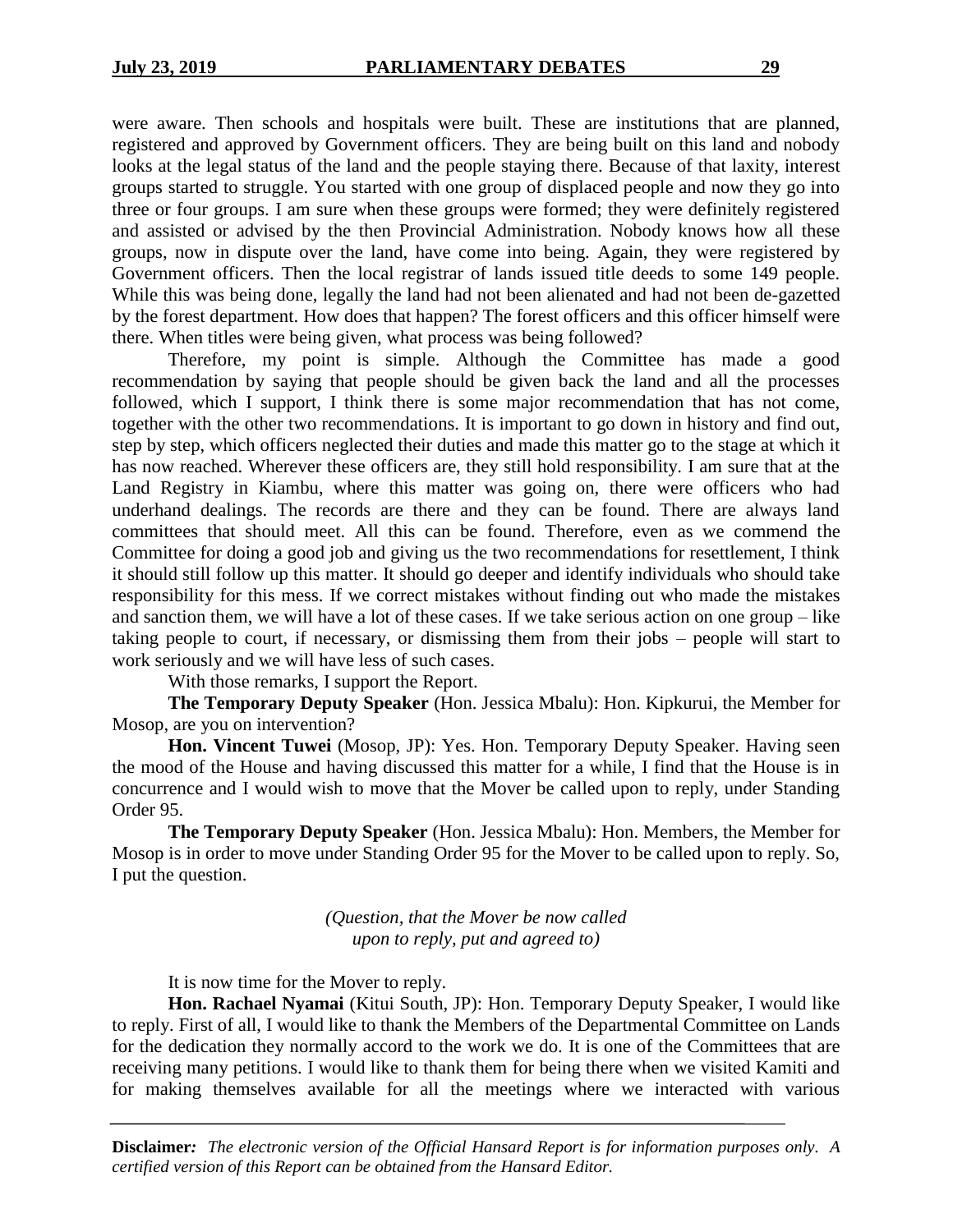stakeholders, including the Ministry of Education, the Ministry of Environment, KFS, the Ministry of the Interior and Coordination of National Government, among others. I would also like to thank them for the time that we took before we wrote this Report and for the interactions that they had with the documents. I would also like to thank the Members of this House who have supported this Report this afternoon for taking their time to read through it, even though some of them are not Members of the Committee. I thank the Members of the Committee who

have found it necessary to sit in this House to make contributions. Hon. Temporary Deputy Speaker, this matter is straightforward because the communications from various institutions within the Ministry of Lands and Physical Planning then and also the Government of the day, are clear that the intention was there to settle the squatters. This is a matter that needs to be settled once and for all as this place is a source of insecurity. People get murdered at Kamiti and vehicles get dismantled. The Ministry of Interior and Coordination of National Government was clear that they would like to handle the matter. So, I would not like to repeat the discussion by Hon. Members here.

I take this opportunity to thank the secretariat staff of the Departmental Committee on Lands and also the legal team of Parliament for the support they gave us when we were handling this matter. We would not have done it the way we did it if we did not have their guidance.

With those few remarks, I thank all the Hon. Members who have contributed. It is possible the House may adopt this Report so that this matter of Kamiti Anmer and the anguish the squatters have gone through will be brought to an end.

Thank you, Hon. Temporary Deputy Speaker. I beg to reply.

**The Temporary Deputy Speaker** (Hon. (Ms.) Jessica Mbalu): Hon. Members, I confirm that the House is not properly constituted for us to put the question to this Report. So, I order that the Question to the Report will be put in the next sitting as it shall be indicated in the Order Paper.

*(Putting of Question deferred)*

Next Order!

## **MOTIONS**

## PROMOTION AND POPULARISATION OF RATIFICATION OF PROTOCOL ON FREE MOVEMENT OF PERSONS

THAT, this House notes the Report of the Departmental Committee on Defence and Foreign Relations on a Meeting with the Member States and Secretaries of the Economic Community of West African States and East African Community to Promote and Popularise the Ratification of the Protocol on the Free Movement of Persons and its Implementation Roadmap, laid on the Table of the House on Wednesday, November 21, 2018.

*(Hon. Katoo ole Metito on 19.3.2019)*

*(Debate interrupted on 19.3.2019)*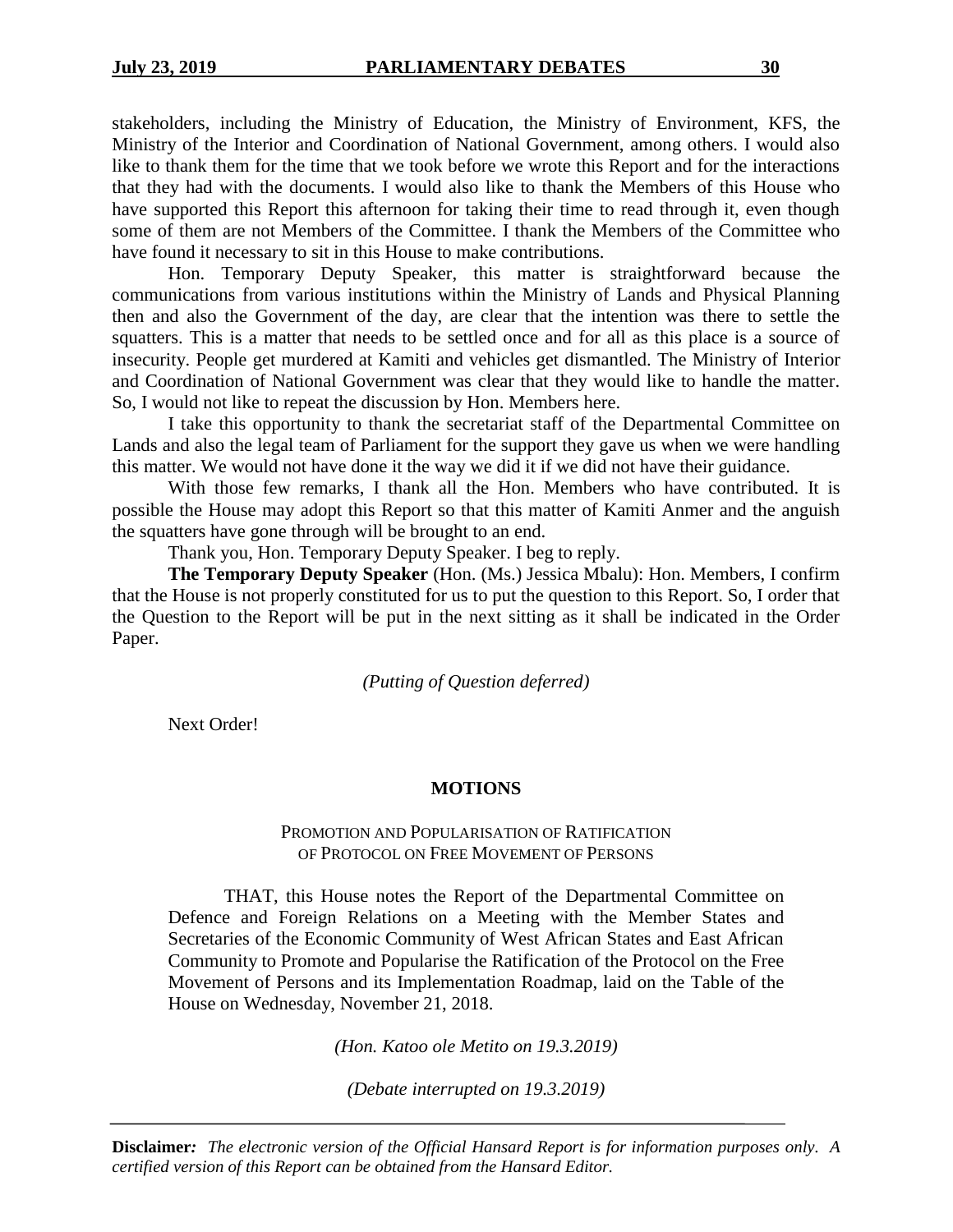**The Temporary Deputy Speaker** (Hon. (Ms.) Jessica Mbalu): Hon. Members, from the record we have, this Report was debated and what was remaining was for the Mover to reply.

So, I call upon the Mover to reply. Chairman Departmental Committee on Defence and Foreign Relations, Hon. Katoo, you have the Floor.

**Hon. Katoo ole Metito** (Kajiado South, JP): Thank you very much, Hon. Temporary Deputy Speaker. Indeed, this Motion has been on the Floor since March this year. Members have ventilated and debated on it. As I reply, I would like to briefly inform the House that this Motion is about the promotion and popularisation of a protocol which is on the free movement of persons and its implementation roadmap.

This is an African Union (AU) proposed protocol because it has not yet come into force. According to the agreement in the AU, it will come into force when 15 states ratify it. This Report is about a conference that I and another Member of my Committee plus representatives from the Ministry of Foreign Affairs and the Office of the Attorney General attended in Dakar, Senegal. It was of two African economic blocs; The Economic Community of West African States (ECOWAS) and the East African Community (EAC). Fifteen members from ECOWAS and the six members from the EAC amounted to 21. It was a lobby to see whether those 21 states would achieve a quorum of 15 for the ratification of the protocol.

So, just to put the record straight, there is no protocol before the House because the Executive has not yet brought it here through the right procedure. So, we are just reporting for Members to be aware that there is need to popularise the ratification of this protocol on the free movement of persons and its implementation roadmap.

Hon. Temporary Deputy Speaker, we all know that the African continent is becoming a borderless and seamless continent whereby if we are talking of the formation of free African trade, there is need for people to move across these imaginary boundaries that were brought by the colonialists. So, I inform the House that Members should be aware of this protocol. We call upon the Executive to bring this protocol to the House so that an implementation roadmap can be adopted and ratified as required by the Constitution and our treaty making laws. If 15 states could ratify it within the AU, it would come into force. I thank Members who supported this Motion, and I look forward to this protocol coming to the House so that it can be debated and approved for its implementation thereof.

I beg to Reply.

**The Temporary Deputy Speaker** (Hon. (Ms.) Jessica Mbalu): Hon. Members, on the same account of the Standing Orders, we shall not put the question to this Report. I order that the Question to this will be put in the next sitting.

*(Putting of the Question deferred)*

Next Order!

SENATE AMENDMENTS TO THE PUBLIC PRIVATE PARTNERSHIPS (AMENDMENT) BILL

**The Temporary Deputy Speaker** (Hon. (Ms.) Jessica Mbalu): I am aware that the Hon. Leader of the Majority Party is in a consultative meeting. Hon. Katoo?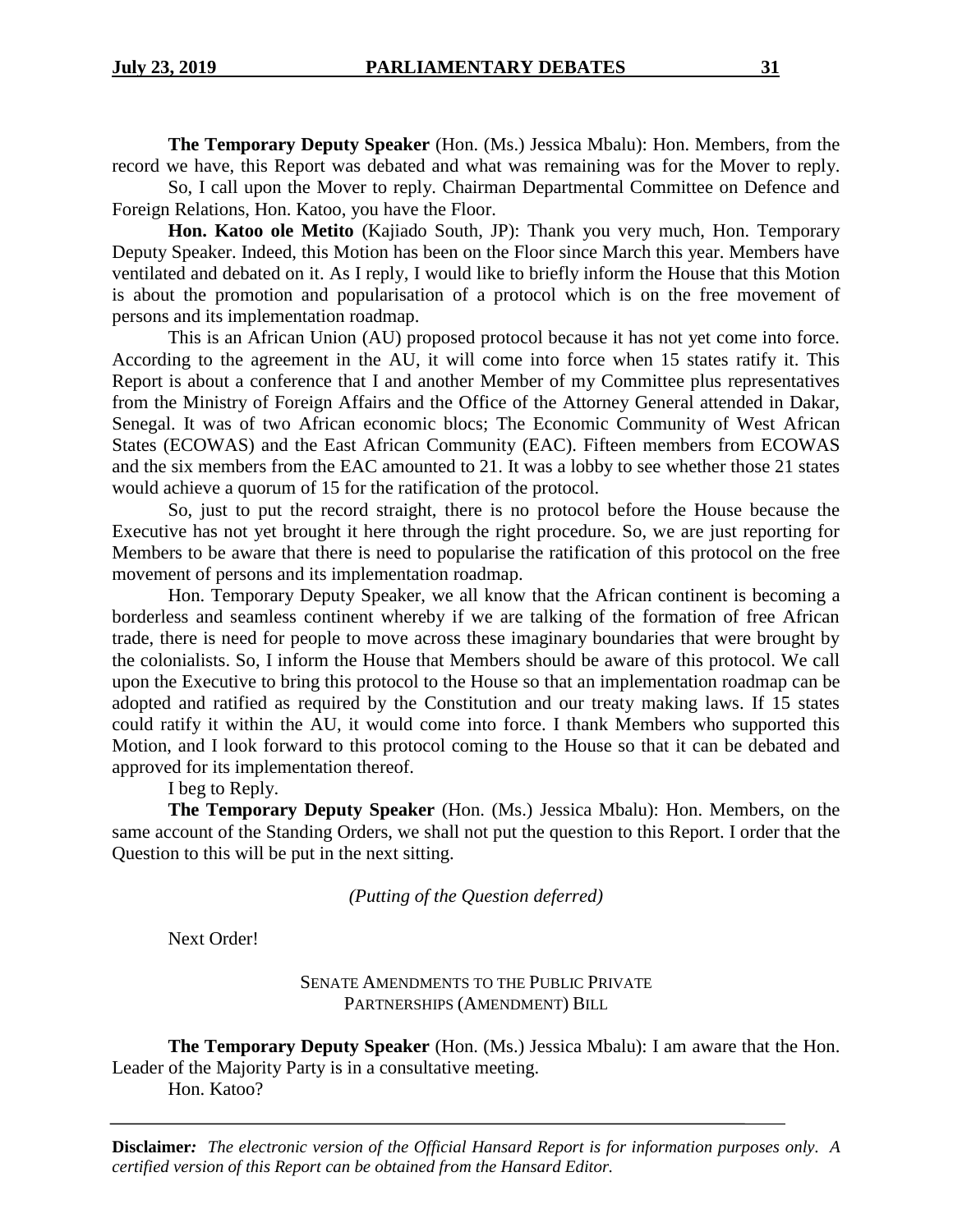**Hon. Katoo ole Metito** (Kajiado South, JP): Hon. Temporary Deputy Speaker, I was going to seek your indulgence that you defer this Motion to a later date when the Hon. Leader of the Majority Party will be ready to move it because as you have said, he is in another meeting.

**The Temporary Deputy Speaker** (Hon. (Ms.) Jessica Mbalu): Very well. We are aware that he is in a meeting. So, Hon. Members, I order that the same be deferred.

*(Motion deferred)*

Next Order!

## ADOPTION OF REPORT ON THE LUIGI BROGLIO-MALINDI SPACE CENTRE

**Hon. Katoo ole Metito** (Kajiado South, JP): Thank you, Hon. Temporary Deputy Speaker, I beg to move:

THAT, this House adopts the Report of the Departmental Committee on Defence and Foreign Relations on its consideration of the Agreement between the Government of the Republic of Kenya and the Government of the Italian Republic on the Luigi Broglio-Malindi Space Centre, laid on the Table of the House on Wednesday, 26 June, 2019.

Hon. Temporary Deputy Speaker, this is a very important Motion that I would have loved to move when this House is full to capacity because it has a lot of implications on the economy, technology and many other things in this country.

The Luigi Broglio Malindi Space Centre formerly referred to as San Marco Satellite Launching and Tracking Station is located in Ngomeni Village, Magarini Constituency, Kilifi County. It was established in 1962 by what was referred to as the Royal Technical College of Nairobi now the University of Nairobi (UoN) which signed an agreement with the University of Rome on behalf of the respective Governments that is the Republic of Kenya and the Italian Republic. The agreement was ratified by the two Governments in 1964 just immediately after Independence.

It has been renewed several times. The first renewal was in  $1<sup>st</sup>$  April 1987 which was meant to establish the National Space Secretariat under the Ministry of Defence. Another renewal was done on 14<sup>th</sup> March 1995 and was meant to extend the period for a further 15 years which expired on  $14<sup>th</sup>$  March 2010. That validity was again extended up to  $31<sup>st</sup>$  December 2011 to allow for further negotiations between the parties.

On 5th June 2012 the validity of the agreement was further extended. It was meant for parties to conclude a new comprehensive agreement which was meant for cooperation on space matters together with the implementing agreements because at this time the implementing agreements came in. This Agreement has now been submitted to the House for ratification since then.

Let me just briefly explain several important Articles in this Agreement. Article two outlines the extent and use of the Space Centre. This Centre is defined as consisting of a mobile segment at sea for tracking and launching satellites and sub-orbital platform for space research at Ungwana Bay and a land based segment at Ngomeni. The Centre is about launching and tracking satellites at sea. The Space Centre is to be used for aerospace science, space science and technology, research and applications as well as tracking and monitoring space vehicles,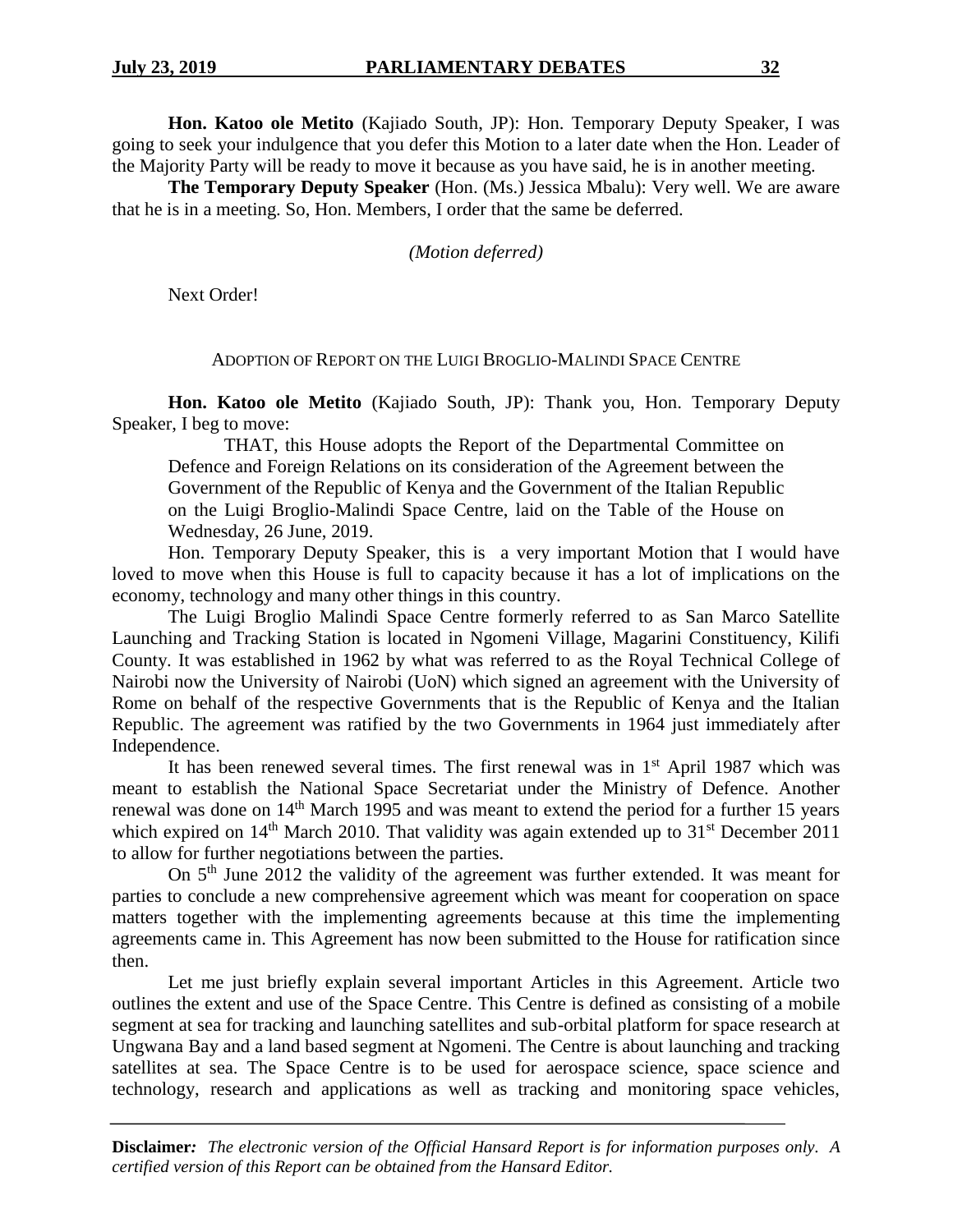navigation and any other activity mutually agreeable by the parties. It is only to be used for peaceful purposes.

Article 3 of the agreement provides for other areas of cooperation between the two governments. The Italian Government commits one, to support the enhancement of the capacity of the Kenyan Space Agency. It is worth noting that we now have a National Space Agency Authority domicile under the Ministry of Defence. This is the one which the Italian Government commits under this agreement to support.

Two, another commitment by the Italian Government is to train Kenya nationals identified by the Government of Kenya in Aerospace, Space Science and Technology, Defence courses and scholarship for training in other discipline. Three, is enhancing the capacity of public institutions of higher learning in Kenya to train persons in Space Science and Technology. The UoN is a public institution of higher learning which needs to be supported in terms of capacity building for purposes of these courses on technology and space science.

Also in conjunction with the Kenyan Government, the Italian Government commits to support the development of the Ngomeni area in Malindi Kilifi County in Corporate Social Responsibility (CSR). This is because of the need for several community projects which need to be done like tarmacking of roads around that area or the establishment of a health facility as the need arises. Actually, this has previously been done through the Coast Development Authority (CDA) which serves that region.

The two governments also commit to establish a regional centre for earth observation in Kenya to receive, store, process and disseminate remotely sensed data which is very critical. The earth observation Regional Centre will be for the whole region and will be based in Kenya. The purpose will be to receive, store, process and disseminate remotely sensed data. The foregoing areas of corporation are to be actualised through the assigning of what I mentioned earlier as implementing agreements between the implementing agencies of the two countries. The implementing agreements are annexed to the agreement which we previously tabled as part of the Report of the Committee.

Article 4 provides for the establishment of a Joint Council of Ministers. This is the supreme organ responsible for strategic policy guidance for the operation of the Space Centre and identification of areas of corporation. The Council of Ministers comprises of ministers which the two parties designate. For instance, in Kenya it is going to be the CS responsible for Defence and in the Italian Government, it will be the Minister responsible for Education, Research and Universities. This Council will hold at least two meetings in a year and may convene on the request of the Joint Steering Committee.

Article 5 is about the Joint Steering Committee which is below the Joint Council of Ministers and this comprises Principal Secretaries (PSs) of the respective ministries together with the Chief Executive Officer (CEO) of the respective Space Agencies of the two countries. The Joint Steering Committee is charged with steering the implementation of the agreement, considers and approves programmes and plans and financial affairs of the Centre. It will be chaired alternately by the representatives of both counties and is to meet in Kenya or Italy at least once a year.

Article 6 establishes the Joint Management Board which is below the Joint Steering Committee. It will comprise three technical persons designated by each country. This is basically the routine management of the centre. Each country may also adopt or co-opt advisers into the Board. This Board will meet, at least, three times in every financial year and it is to be chaired on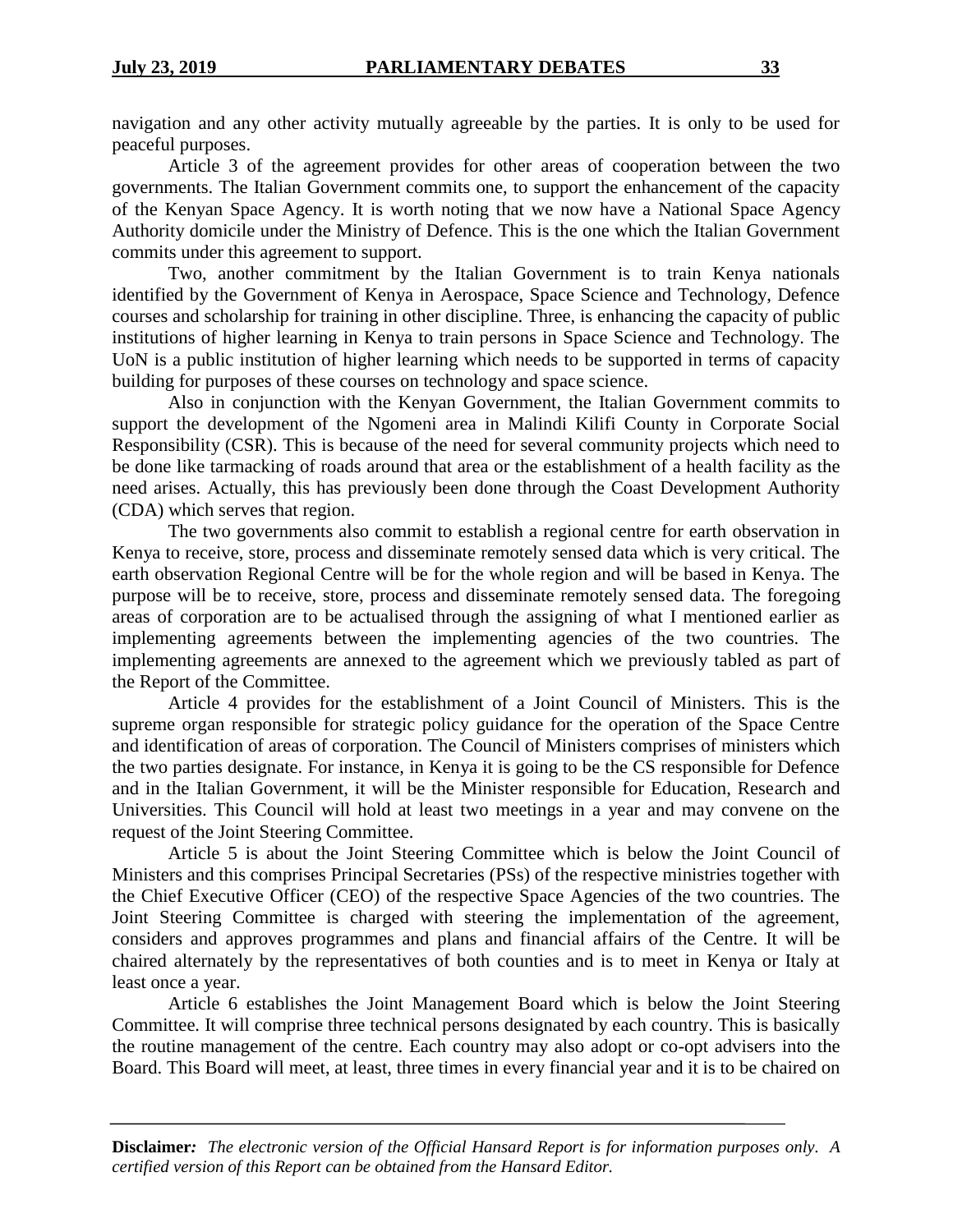a rotational basis between the counties every two years. This Board will oversee the operation of the Space Centre and the welfare of its staff.

Article 7 is about the management of the Space Centre whereby the CEO of the Centre is appointed by the Italian Government through its Space Agency. The CEO will be in-charge of the day to day management of the Centre and convening of the Board meetings. Some of the improvement of the old agreement is that in this case we will have a Deputy CEO unlike before who will be appointed by the Government of Kenya to deputise the CEO in all aspects expect when it comes to making financial commitments for the centre. Both Italian Government and Kenyan Government may second professional staff to the Centre in consultation with the Board in agreed capacities and non-professional staffs are to be recruited from among the qualified Kenyans.

Article 8 of the Agreement sets the prerogatives and obligations of the Italian Government. They are very many. I will just mention a few of them. One is the improvement of the new agreement which we are debating. The commitments which are now improved from the old one are:

- 1. They will pay the Kenyan Government USD250, 000 annually for the use of the land used by the Centre subject to an increment of the sum of USD50,000 every five years.
- 2. They will pay compensation for any additional land acquired.
- 3. Remit to the Government of Kenya 50 per cent of the profits of contracts with third parties for the commercial services provided by the Centre with the exception of co-operation agreements in which there is no exchange of funds.
- 4. The Italian Government will collect and remit to the Government of Kenya an annual authorisation fee of USD50, 000 from each third party for the use of the Centre, which is to be reviewed every five years during the period of the agreement.

Other commitments include promoting development projects in the community of Ngomeni, catering for operating cost of the day to day functioning of the Centre and its space activities and programmes as approved.

Article 9 sets out the prerogatives and the obligations of the Government of Kenya. They are also many, but I will just mention a few because they are in the Report that we tabled and also in the Agreement:

- 1. The Kenyan Government commits to receive and consider, within a reasonable time, programmes submitted by the joint committee and where accepted, grant the necessary authorisation for the programme to start.
- 2. The Kenya Government also commits, in consultation with the Italian Government, to identify its training needs and personnel to undergo the training.
- 3. To undertake all the necessary measures to ensure the effective functioning of the centre.

In consultation with the Italian Government, the Kenyan Government will identify development projects to be realised within Malindi where the Centre is based. The Kenyan Government will do it through the normal channels, for example, by using the Coast Development Authority, which is one of the national Government agencies for implementing development projects which will be very key to the development of this area through this Space Centre. It will also take all measures to facilitate entry, stay and exit from Kenya for the personnel of the Italian Government employed in Kenya for purposes related to the objects of this Agreement.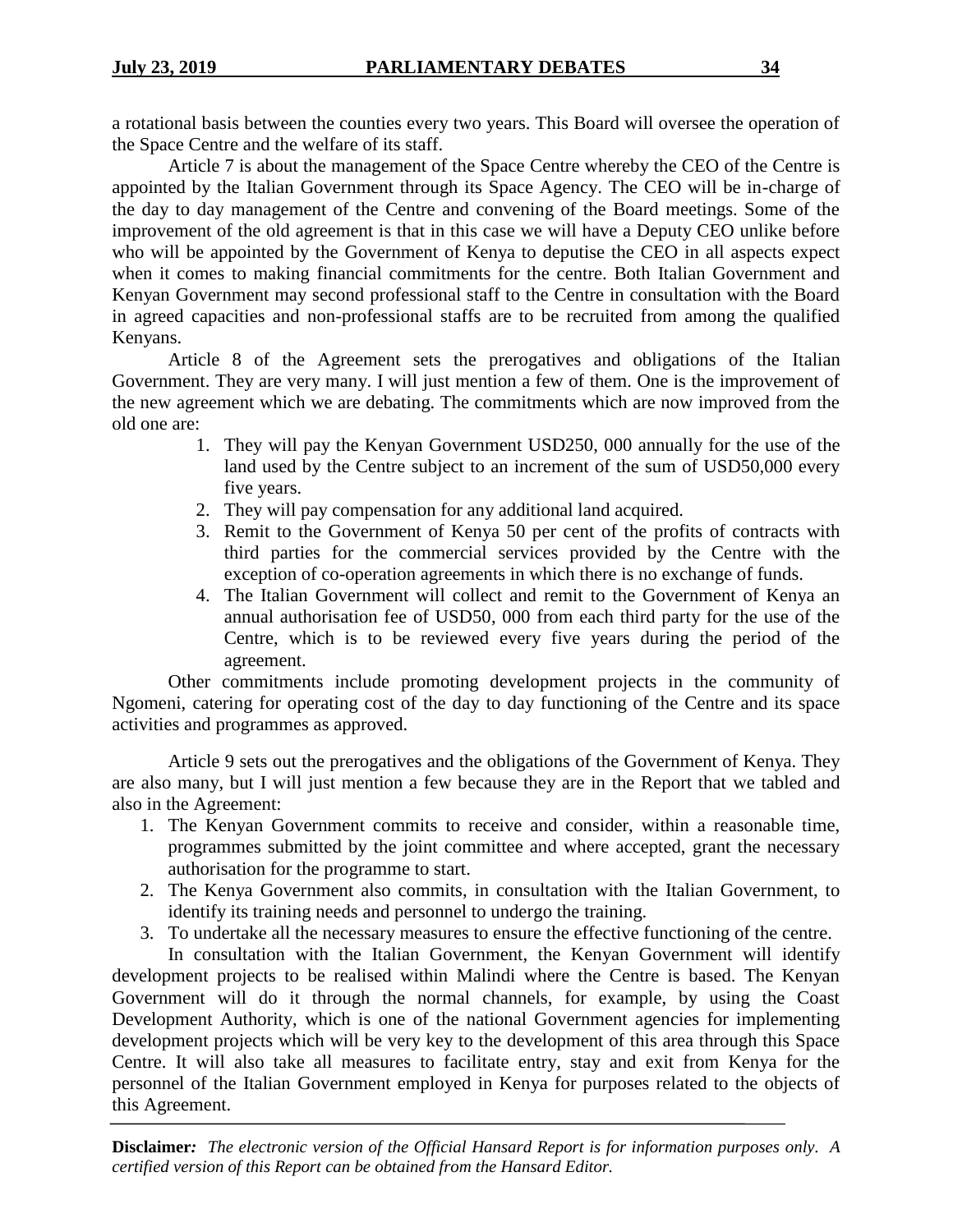I wish to refer to Article 17 of the Agreement which provides for the modalities of its entry into force, duration and termination. The Agreement is to come into force on the receipt of the last notification from the parties indicating the respective internal procedures have been complied with. Each state has got its own internal procedures that are recognised and accepted by law. Once the last notification is received that those internal procedures have been followed, then the Agreement will come into force. For instance, in the case of Kenya, such a notification will be to the effect that the Agreement has been ratified by the National Assembly in line with the Treaty Making and Ratification Act of 2012. The Agreement is to remain in force for a period of 15 years and may be renewed through mutual agreement or understanding. I said this, Article talks of modalities of coming into force, duration and termination.

The Agreement may be terminated by either party serving written notice of not less than 12 months, that is, a one-year notice. The termination of the agreement is not to affect the payment of any debts, claims, or compensation, or excuse any party from its accrued liabilities. If you give notice, you will have to settle down all your liabilities, claims and debts. Article 118 of our Constitution, specifically sub-article 1(b), states that Parliament shall facilitate public participation and involvement in the legislative and other business of Parliament and its committees.

Section 8 of the Treaty Making and Ratification Act of 2012, provides for the consideration and ratification of treaties by Parliament. I want to say, specifically National Assembly because Parliament is both Houses. Here we are talking of the National Assembly. Sub-section 3 states that the relevant parliamentary committee shall, during its consideration of the treaty, ensure public participation in the ratification process in accordance with the laid down parliamentary procedures. Those laid down procedures were followed.

For example, the Clerk of the National Assembly put adverts in the national dailies in March this year. We received some memoranda from the public. One was from Professor Paul Baki who was my lecturer at the university. He is now in the Union Space Working Groups at the Technical University of Kenya. There was another memorandum from a Kenyan staff at the Luigi Broglio Space Centre. There was another one from Mr. Joseph Mutua Muvea from the Green Kenya Investment Corporation, a company dealing with environmental protection. These are the ones that came from the public. We subjected them to the normal hearings. We also had submission from the Ministry of Defence and views from the members of the public. We observed the following:

- 1. The implementation of the provisions in the Agreement will enable Kenya develop capacity for the local space sector building capability in space science and technology and establish sustainable programmes and applications to benefit the citizenry as opposed to the existing agreement which was ratified in 1964. The experts who gave their views and appeared before the Committee said that this is a better deal than the existing one. There is always room for modification and improvement, but as it is, it is better than the existing one.
- 2. That neither the Government of Kenya nor the Italian Government has invested in the development of human capacity to take over the management of the Broglio Space Centre. However, if this Agreement is ratified by this House, there is a commitment from the Italian Government that the capacity of Kenyans is going to be built and scholarships, 15 of them, are going to be offered to Kenyans who should take over the management of the Centre within some time to come. That is the transfer of technology.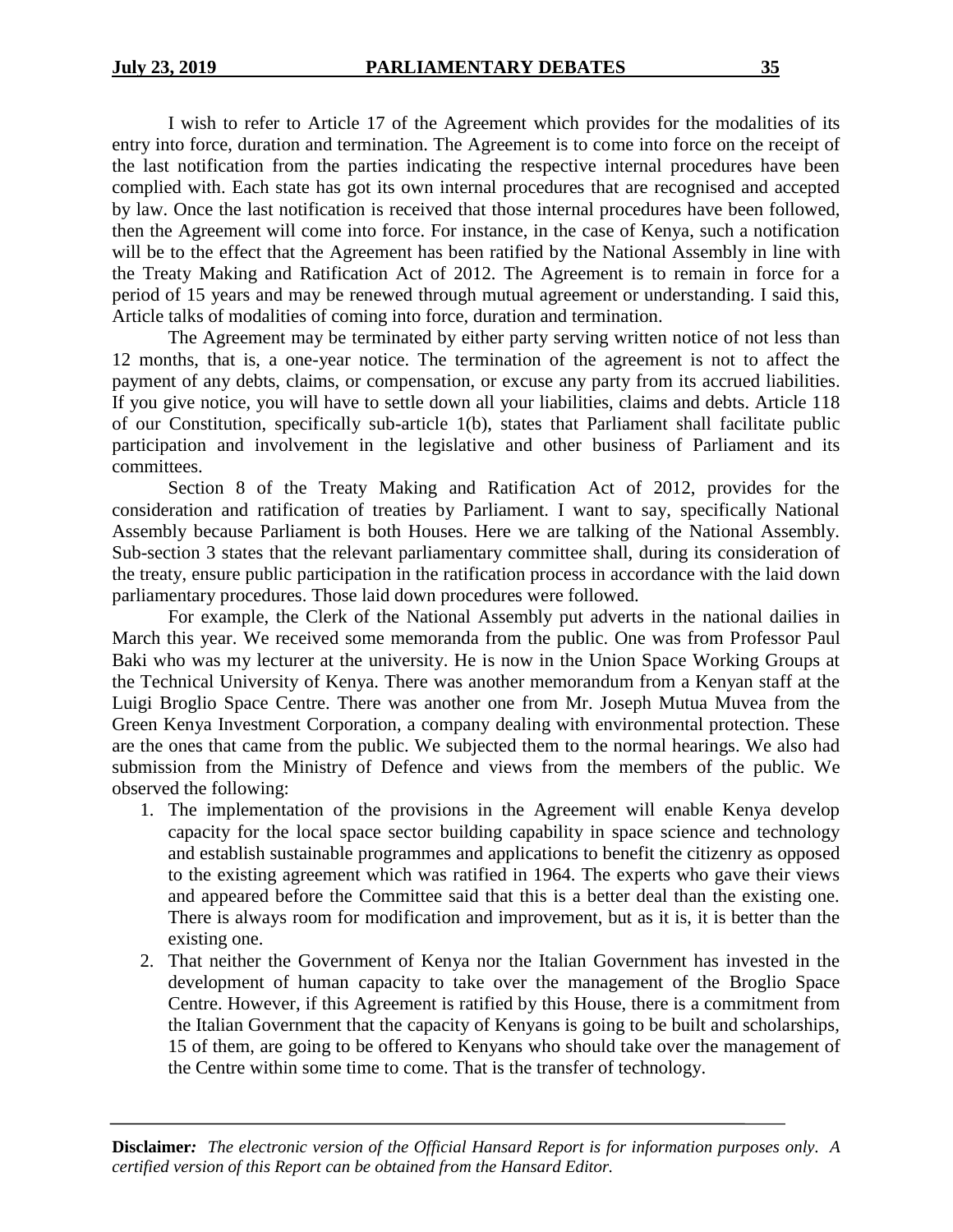3. The Space Centre has not effectively undertaken corporate social responsibility for the benefit of the local community. That is why it was included in this Agreement. One of the commitments from the Italian Government is that they are going to do some development in form of corporate social responsibility within Malindi area where the Centre is based. It is now a requirement if this Treaty is ratified by the House.

Hon. Temporary Deputy Speaker, the last observation was that the Kenya Space Agency (KSA) is domiciled in the Ministry of Defence. International practice has shown that in most countries, the Agency is domiciled in the Ministry of Education, Science and Technology. For our partners in this, namely, the Italian Government, their space centre is domiciled in the Ministry of Education Research and Universities. That is the practice all over the world because it is mostly meant for research. It is the Ministry of Education that does research. The Government of Kenya found it wise and necessary to have it domiciled in the Ministry of Defence for some reason. As a beginning, let us have it there and if it will serve Kenyans well, then that is okay. It was an observation we received from the experts during public hearings, but we are okay with it. It is the Executive that restructured and reorganised its programmes and operations. Next time, it may be moved to another ministry.

Finally, I submit that pursuant to Section 8 of the Treaty Making and Ratification Act, the Committee recommends that the House approves the ratification of the Agreement between the Government of the Republic of Kenya and the Government of the Italian Republic on the Luigi Broglio-Malindi Space Centre (BSC). That is the wish of the Committee.

Therefore, with those remarks, allow me to move and request Hon. Dida Rasso to second the Motion.

**The Temporary Deputy Speaker** (Hon. (Ms.) Jessica Mbalu): Let us have Hon. Rasso Ali, Member for Saku to second.

**Hon. Ali Rasso** (Saku, JP): Thank you very much, Hon. Temporary Deputy Speaker.

From the outset, I thank our Hon. Chair for providing effective leadership to the Committee and also making sure that the Committee was able to effectively study the BSC to the extent that we visited the site, talked to the scientists and the administrators at the facility in Malindi. We also visited the ground station and the launch site in the sea. We left with the understanding that Kenya truly needs this facility.

Last weekend was the  $50<sup>th</sup>$  Anniversary of the Moon Landing. If one watched the programme that was shown on the BBC, *Al Jazeera* and other major news networks of the world, it just showed that the next frontier of science, innovation and technology is in the area of space science, medicine and weather. All these bring to light the facility at Malindi.

Today, we have the KSA. We never had this institution before last year. When the BSC was established, Kenya did not have a serious agency to counteract the Italians. Today, the Government's initiative of having this Agency and funding it from the public coffers is a step in the right direction.

My Chairman has already alluded to the fact that this Agreement is a major departure and a big improvement to the existing Memorandum of Understanding (MOU) that was signed in 1995. To this extent, it is in Kenya's national interest that this House ratifies the BSC Agreement of 2017 that is behind schedule by almost six to eight months.

Kenya provides a more suitable site for launching a satellite and sub-orbital platform because we are on the Equator. For many years, we have not managed to effectively interact and use this facility. Maybe we did not have sufficient scientific know-how or enough capacity for our people to enter that facility and be part of that establishment.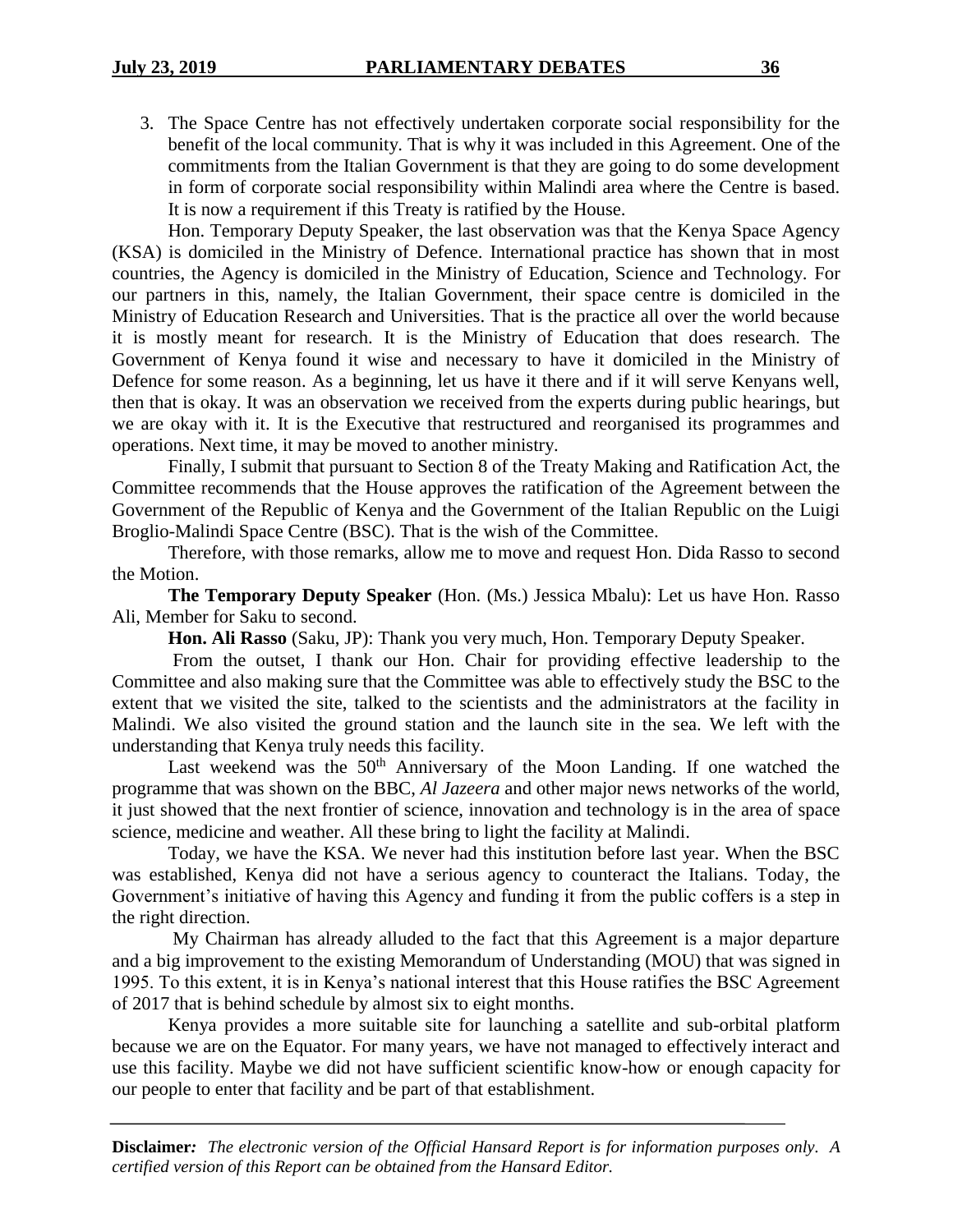## The second issue is about the scientific nature of that facility where third parties like the National Aeronautical Space Administration (NASA) of the USA and the European Space Agency are able to interact with this facility. Among some of the realisations by the Committee were that when we have this facility in Kenya, we will interact with it for some time. This is to extent that even the training of our people has not been to the level we would have desired.

There are several Articles that have been provided in this Agreement. I just want to point out two or three. The first one is that this Agreement provides the prerogative and obligation of the Italian Government. It clearly spells out what the Italian Government should do in this facility. Some of the things that have been clearly spelt out are a training programme for Kenyan nationals in aerospace science technology and research and promotion of development projects for the community in Ngomeni Area. If you visit the facility in Malindi, you will find that the surrounding areas are among the most deprived in Kenya. It would be a big surprise for someone if they were to visit the European Space Agency or even NASA and look at the surrounding areas and compared that with the BSC in Malindi. It is a total contrast when you see the scientific innovation and the investment that have gone into the facility only for the surrounding area to look miserable. One of the important inputs from the Italians will be in terms of CSR to try and support that area.

The Chairman has already said that the Italians will be paying US\$250,000 per year and any third party who will use the facility will pay US\$50,000 every five years. Then there is compensation for land. There are also other things like personnel and equipment. The Italians will bring in equipment and personnel without necessarily indicating that they are for that particular facility. It is very clear in the Agreement that they will provide the Kenyan Government with particulars of non-Kenyan personnel operating in Kenya at the Centre and a list of all equipment destined for the Centre prior to their entry into the country.

The Italians will appoint the Chief Executive Officer (CEO) of the facility. This is largely because they will fund the facility. They will provide money for the establishment and personnel training. For that reason, it is desirable for them to have the CEO at the beginning. Then there are other issues. For example, when they launch satellites or some orbital platforms, they should communicate with the Government of Kenya within 60 days.

Hon. Temporary Deputy Speaker, the last two Articles that I wish to talk about briefly are on the area of the responsibilities of the Kenyan Government. One, we will provide the Deputy CEO, who will largely be the administrator of the facility and also in charge of the Kenya segment of the facility, including personnel.

**The Temporary Deputy Speaker** (Hon. Jessica Mbalu): Hon. Saku, you have one minute to conclude.

**Hon. Ali Rasso** (Saku, JP): Thank you, Hon. Temporary Deputy Speaker. I will wind up. The Kenyan Government must identify its training needs and personnel to undergo the training and try to acquire additional land for the facility. Finally, it is on the area of the utilisation of the Centre by third parties and liability of the parties under the Agreement. For the national interest of Kenya, I wish to urge my colleagues to ratify this Agreement.

Thank you, Hon. Temporary Deputy Speaker.

## *(Question proposed)*

**The Temporary Deputy Speaker** (Hon. Jessica Mbalu): The first request is by the Member for Tharaka, Hon. Murugara Gitonga.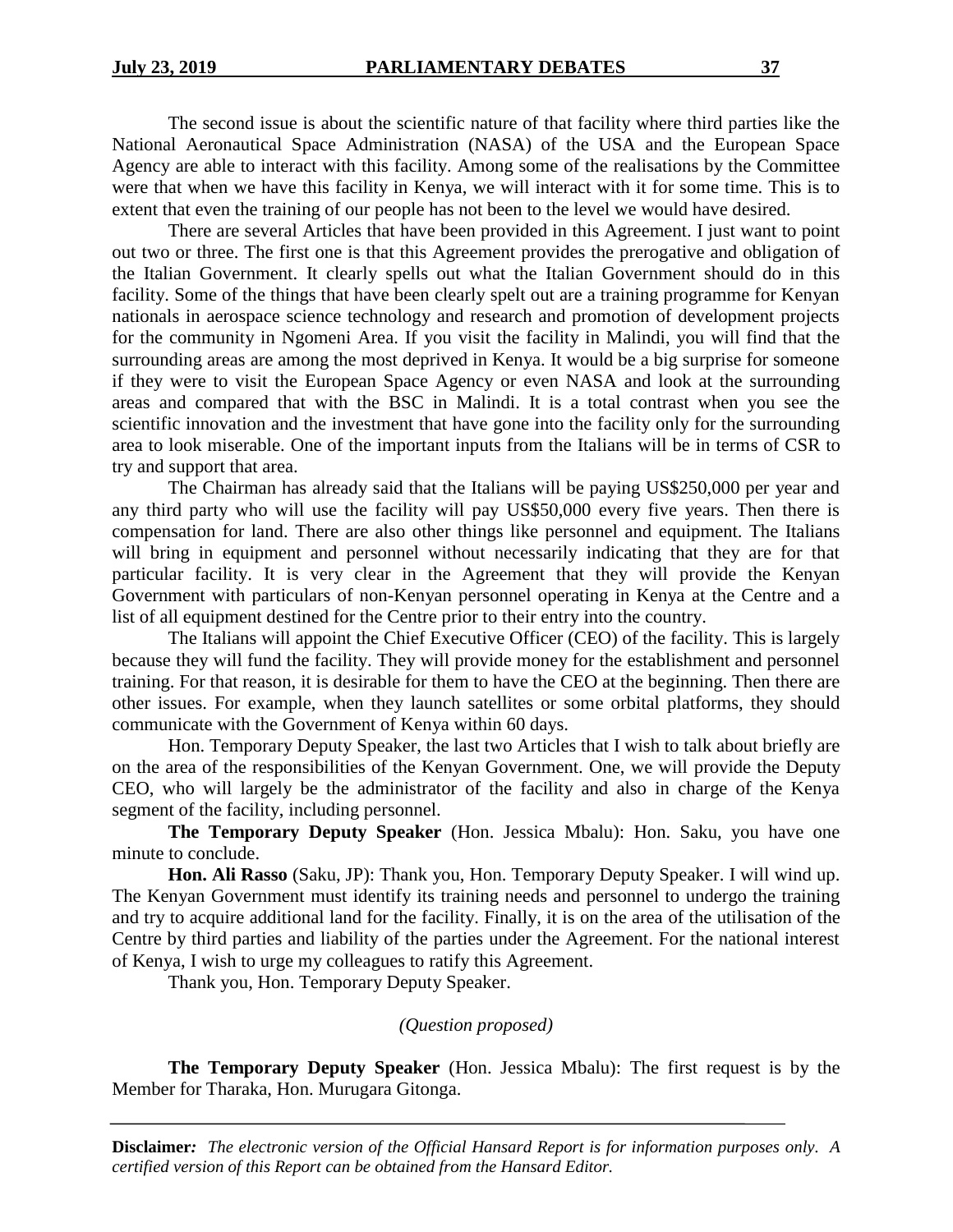**Hon. George Gitonga** (Tharaka, DP): Thank you, Hon. Temporary Deputy Speaker. I support that this House ratifies the Luigi Broglio-Malindi Space Centre Agreement between the Republic of Kenya and the Italian Republic. This is a Protocol that came into force in 1962 and it is important to note that this was during the colonial era. It appears that not much has moved since then. The University of Nairobi was then a college of the University of East Africa and that is why it was called the Royal Technical College. It is during that time that other third world countries, which included Korea, Japan and Singapore, were advancing their sciences into space exploration. This is when we came up with such a good centre that would be a milestone in advancing our space engineering and aeronautical exploration that this country needs more than yesterday.

Space war was possibly at its apex in 1969, when there were the cosmos nodes in space exploration. Today, Kenya is not anywhere near where these countries are in spite of the fact that we have a centre which possibly could be of great use to us. The country is moving towards emphasising studies and education in sciences. Those sciences include aerospace engineering, aeronautical engineering and other sciences relating to space exploration. It is, therefore, important that it is not just the Luigi Broglio-Malindi Space Centre that this country should be proud of. We should have space centres across the country so that we can advance in this field. Space centres are important in education, defence and employment.

As a country, we are riling from unemployment. Our unemployment youths are all over the country. They are highly educated, but there are no jobs for them. If we move towards having centres such as this, we will eliminate the problem and come up with ways and means of reducing unemployment in the country.

Let us go to university education. It is good to give an example of my constituency, Tharaka, where we have a university college that was given a Charter the other day. I have been to it and it is possibly emphasising on arts instead of sciences. We must move away from arts. Chartered university colleges like Tharaka University College should be funded properly to offer science courses like what we are talking about. It should advance scientific education, which we need more. I have one sub-county known as Tharaka North, which has expansive land that is similar to what we have in countries where such centres have been established. Land is available and water will be available, if we open up the area. If we go to Tharaka North, places like Kathangachini, Kamaguna and other areas, and establish centres similar to the Malindi Space Centre, we will be making a step towards advancing development in the country. In areas where there is insecurity, we would have sufficient security to protect the citizens from any lawlessness.

As we have said, we have sufficient land in the country. My constituency has sufficient land. Let us establish more of these centres. Let the country move towards space science, just like the countries that started doing it in the late 1960s and early 1970s. Even though in those days we thought of those activities as space wars, they were efforts towards technological advancement.

I can offer land in the areas I have mentioned. We should ratify more of such treaties so that we can open up remote areas for this kind of development. I, therefore, urge the House to ratify this Protocol with Italy. Tomorrow, let us get into other protocols with South Korea, US, Britain and any other country so that we can have sufficient centres to ensure that our country moves forward. We must stop and ask ourselves where the rain started beating us. Countries that did this in 1962 have moved forward, but we seem to be stagnating and engaged in broad matters that are not scientific including the inability to provide our citizens with sufficient water and food. We complain from time to time that we do not have water or enough food for our citizens.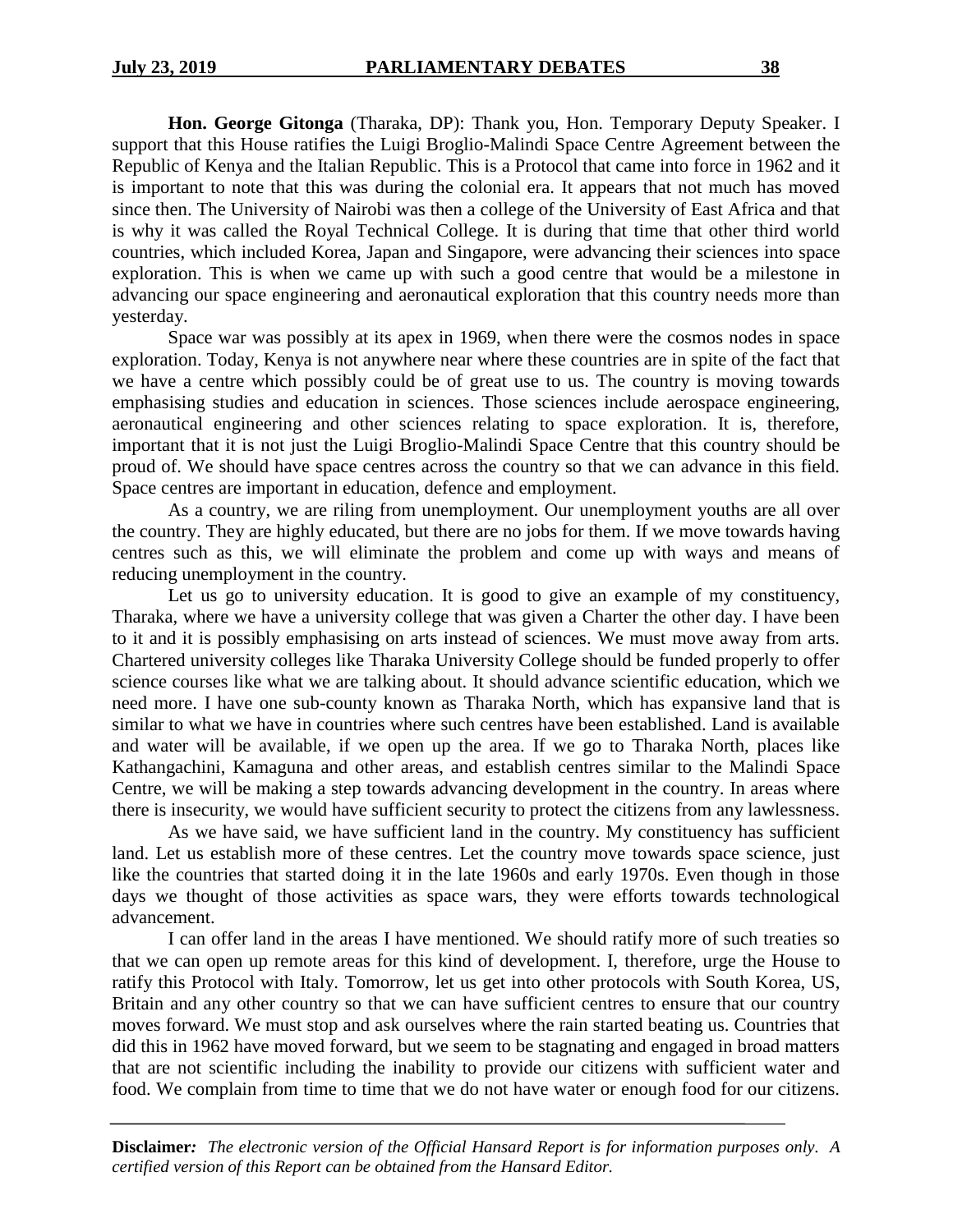These are areas we should have conquered by today. This is why we are saying that we need to move away from traditional education and emphasise on scientific education. This Centre will solve some problems we have in this country. We seek more of these centres. I seek a centre like this for Tharaka Constituency at Katangachini near a place called Kamaguna.

With those remarks, I support the ratification of this Agreement. Let us have more agreements so that our country can develop in this area. Thank you, Hon. Temporary Deputy Speaker.

**The Temporary Speaker Deputy** (Hon. (Ms.) Jessica Mbalu): Hon. Oduol Odhiambo, it is your time.

**Hon. (Prof.) Jacqueline Oduol** (Nominated, ODM): Thank you, Hon. Temporary Deputy Speaker for giving me the opportunity to give my thoughts on this Report from the Committee. I support the Report, but with some clear reservations.

The first is with regard to the significance that is laid on the Centre. It emphasises that one of the key concerns will be capacity building. It also emphasises activities such as launching services like satellite tracking, communication services, data acquisition, surveillance and many others that have been going on. They seem to be domiciled in the Ministry of Defence whereas for the Italian Government, it is domiciled in the Ministry of Education, Science and Technology. My first submission and request to the Committee is that as we look at the Centre in its historical evolution from 1966 where it has operated as a foreign facility. In that context, there has been little socio-economic gain to Kenya except for piecemeal tokens donated to host communities through the Coast Development Authority. This could be due to the absence of critical Ministry of Education input. From the point of view of the Kenyan Government, we need to prepare for equal status. As we sign this improved Agreement, we need to get to an equal status deal. Therefore, my reservation and key concern to the Committee is that if we are to get an equal status deal, and if our major interest and focus is on capacity building, research and to use the Centre for peace and promotion that will help us create employment and spread in an innovative way, then we need to re-think the reports we receive in the House whose ratification by Parliament is required. We need the Committee to give more convincing indications as to why we should proceed with a partnership in this country where this is domiciled in the Ministry of Defence and not in the Ministry of Education.

Second, I note that the attraction is on getting some economic gain from the 50 per cent of commercial yield from the equal status deal. If it gets the nod from the House and comes to fruition, Kenya will collect some good income of approximately US\$250,000 or Kshs25 million in land rent from Italy.

> *[The Temporary Deputy Speaker (Hon. (Ms.) Jessica Mbalu) left the Chair]*

> *[The Temporary Deputy Speaker (Hon. Christopher Omulele) took the Chair]*

I believe that whenever there is any undertaking, we should welcome income or some economic profit, but we should ensure that we do not, for the sake of getting some income, shortchange the long-term investment of our young citizens and those who would be interested in space research. We should not look just at the income, but also get some impact that would accrue to the serious engagement and activities undertaken. I am saying this because part of what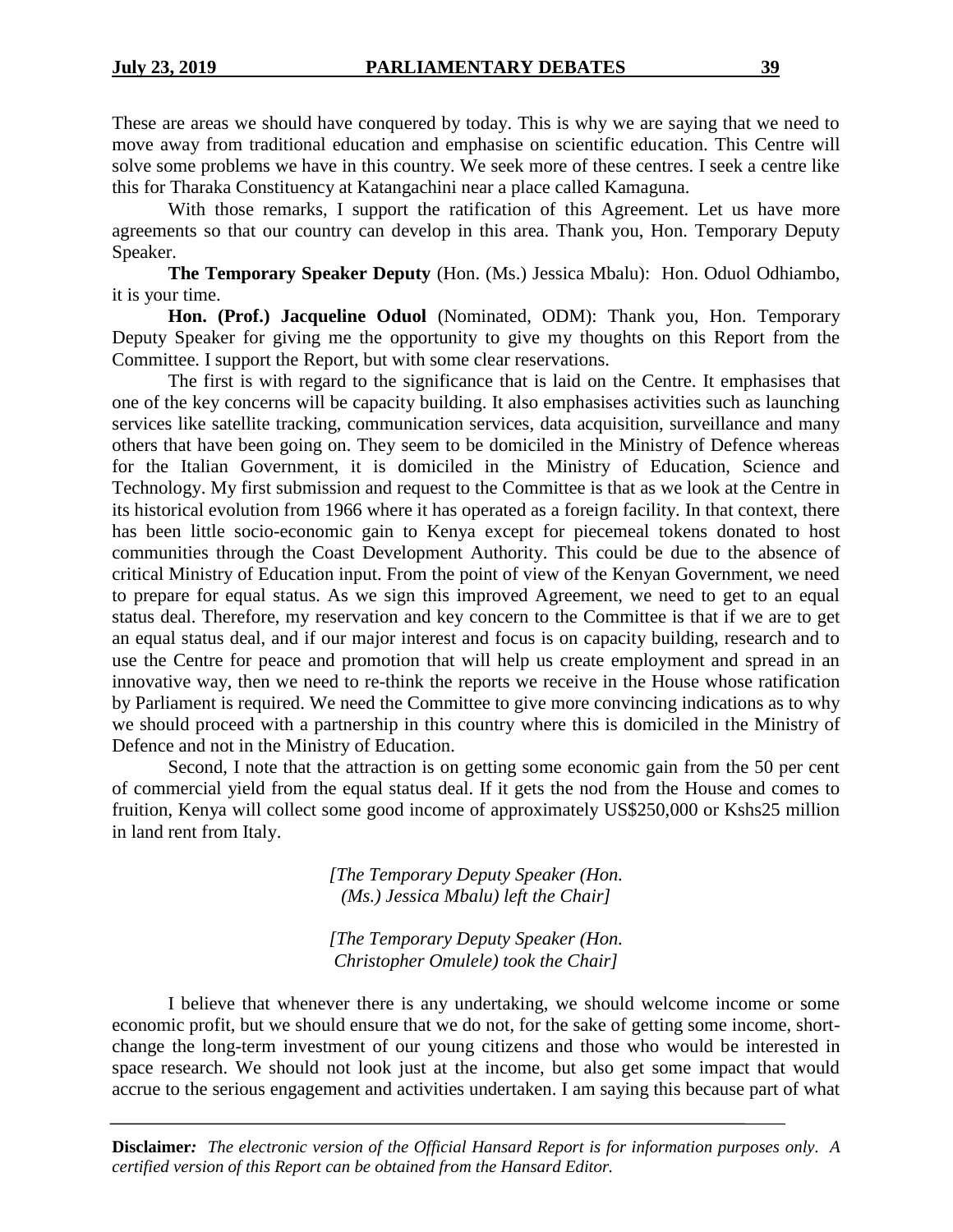we are talking about in Kenya is how we manage our land policy, the way we use land and the manner in which land is used that does not resonate with the priorities at hand. At the moment, food security is a key concern, but from the Government policy and private partnership engagements, we tend to appreciate or focus a lot on land usage that does not seem to reflect our desire to use it for agricultural purposes.

My final point is that it is necessary for the Space Centre to live to the expectations that were spelt out by the Member who spoke before me. It should provide employment for our youth. It is necessary we get a little more clarification on how this Agreement has improved from the previous one. We are aware that the negotiations between Kenya and Italy have been going on for quite a while since the 2003 legislative approval expired. We are also aware that it did not seem to take off until around 2016. From what the Committee has indicated, the Agency is domiciled in the Ministry of Defence.

Therefore, as I support the Agreement and ask the Committee to help the House because it is a very significant Agreement. It would be useful to know the kind of Agreement that we had before, which had loopholes and also the manner in which the Agreement we are making now is speaking to those loopholes. We need to have confidence, as representatives of the people, even as we approve the signing of this equal status deal between Kenya and Italy. The deal, in essence, would still keep in name, orientation and strength, the Italian aspects. It would be useful, and I request my Committee, to get confirmation about how this is an improvement. In particular, we should note which university, among the many we have in Kenya, is going to be part of the conversations going forward. That way, we can be sure that we are legitimately protected.

Thank you, Hon. Temporary Deputy Speaker.

**The Temporary Deputy Speaker** (Hon. Christopher Omulele): The Member for Yatta, you have the Floor.

**Hon. Charles Kilonzo** (Yatta, Independent): Hon. Temporary Deputy Speaker, I was waiting to reply on behalf of the Chair.

**The Temporary Deputy Speaker** (Hon. Christopher Omulele): Then we shall have Hon. Chris Wamalwa.

**Hon. (Dr.) Chris Wamalwa** (Kiminini, FORD-K): Thank you, Hon. Temporary Deputy Speaker, for giving me this opportunity. In the last Parliament, I was on the Departmental Committee on Defence and Foreign Relations and at that time, this project was called "San Marco". I have just realised that it has been changed to Luigi Broglio and I have just been told that this was a leading scientist in the project. The project is in Malindi, but it is owned by the Italian Government. We have never been given a cost-benefit analysis.

In the last Parliament, when we had these negotiations, I had opportunity to visit the facility. The Italian Government is benefitting so much from this project because of the unique strategic positioning of our country on the Equator. They could not get it anywhere. The Executive was heavily involved in the negotiations. How can you charge US\$250,000 per year? That is about Kshs25 million only.

Our relationship should be symbiotic, but not a relationship which is parasitic like this one. They are benefitting so much at our expense. The Committee has let us down badly. The sovereign power of the people belongs to the people of this country. The Constitution says that any treaty that Kenya is a signatory must be ratified by Parliament for it to become part and parcel of our laws. I was with the Chairman of the Committee and we argued heavily. I thought they were bringing something improved for Kenyans. There is no cost-benefit analysis. The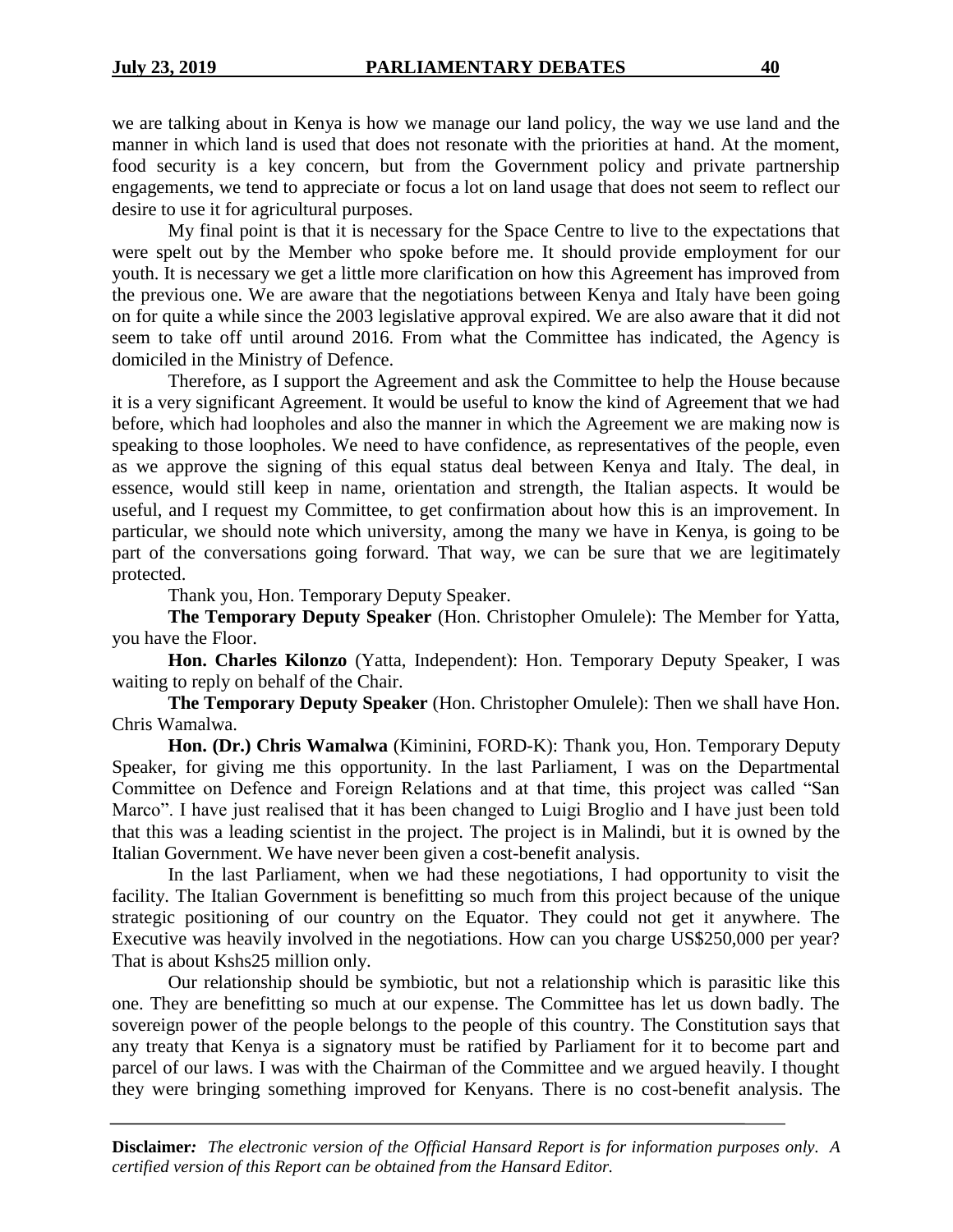small position they are giving Kenyans of a deputy CEO, in terms of functions, is merely for administration work. Many of the functions will be carried out by the CEO and the Chairman knows about that. It is very unfortunate to come to the Floor to advance these interests. The Kshs25 million is totally insignificant because they benefit too much. How I wish the Committee renegotiated further. As the Chairman speaks here, even in his own mind, he does not support it. He knows we are getting a raw deal out of this Agreement. He knows we were advancing to get something more. Whatever happened, I do not know. I am requesting, in future, please, negotiate for something better than this for our people. It is also a threat to have this facility called Luigi Broglio in this country. In this era of terrorism, we cannot control whatever information they are getting.

**The Temporary Deputy Speaker** (Hon. Christopher Omulele): Hon. Wamalwa, are you saying it is called, "Imbrogolio"?

**Hon. (Dr.) Chris Wamalwa** (Kiminini, FORD-K): It is "Luigi Broglio".

**The Temporary Deputy Speaker** (Hon. Christopher Omulele): Not "Imbroglio".

**Hon. (Dr.) Chris Wamalwa** (Kiminini, FORD-K): Not that, Hon. Temporary Deputy Speaker.

I am happy the Chairman has tried, but we thought there should be a clause on review. Even if the clause talks about five years and yet we are talking about US\$250,000, it is a drop in the ocean! Italians have really benefitted from this Agreement. When you go to Italy and tell them you come from Kenya, the first thing they talk about is Malindi. There are too many Italians who have settled in Malindi because of this project. In Italy, this project is under the Ministry of Education, Science and Research, but here it is under the Ministry of Defence. We argued last time that it should be transferred to the Ministry of Education so that universities can benefit in terms of partnerships on research in space technology. We do not know why it is still under the Ministry of Defence. I think we should look for a way of moving it to the Ministry of Education, so that there is strategic partnership and transfer of technology.

As the Chair has mentioned, one of the benefits is transfer of technology. Technological transfer to who? To the cooks who work there at the low cadre levels? The technological transfer is negligible. We should have our scientists working there at the top level so that they can gain from the technological transfer. When you talk about CSR, out of this issue, only two classrooms have been built. What the hell is that? If it was a CSR with a specific threshold of an amount of money, we would say we are getting something. That is why I insist that this is a parasitic relationship where our country is losing at the benefit of the Italians. The relevant CS should renegotiate. Otherwise, this is not proper representation of our country.

I am a bit tired because I have just come from Trans Nzoia where I was giving a presentation to the Building Bridges Initiative (BBI) as far as reforms in this country are concerned. When I was coming, I heard a lot of challenges and problems between the Senate and the National Assembly. This sibling rivalry has to stop. We either learn to live together as brothers or we perish together as fools. We want to strengthen the Senate. Let it be the upper House. In a Motion, you can also say something that is relevant, Hon. Charles. And I expect you to know that because you are my senior.

With those few remarks, I want to thank the Committee for the good work it has done. Please, go and negotiate so that we can have better returns for our country. Otherwise, you have done good work.

I support the Report.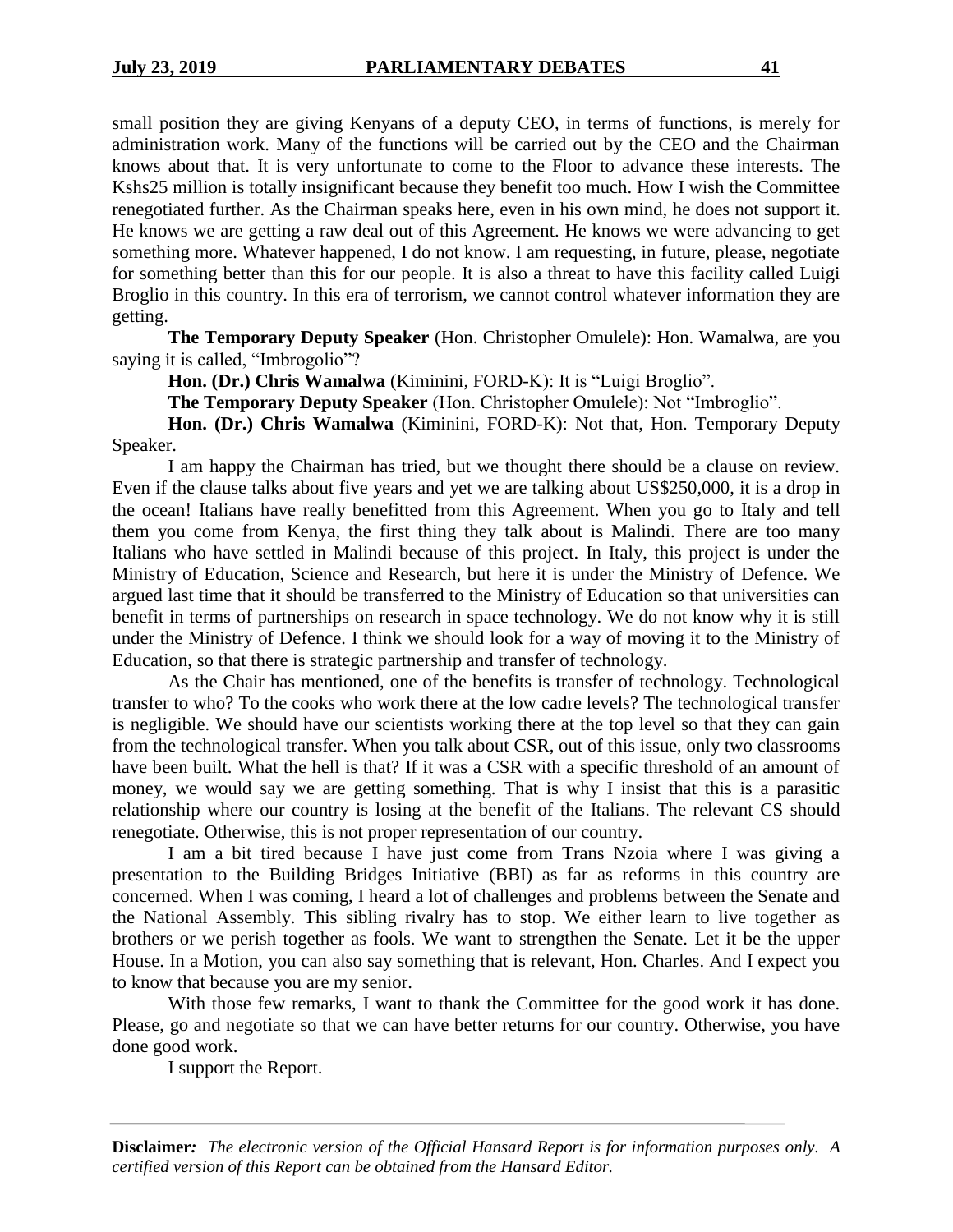**The Temporary Deputy Speaker** (Hon. Christopher Omulele): Let us now hear Hon. Tuitoek, the Member for Mogotio.

**Hon. Daniel Tuitoek** (Mogotio, JP): Thank you, Hon. Temporary Deputy Speaker. I would like to share on this Agreement.

**Hon. David Gikaria** (Nakuru Town East, JP): On a point of order.

**The Temporary Deputy Speaker** (Hon. Christopher Omulele): Hon. Gikaria, there is nothing out of order. Proceed.

**Hon. Daniel Tuitoek** (Mogotio, JP): Thank you, Hon. Temporary Deputy Speaker. I will contribute and there will be more time for my colleague here. First, I would like to say that the issue of space science is a very useful area of study. Great nations like the US, Russia and China spend a lot in the area of space science. It gives us a lot of information in the sector. Therefore, this Agreement between the Italian and the Kenyan Governments on the Luigi Broglio Space Centre is very important to Kenya. I have heard a few of my colleagues say that we may not have received a lot of benefits from the Centre, but the fact that it has been there for over 50 years means it has some usefulness to the nation. The Agreement talks a lot about training, capacity building, scholarships and necessary transfer of technology from the Italian Government to us.

This is a very good Agreement although I have heard a few people say it is one sided. The only reservation I have is that we have not seen the detailed benefits of this collaboration. Looking at the listing given here in the area in which collaboration will continue in the space centre, we have aerospace engineering and technology, earth observation and navigation, space policy and telecommunication and telemedicine, which are very important areas that if the Space Centre is going to be transferred to Kenyans, it will be useful.

I know it is under the Ministry of Defence, but they are looking at it critically. It should be under the Ministry of Education, Science and Technology because many of the issues going on in the Space Centre touch on training and research, specifically the data which is being obtained from the Centre tells us that it should be domiciled in the Ministry of Education, Science and Technology.

The fact that we have not transferred this Centre is something worth looking at. The particular space centre has been in operation for a long time. I know the Italian Government has put in a lot of resources, but there should be research and development towards empowering Kenyans to take over this Centre. I have heard my colleagues say that this has been one sided; that it benefits one country, but we need to hear more as the idea needs to be continued. The Agreement needs to be supported if there is going to be benefits especially in the area of meteorology.

Right now, we are getting frequent challenges in terms of weather. I was in Mombasa last weekend and it was very cold and the sea was very rough. This tells us the weather patterns are changing. We are hearing about climate change and experiencing extreme weather in terms of extreme rainfall or extreme hot weather.

Last year, we had extreme cases of rivers drying up. So, this Centre will help us study the weather. It will give us a forward look at the weather and early warning systems. That is the sort of data that we need to be given by the Centre. So, we believe that going forward, we will expect the Centre to focus more on collaboration with our technical universities and institutions dealing with weather predictions and farming communities. We believe that successful nations such as the US have used space technology to their advantage. Right now, they can predict various harsh weather conditions like the hurricanes because of studies in meteorology using advanced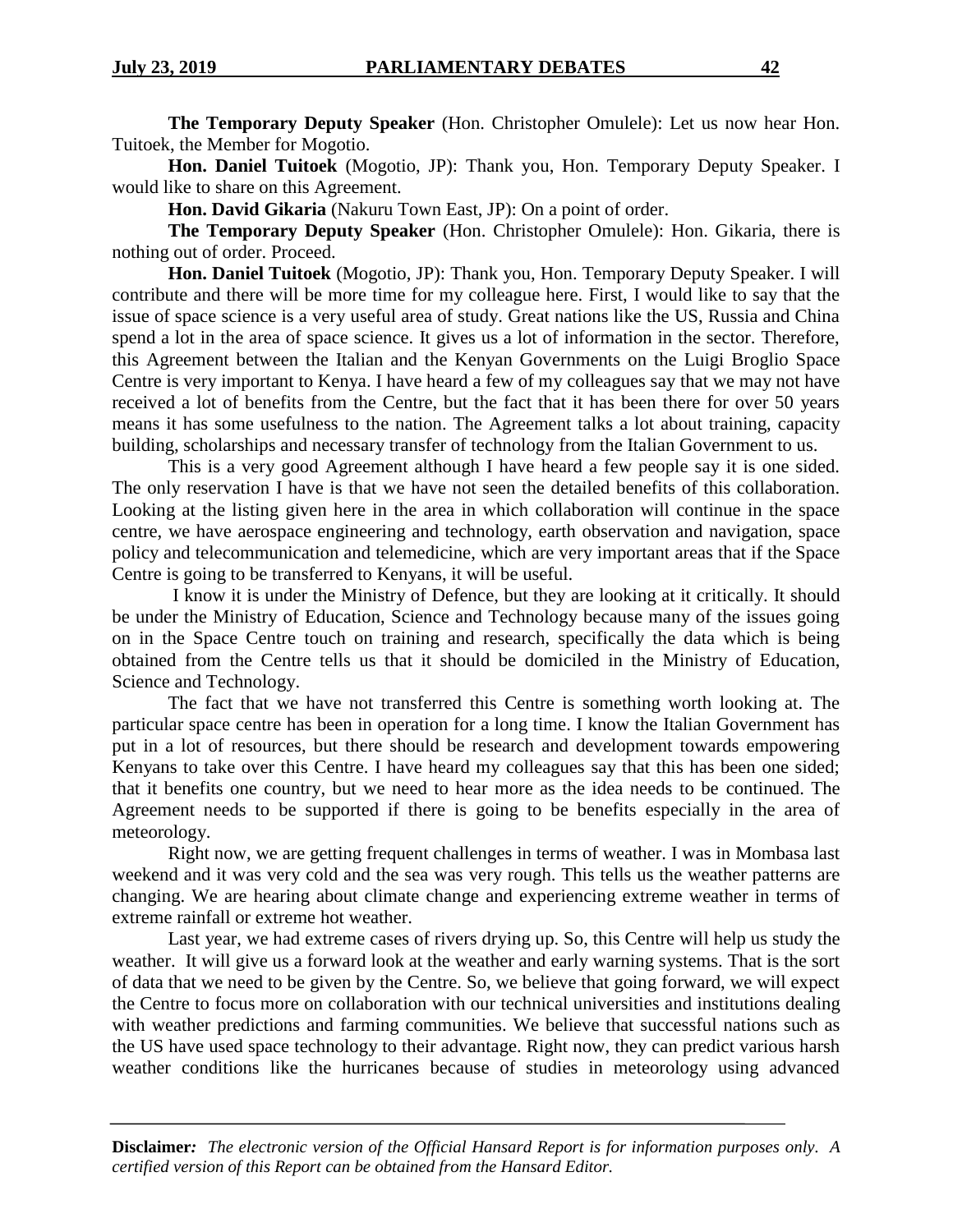technology in space. This has saved life. So, we expect the Luigi-Broglio Space Centre or San Marco to be useful to this country.

I beg to support that this collaboration continues. I support the Agreement.

**The Temporary Deputy Speaker** (Hon. Christopher Omulele): Hon. Gikaria, the Member for Nakuru East, you have the Floor.

**Hon. David Gikaria** (Nakuru Town East, JP): Thank you, Hon. Temporary Deputy Speaker, for giving me this opportunity to support the ratification of this important Treaty.

In the last Parliament as Hon. Chris Wamalwa has just indicated, I was his Vice-Chair in the Committee on Implementation and one of the tasks the Committee was given was to start following up the aspect of the Agreement that had already expired in 2010. We were making a follow to just have an understanding.

As Hon. Wamalwa has said, I do not know if the Committee has opportunity to amend… When we tried to find out who would discuss matters to do with Agreements, we were told it would be done by the Ministry of Defence.

Hon. Temporary Deputy Speaker, there was that huge debate as to whether we should leave this very important institution to the Ministry of Defence. Even by visiting San Marco as it was known then, I was asking the Chair of the Committee on Defence and Foreign Relations why they thought of changing the name, but Hon. Wamalwa has alluded to the fact that it is named after a scientist. San Marco, as is commonly known in the country, is a very important institution for this country. It is most unfortunate that information is collected in this country and the neutrality of the Malindi Space Centre is better placed in Malindi than in any other place in the world.

We have this kind of space in Japan, China and in the US, but the Malindi one is the most convenient in terms of real time information. Whatever is sent to the space and the information that is collected is so factual and real from Malindi than it would be from another place. It is that important.

Although the Chair was saying that we receive peanuts, US\$25 million in a year with an addition of US\$50,000 after every five years is peanuts because as a Committee we interrogated the then management and could not believe just how much they earn from the information that they sell. I agree with Daktari that it is not about research, defence or our security, but it is about so much that we can collect through information. In fact, we had a discussion about the issue of drought that was in the last Parliament. This technology will give us early warnings such that within the next two years, you will have drought and so we can start preparing.

It was giving a lot of information particularly for defence purposes. We were coming up with building a wall on the Kenya-Somali border. In that space, they told us that they have technology that gives you a face of a human being who is operating in that area. So, you can use the satellite along the Kenya-Somali border to see the activities that are ongoing on a 24/7 basis.

So, the information that this Italian firm was selling to third parties was bringing in so much money, but we were getting peanuts. We anticipated that this Agreement could address some of those challenges. For example, on trained personnel, out of the 12 top management, we only had one Kenyan who by coincidence came from the same constituency Hon. Kombe was representing which was Magarini.

Out of 12 managers, we had only one Kenyan. Here we are talking about the CEO who will be appointed by the Italian Government for the day to day running of the institution. Look at the business our Kenyan Deputy CEO has been given, which is a small managerial position of doing clerical work. When they were negotiating, it would have been important to indicate that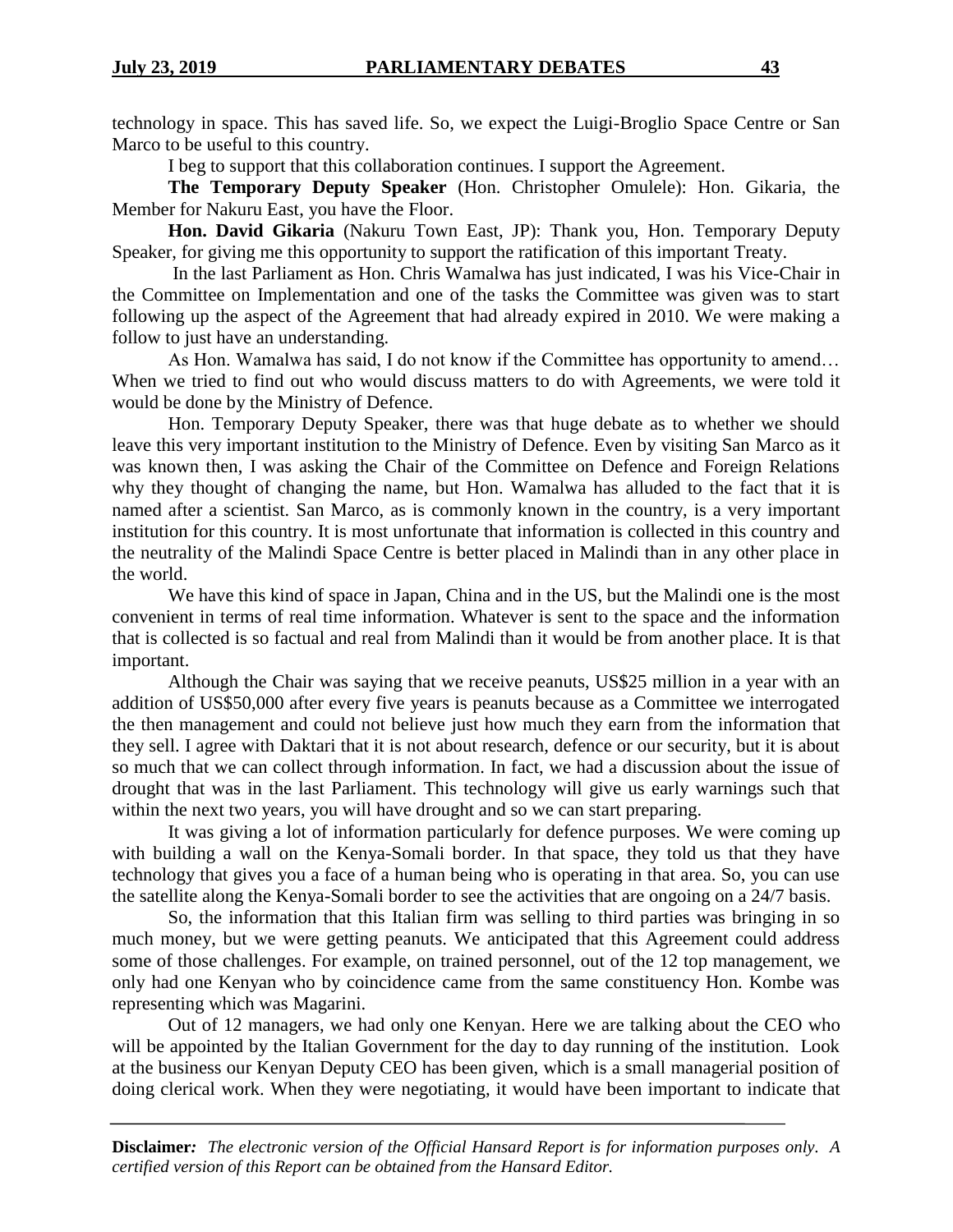the CEO is appointed by the Italian Government and given the function of the day to day management, which he should do with the Deputy CEO who is appointed by the Kenyan Government. You cannot believe that once we collect information in Kenya, it is sent to China or the United States of America (USA) and then sent back to us. This information is of scientific nature and we cannot interpret it. This is where we are going wrong. We have to wait for the Americans to tell us that in two years, we will experience drought or there is an intended attack by some people from the observation they make. We had indicated that we have a centre in Embakasi. As much as the scientific mode of information is sent to the USA or China to be translated into simple English and then sent back to us, why can we not have our experts? The people we are being told have been trained should take over after the Agreement since I can see it will expire 15 years from now.

It is important for us to have more trained personnel at the Centre. It should not only be the CEO or the Joint Council of Ministers who will decide the senior management at the Space Centre, most of which might be from outside the country. We have trained people. If you look at the CEO's duties, you will find that they are limited except the making of financial commitment. You can imagine the Deputy CEO cannot interfere with the financial commitment of the Centre. This means that as a country, we will not know how much is being made from the institution or make informed decisions whether we should negotiate for more funds, if we are left out of the financial commitment or decisions at the Centre.

Another aspect is the responsibility given to the Italian Government. One of them is to undertake training programmes. Honestly speaking, is it only Italians who can train us on space matters? Why can we not do it ourselves? Is the training being conducted by them because they are the tutors or financiers of the students? This country can train its own people using its own resources so they are not curtailed from understanding. If we go to Italy, they might decide not to tell us the whole truth regarding everything. In as much as the Agreement has its own issues, I want to agree with one fact that the Italian Government is supposed to remit to the Kenyan Government 50 per cent of the profits of the contracts. This is very good. The last time we were there, we were receiving nothing.

I do not know whether we should go by the protocol agreed on or we should follow the due process of the Kenyan laws particularly that any expatriate must get a work permit as stipulated in the relevant law.

**The Temporary Deputy Speaker** (Hon. Christopher Omulele): Hon. Gikaria, I hope you are finished. Let us have Hon. Nyikal.

**Hon. (Dr.) James Nyikal** (Seme, ODM): Thank you, Hon. Temporary Deputy Speaker for giving me this opportunity. I want to agree with the Mover that this is probably something which should have been presented to a full House. It is extremely important because if you look at the value of space science and aeronautical engineering, it is the modern thing. If you look at it, you will find that defense is a major factor and it is what makes America such a powerful nation. It is actually defense which is related to their knowledge in space and aeronautical engineering and the information they can transmit.

Americans can fight another country without moving. They can fight from home using guided satellites and this is the area we are going to. Looking at the aeronautical science and exploration, people are already planning whether they can live or mine in other planets or if we can have space tourism. In fact, there is already a programme where rich people are buying aeronautical ships for space tourism. We have to be at par with them at this level. If you look at the issue of communication and remote sensing, basically people can plan what they want to do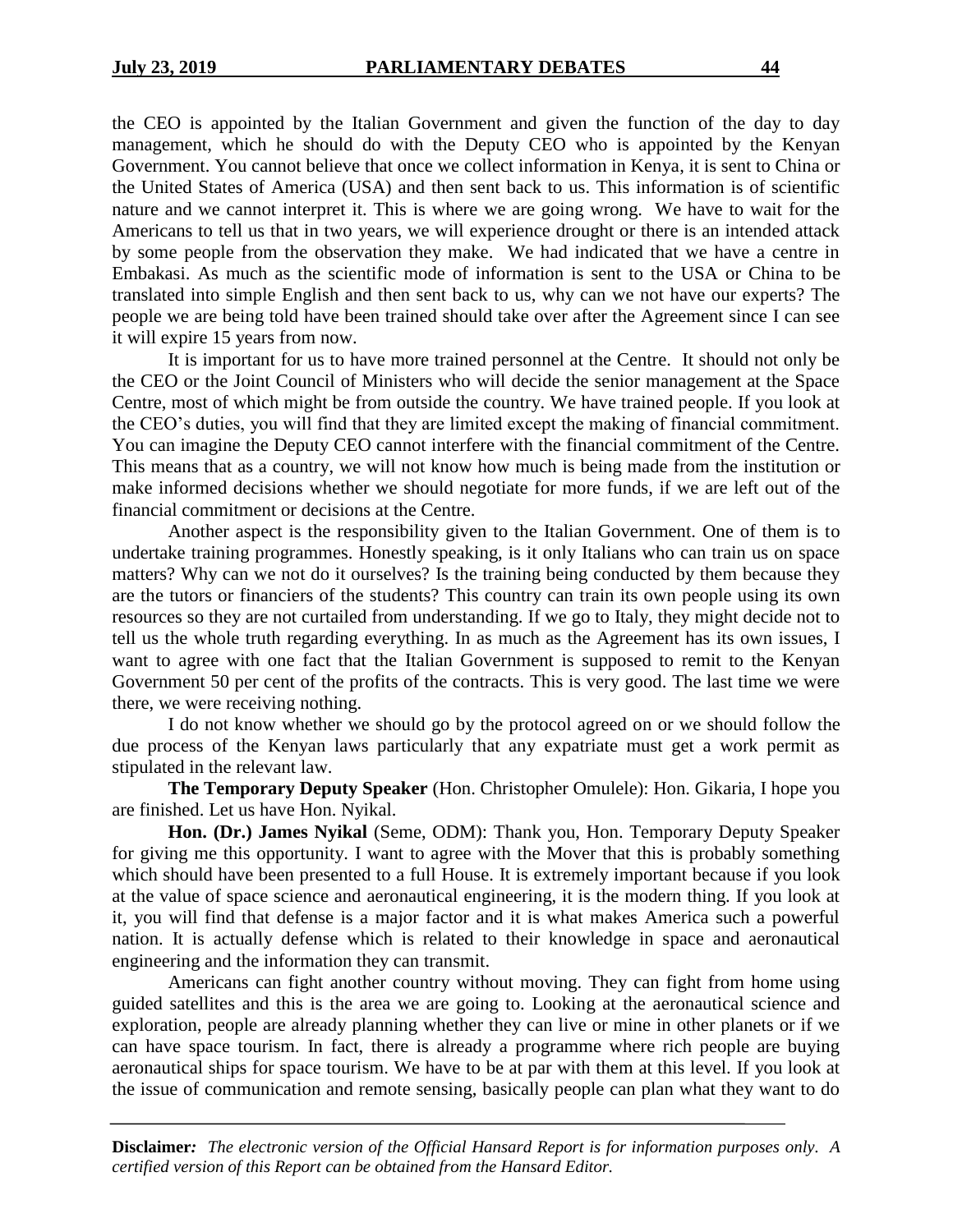inside this building while seated in the USA or Russia because they can sense, as the Member has said, even the number of people in this Assembly. This kind of information and communication is key.

Then in the management of the environment, this is where you get information to sensor the melting glaciers, sea levels, rising temperatures and what will happen like desertification or volcanoes which might erupt. They give tremendous information and I think this is what they sense. Even the future change of flora and fauna and what will grow, we will get it from here. Also, on day to day civil aviation, it will give tremendous information. When you talk of the weather, these people can monitor storms, earthquakes and tsunamis and they get this information from all over the world. A lot of it comes from everywhere.

The information from this science is used in civilian life. If you go to medicine, you will find that many of the instruments used nowadays are a product of space science that comes as a by-product. We can also use it in various places like agriculture or road engineering. This is the place where we should be and definitely, we need this Space Centre. What is coming out is that this institution will be in the country, but we are playing a minute role and we will not get the full advantage like we should. To me, even the rent they are paying for the land is nothing. We could give them that land for free, but will we be part and parcel of what will be happening there concerning the information that is being collected and translating it for our civilian use.

I agree that we need to look at how we can organise ourselves. The one major thing we need to look at is where we are running short. They are beating us because of where we have placed this Centre. On the other side, this is about universities, science and technology, but we have placed it in the Ministry of Defence. It has to move and I know it cannot be done immediately. Our defence, as we know it, I do not think they have such tremendous academic and research orientation that they can match the people who will be doing the major research in space exploration and science.

I do not think we even have the money in our Defence Department to handle this. So, I think this has to move to universities. The Defence Department must be part of this Centre because of translation of information and science to use for defence purposes, which is important, but only if you have the technology. I think we should move it and this is a major issue to look into. If you look at the history of the agreements, you will find that they are of very long durations of 10 or 15 years. I think this is another area that we should look into. We should shorten the period and this means that we can always bargain better and start learning.

**The Temporary Deputy Speaker** (Hon. Christopher Omulele): Hon. Nyikal, I must now interrupt you because of the earlier directions by the Speaker that we shall discuss the matter that was raised by Hon. Nangabo. You have a balance of three minutes when this matter is again set down for consideration. In accordance with the directions that were earlier given by the Speaker, business will be interrupted under our Standing Order No.43, so that Hon. Nangabo, the Member for Trans Nzoia can prosecute her inquiry into the pensions' issue.

Hon. Nangabo, the Floor is yours.

## **ZERO HOUR STATEMENT**

#### PLIGHT OF PENSIONERS IN KENYA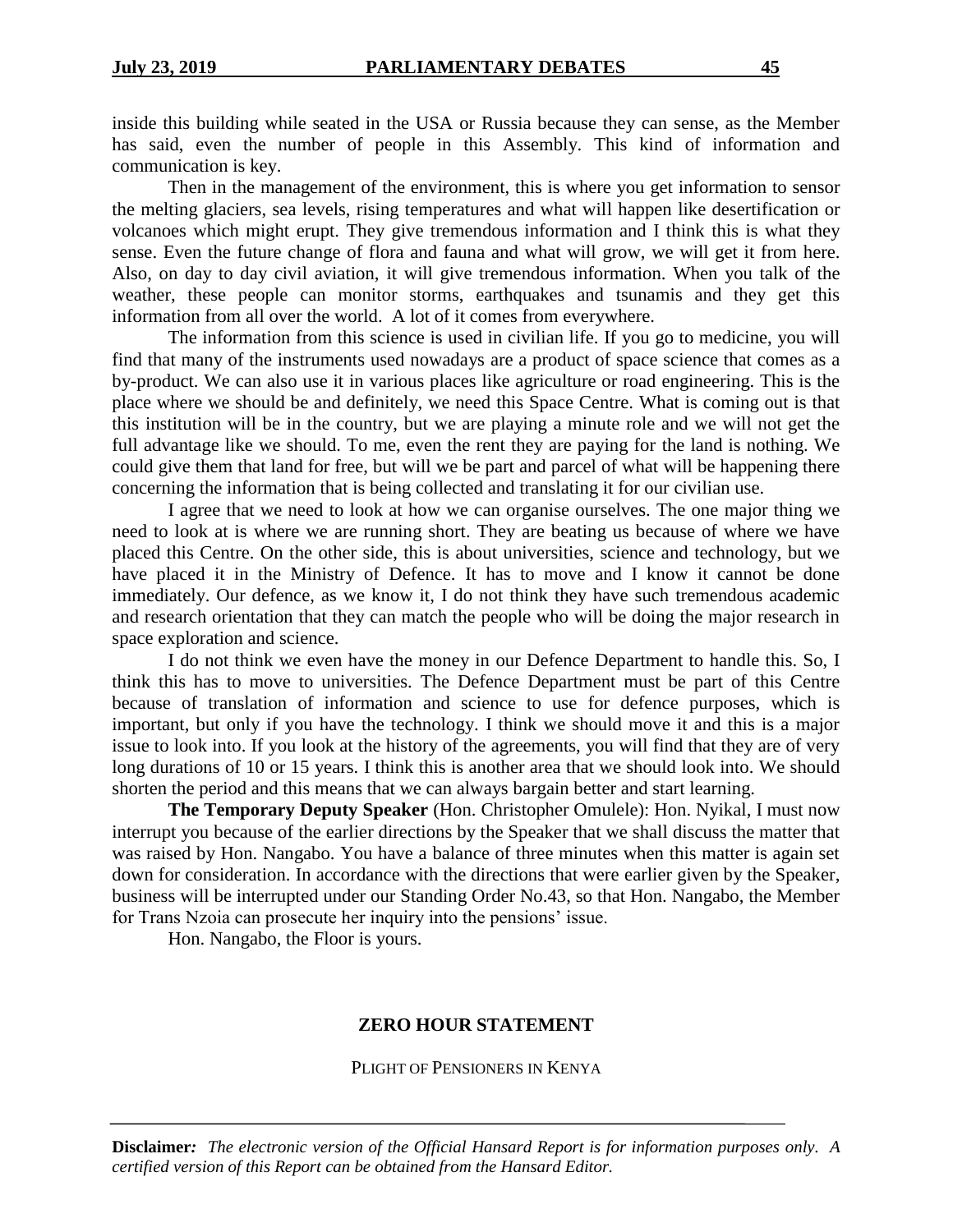**Hon. (Ms.) Janet Nangabo** (Trans Nzoia CWR, JP): Thank you, Hon. Temporary Deputy Speaker, for giving me this opportunity to pursue my Statement.

Pursuant to Standing Order No.43, I wish to make a Statement regarding streamlining the pension system in the country. The timely call for saving for retirement is to plan for your future expenses and it is believed that approximately 11 per cent of Kenyans rely on pension schemes after retirement. Therefore, the remaining 89 per cent of the employees have no pension plan, making the pension saving in the country to fall below par. It is also a concern that many pensioners and their next of kin do not know how much was collected during the employment period. Furthermore, follow up of benefits especially by the next of kin is a big challenge. In the reported cases, it has taken up to a period of 12 years to resolve pension cases leading to loss of lives and properties. I, therefore, urge the Government, through the Ministry of Labour and Social Protection, to streamline the system so as to enable retirees to enjoy their time after serving the community in different capacities.

Hon. Temporary Deputy Speaker, it has just come to my notice that most retirees, who have been serving this country, are really suffering out there. There are many who worked for the Kenya Railways and other civil servants from the various ministries. Most of them live in poor conditions that lead to lose of lives. When it comes to the next of kin, they do not know how much their father or mother saved when in service. It takes a very long period. I request my fellow colleagues to ventilate on this issue so that we can protect the retirees out there.

I used to be a civic leader in one of the municipal councils. We had the LAPTRUST Fund where we used to save money and after retirement or after the period we were given, we were supposed to be given our benefits. This has made several civic leaders lose their lives and their children do not go to school. I urge my fellow colleagues to ventilate on this, so that can pursue this issue. Thank you, Hon. Temporary Deputy Speaker.

**The Temporary Deputy Speaker** (Hon. Christopher Omulele): Hon. Hulufo Oda.

**Hon. Hassan Hulufo** (Isiolo North, KPP): Thank you, Hon. Temporary Deputy Speaker. I would like to support what the Member has presented. Actually, it is unfortunate that when officers serving this country in different professions retire, it becomes very difficult for them to get what is due to them. More often than not, as Members of Parliament, from time to time, we are required to make follow-up with the institution which is managing pension schemes for public service. So, I think streamlining pension systems is very important.

From the time county governments came into force, there has been a lot of confusion as to what happens to those who, for example, have been on the previous scheme with the civic authorities. We have also debated Bills in this House, but I fully agree with the Member that we need to consider streamlining the pension systems.

There are a lot of issues when it comes to pensions. There is delay in payment of the dues. Once the monthly income that a civil servant is entitled to has been stopped after attaining the mandatory retirement age, normally it takes time before the pension is processed. Most of the time, many of our workers pass on in the process of following up their pension. Sometimes the next of kin have no knowledge on how they can follow-up the dues and they do not have knowledge on what their entitlement is. Therefore, I think this discussion is very timely. It is something that we need to think through and try to see how best we can harmonise the various laws including the ones which we have passed recently so that we can make sure our retirees do not suffer the effect of delayed pension payment.

**The Temporary Deputy Speaker** (Hon. Christopher Omulele): Yes, Hon. Nyikal.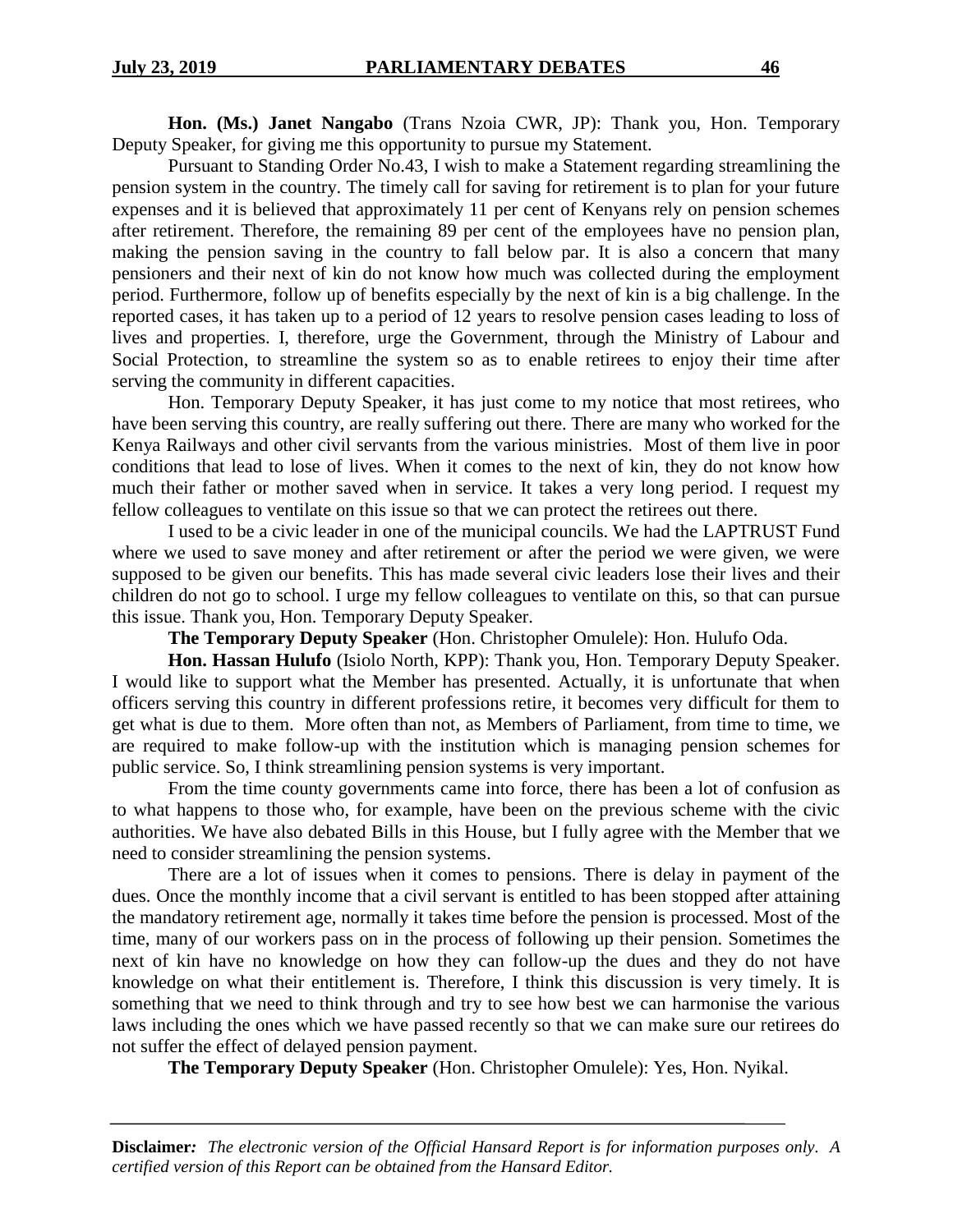**Hon. (Dr.) James Nyikal** (Seme, ODM): Thank you, Hon. Temporary Deputy Speaker. This is a very important issue in a country where formal employment is low, to begin with, and where data that we have indicates that only 11 per cent of the people in that low employment have some retirement arrangement. It means that a lot of people, even those who are working, live in anxiety and fear of old age. I think productivity even when you are still in the strong productive age is affected if you are unsure of the future. This is important for productivity. It is not just for improving the lives of the people, but for productivity, we need to have a proper social security system that looks at all people in retirement age. If somebody has done any work, there should be some benefit.

Even where there is benefit, there is poor information as to what people are worth at the time they prepare for their pension. Worse still, when they become incapacitated and are not able to access it, even their next of kin are not able to help them. Somebody who has benefits dies and the family; the wife and the children, get into poverty while they have some funds kept somewhere. That is why you are hearing of unclaimed assets. The vast majority of unclaimed assets are from people who retired and nobody can follow up their benefits. So, we need to have a proper system.

Even those who are alive, just claiming and receiving the benefits from the time they retire to the time they start receiving the benefits, whether it comes in lump sum or in monthly instalments, all these are not properly done. So, people suffer. It is, therefore, important that our social security system, through the Ministry of Labour and Social Protection, and in particular the Retirement Benefits Authority, takes this matter up and makes sure that we expand and, two, we streamline it, so that those who are entitled can benefit. We need to find ways of expanding, so that those who do not have any entitlement are included.

Thank you, Hon. Temporary Deputy Speaker. I support the Statement.

**The Temporary Deputy Speaker** (Hon. Christopher Omulele): Hon. Mwangaza Kawira, the Member for Meru.

**Hon. (Ms.) Kawira Mwangaza** (Meru CWR, Independent): Thank you, Hon. Temporary Deputy Speaker for this opportunity. I support my sister, Hon. Janet, on the issue of retirees. Majority of Kenyans are opting to invest in property as opposed to saving for retirement through pension schemes because access to their funds is a big problem. There is also delay of their funds. They get it rough when trying to access their funds. This gives way to conmen who collude with State officials to cheat retirees out of their life savings.

We need enough personnel to process our people's funds to protect them from being cheated. When the elderly get sick, they hope that they will be helped by their savings. Because of the delay, our people have problems accessing their funds. I support my sister and urge the Government to take care of our people by having proper personnel to process the payments.

**The Temporary Deputy Speaker** (Hon. Christopher Omulele): Let us have Hon. Hassan, the Member for Kwale.

**Hon. (Ms.) Zuleikha Hassan** (Kwale CWR, ODM): Asante sana, Naibu Spika wa Muda kwa nafasi hii. Ninaunga mkono Hoja hii kwa sababu wafanyikazi wengi wa Serikali na nyanja tofauti wamekuwa wakipata shida sana kuhusiana na pesa zao za uzeeni. Shida hiyo imewafanya kuwa maskini wakati ambapo wanahitaji hizo pesa na wamezeeka. Wamekuwa wakiekeza pesa zao katika mijengo, mashamba na mambo kama hayo. Kuna shida ukiwekeza huko. Juzi kule Kaunti ya Kwale, kuna mzee mmoja aliyestaafu na ana shamba lake kule sehemu ya Kanana Lungalunga. Matingatinga yakaja kwa msaada wa baadhi ya watu katika Serikali na kung'oa miti na kutishia kung'oa nyumba. Tunashukuru kuwa Bwana Matiang'i alisimamisha kazi hiyo.